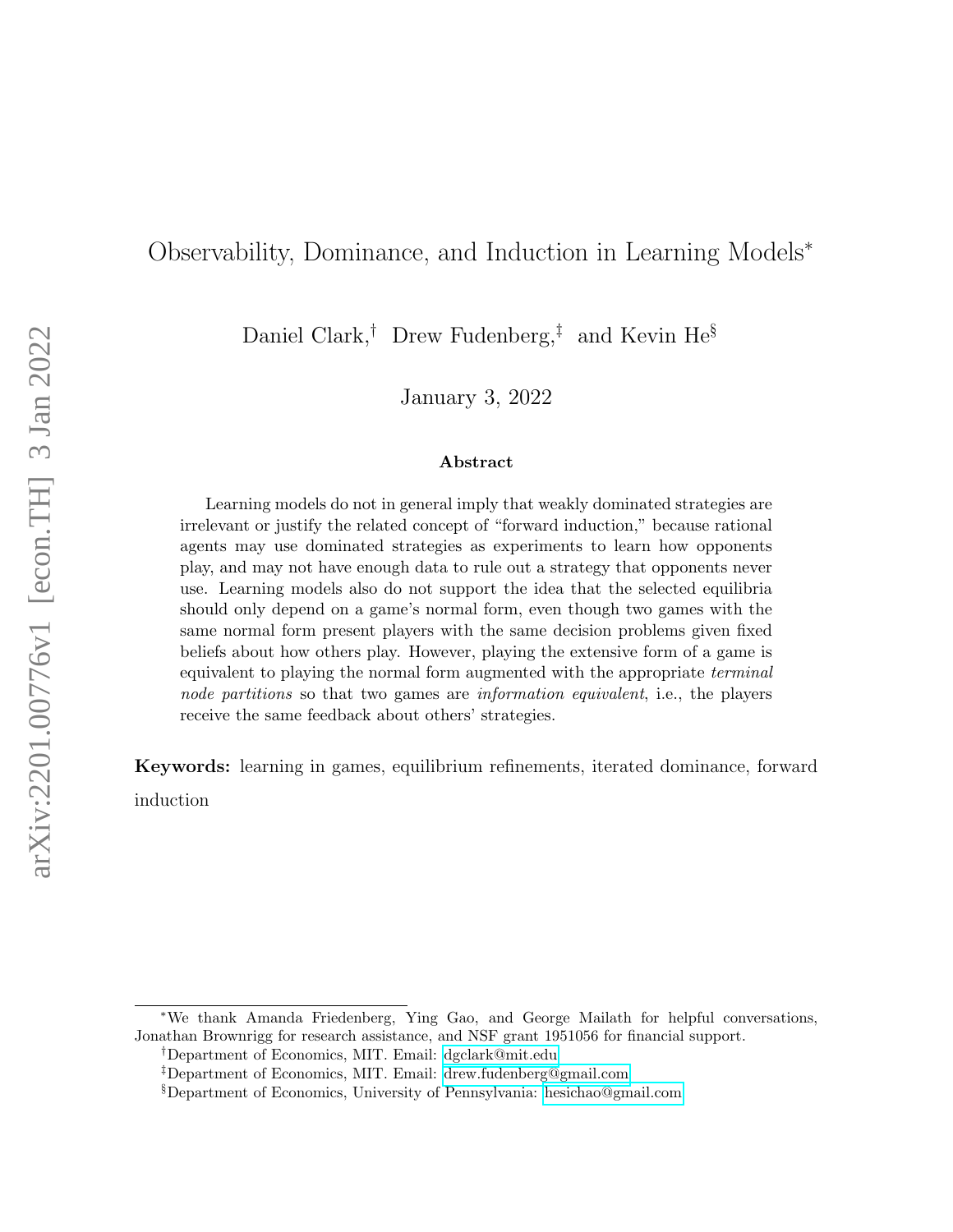# 1 Introduction

The learning in games literature asks which equilibria are likely to persist in environments where new players are initially uncertain about the prevailing strategies and learn about the strategy distribution by repeatedly playing the game. One reason for the success of strategic stability and associated refinements is that they select intuitive equilibria in signaling games, as shown by Banks and Sobel [\(1987\)](#page-24-0) and Cho and Kreps [\(1987\)](#page-24-1). Learning models make similar predictions in these games (Fudenberg and Kamada [\(2018\)](#page-24-2), Fudenberg and He [\(2020\)](#page-24-3), Clark and Fudenberg [\(2021\)](#page-24-4)). In this paper, we show that these two sorts of refinements can have very different predictions in other games. Specifically, we show that learning models do not in general support either the iterated deletion of weakly dominated strategies or the related concept of "forward induction."<sup>1</sup> We also show that learning models support only some of the invariance axioms proposed by Kohlberg and Mertens [\(1986\)](#page-25-0) and Elmes and Reny [\(1994\)](#page-24-5).

There are two distinct reasons that the outcomes of learning models need not satisfy forward induction or iterated weak dominance. First, a dominated strategy may be used as an experiment to gain information about opponents' play at some off-path information sets, and the opponents may then correctly believe that the rare deviations from the equilibrium path use this dominated strategy. Second, even if a dominated strategy is never used, agents in other player roles may not learn this if they start with a prior belief to the contrary and don't obtain enough data to learn the truth.

The Kohlberg and Mertens [\(1986\)](#page-25-0) argument that a solution concept for games should only depend on the normal form is based on the claim that the differences between extensive forms with the same normal form are "irrelevant details" because they do not change the decision problem of a player who faces the *same fixed and known* strategies of the opponents. Because the normal form abstracts from many aspects of

<sup>&</sup>lt;sup>1</sup>There are many related definitions of forward induction in the literature, see the papers surveyed in Govindan and Wilson [\(2009\)](#page-25-1). As far as we know, none of these definitions has been accompanied by a theory of how players come to have equilibrium beliefs, or why they should maintain their beliefs in the equilibrium or in others' rationality after observing a deviation.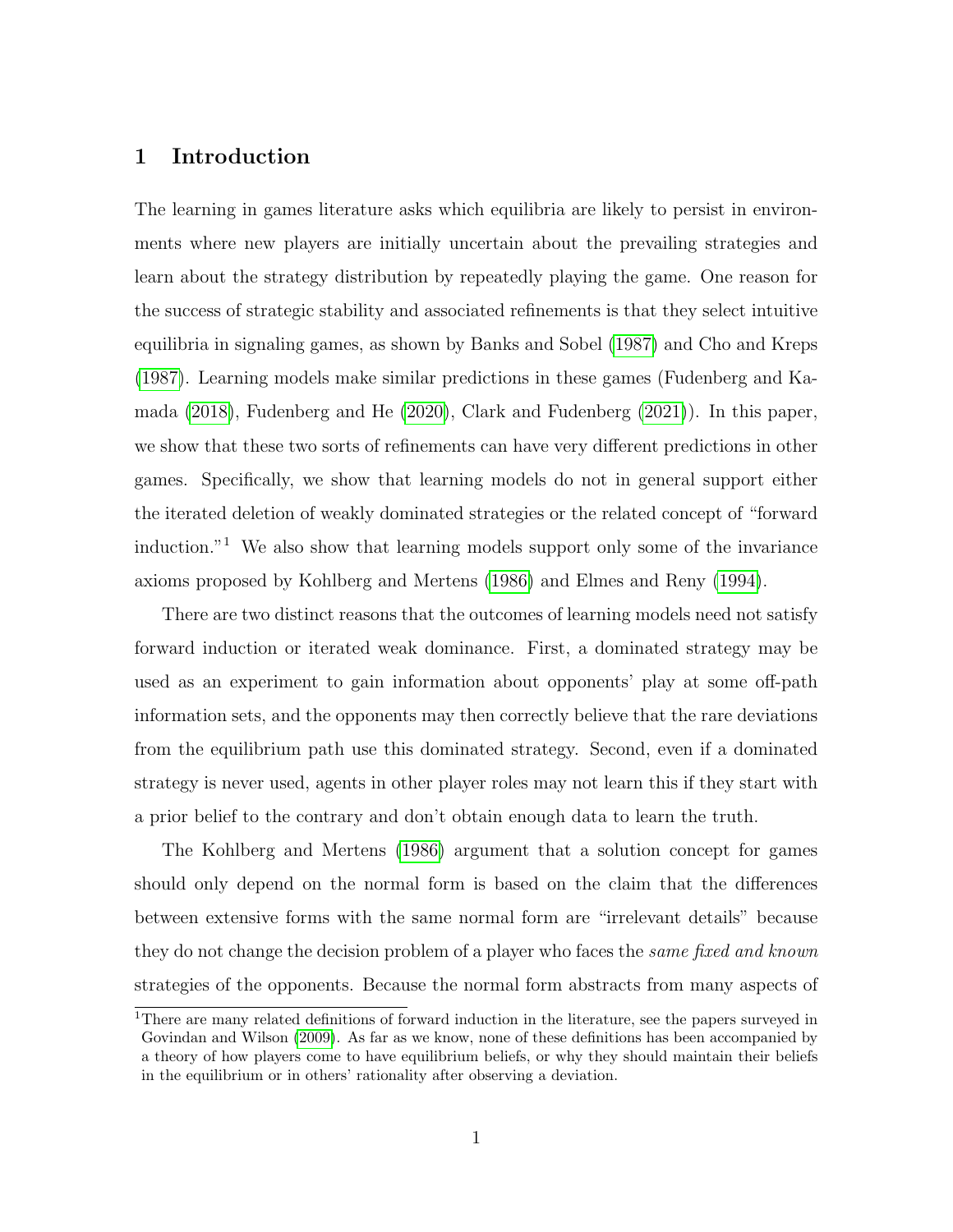game play that are relevant for how people learn what strategies are used by others, there is no reason to expect learning to depend only on this very abstract representation of strategic interaction. Instead, the set of learning outcomes is only invariant to transformations that are both decision invariant, i.e., lead to the same best responses as a function of opponent strategies, and information invariant in the sense of providing the same feedback to the agents in their learning problems. Specifically, learning outcomes, unlike sequential equilibria, are invariant to the coalescing of consecutive moves by the same player. However, like sequential equilibria and unlike the various definitions of strategic stability, learning outcomes are not invariant to replacing an extensive form game with the corresponding game in normal form: In the latter case there are no unreached information sets, and the terminal node that is reached reveals the strategy used by each player.

To capture what is essential for learning outcomes in the normal form, we augment it with *terminal node partitions* (Fudenberg and Kamada [\(2015\)](#page-24-6), Fudenberg and Kamada [\(2018\)](#page-24-2)) which describe the information players observe when the game is played. We show that playing the extensive form game is equivalent to playing the normal form with the terminal node partitions that gives players the same information as would be revealed by the terminal nodes in the extensive form, so that the two games are information invariant. We also show that if agents play the normal form derived from an extensive form game and observe their opponents' strategies, the learning outcome is a refinement of backward induction and of  $S^{\infty}W$  (Dekel and Fudenberg [\(1990\)](#page-24-7)), but does not imply iterated weak dominance.

# 2 Informal Overview of the Learning Model

We begin with an informal overview of the learning model, deferring the full description of the learning model until Section [4.](#page-11-0) We consider an overlapping generations learning environment where time is discrete and doubly infinite,  $t \in \{\ldots, -2, -1, 0, 1, 2, \ldots\}$ . There is a continuum of agents of mass 1 in each player role  $i \in \{1, ..., I\}$ . The agents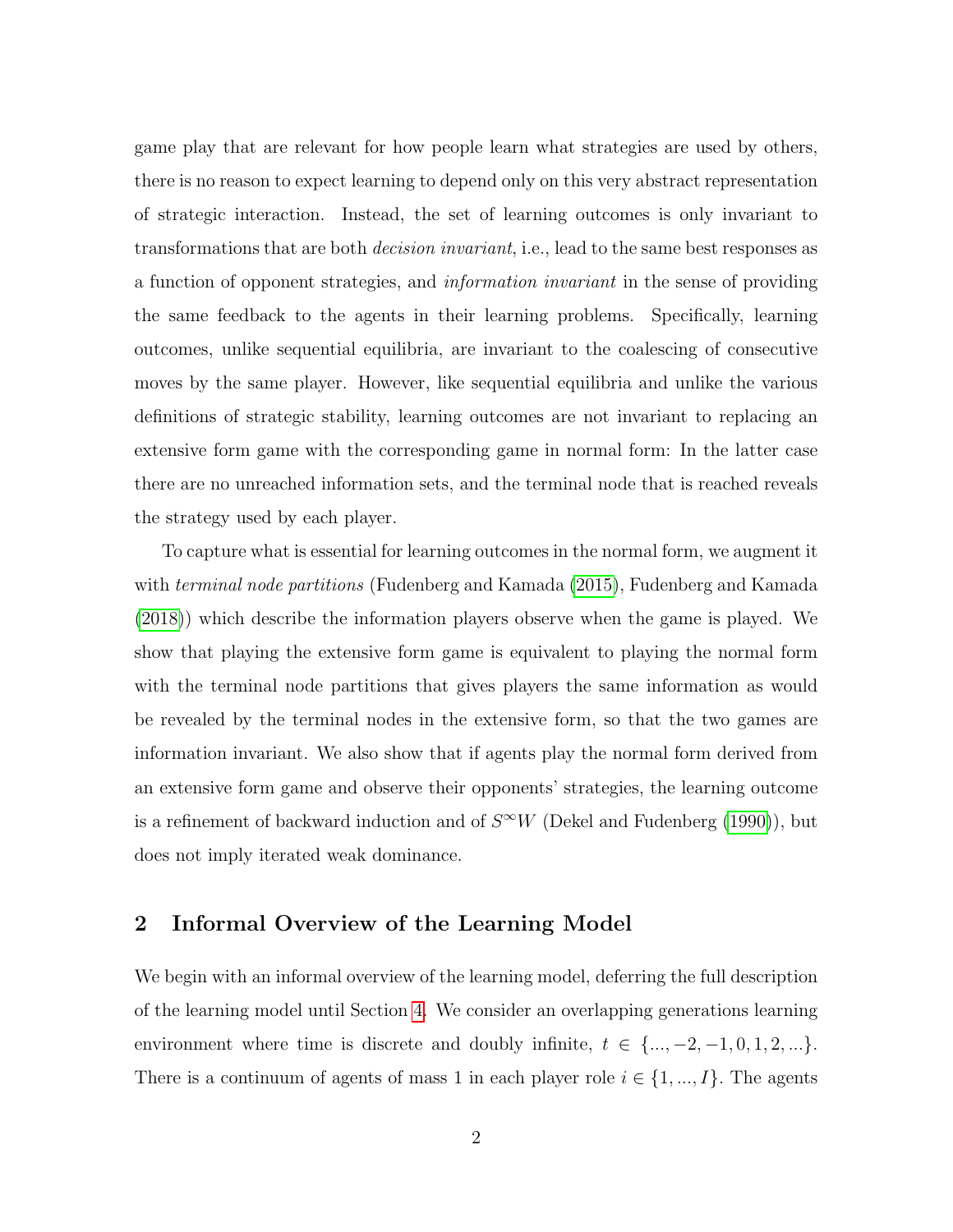have geometric lifespans, with i.i.d. survival probability  $\gamma$  per period. Each period newborn agents replace the departing agents so the sizes of the various populations are constant, and then agents are anonymously matched to play a fixed extensive form stage game with perfect recall.

The game has information sets  $\mathcal{H}_i$  for each player  $i \in \{1, ..., I\}$ , with available actions  $A_h$  at each  $h \in \mathcal{H}_i$ . A pure strategy  $s_i \in S_i$  of i assigns an action  $s_i(h) \in A_h$  to every information set  $h$  of  $i$ . Denote the set of terminal nodes of game tree as  $Z$ , and let  $z(s)$  denote the terminal node reached by strategy profile s. Player i has a utility function defined on terminal nodes,  $u_i: Z \to \mathbb{R}$  and a corresponding utility function on strategy profiles  $u_i(s) = u_i(\mathbf{z}(s))$ .

Each agent has a *terminal node partition*  $P_i$  (Fudenberg and Kamada [\(2015\)](#page-24-6), Fudenberg and Kamada  $(2018)$  over Z, and they observe which partition element contains the terminal node of their match at the end of each period.<sup>2</sup> In previous analyses of explicit learning models, this partition is discrete, i.e., all agents observe the realized terminal node, and this will be our default assumption. However, in some settings it is natural to assume that agents observe less; for example, in a sealed-bid first price auction, agents might only observe the winning bid.

All agents are rational Bayesians who choose *policies* (maps from history of past observations to current play) that maximize their expected discounted payoff. They are born with priors over the prevailing steady-state distribution of play in the opponent populations, which they update using their observations. In every period  $t$ , the state of the system is the shares of agents in a given player role with the various possible histories. The state and the optimal policies induce an *aggregate strategy* that describes the distribution of strategies in each player-role population, and thus an *update rule* that maps states in period t to states in period  $t + 1$ . We study this system's steady

<sup>2</sup>Fudenberg and Kamada [\(2015\)](#page-24-6) analyze settings where each player moves only once, and players who choose an Out action do not observe the choices made by others. The rationalizable conjectural equilibria of Rubinstein and Wolinsky [\(1994\)](#page-25-2) and Esponda [\(2013\)](#page-24-8) use signal functions to model what players observe when the game is played. These papers do not explicitly consider extensive form games so their signal functions are more abstract.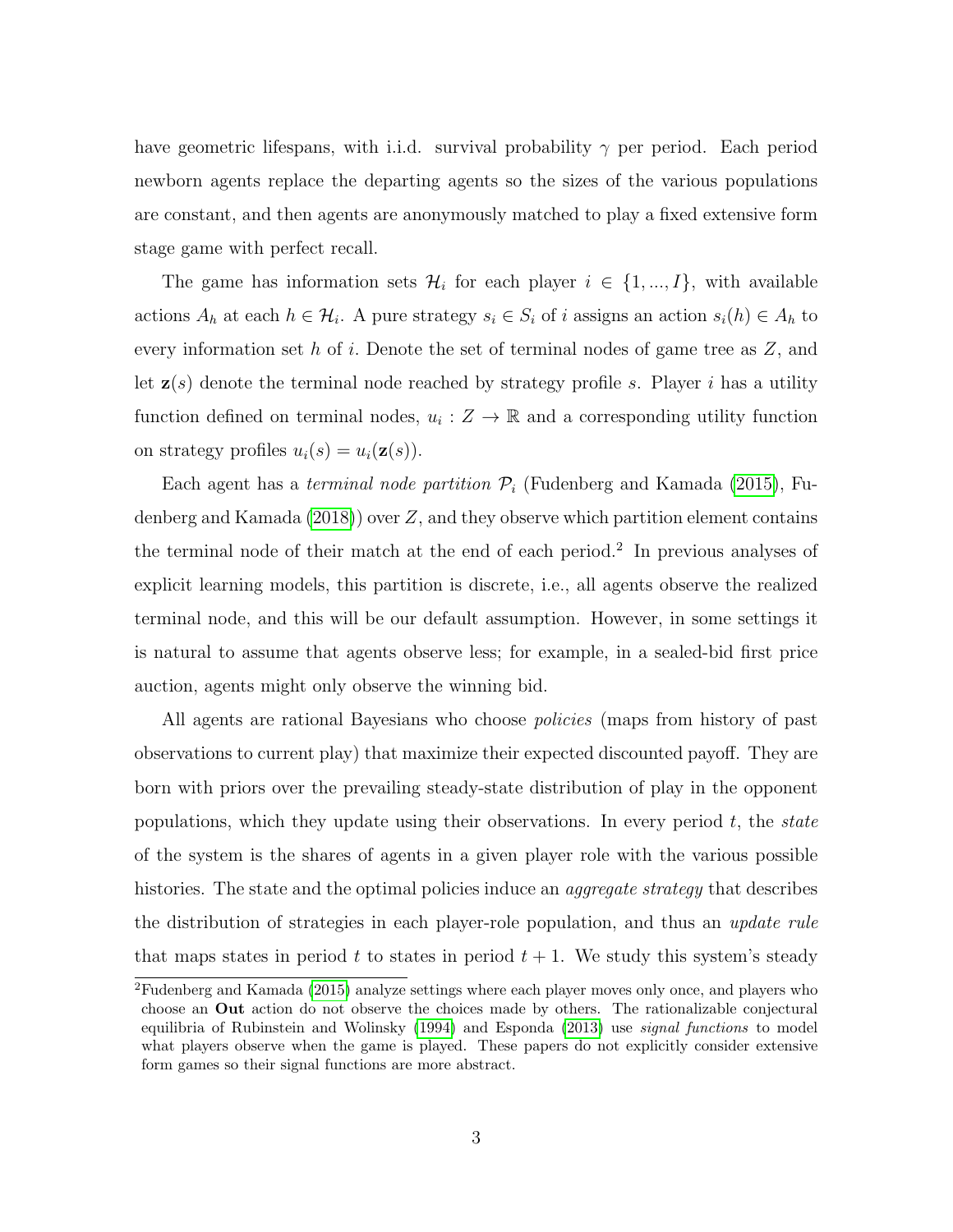states, which are the fixed points of the update rule.

Agent's observations can depend on their play, so their optimal policies may incorporate a value for "experimenting" with various strategies that have the potential to improve payoff. The size of the experimentation incentive depends on their continuation probability, their discount factor  $\delta \in [0,1)$ , and how much they have already learned: inexperienced agents have more incentive to experiment, and they cease experimenting when they have enough data.

We focus on the limits of steady-state play when  $\gamma$  tends to 1, so agents can acquire enough observations to outweigh their prior. We also assume that  $\delta$  goes to 1. Otherwise, agents may not experiment enough to rule out limits that are not Nash equilibria. We call the strategy profiles that emerge in this limit patiently stable.

# 3 Examples

#### 3.1 Failures of Forward Induction and Iterated Weak Dominance

We give simple examples to show that equilibria that violate minimal notions of forward induction or the related concept of iterated weak dominance can be patiently stable.

#### <span id="page-4-0"></span>3.1.1 Information Value of Dominated Strategies

Consider the following game: P1 chooses from Out, In1, and In2. If P1 chooses Out, the game is over and each player gets 0. If P1 chooses  $\text{In1}$  or  $\text{In2}$ , P2 plays L or R without knowing P1's choice. The figure below shows the game in its extensive-form and normal-form representations.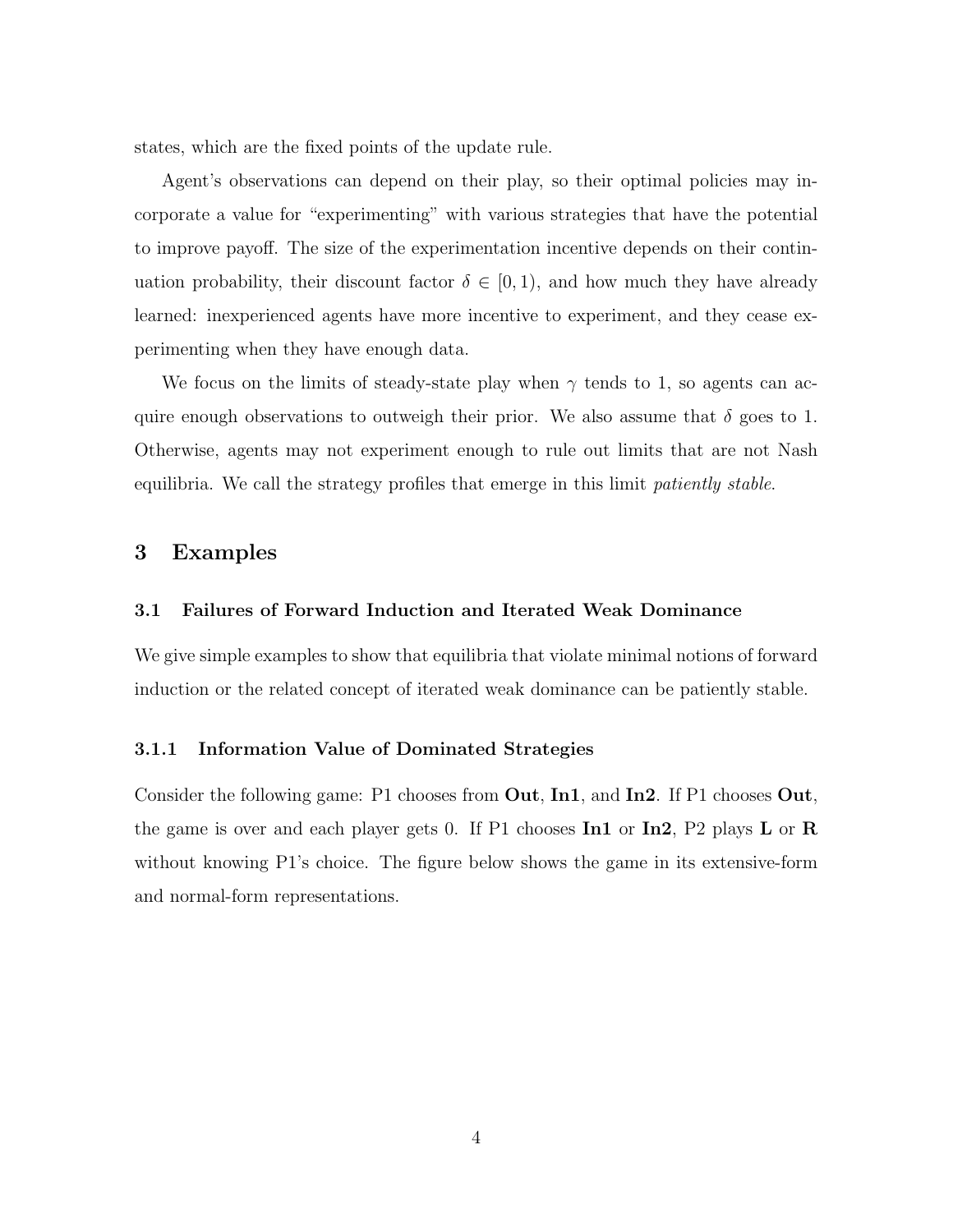<span id="page-5-0"></span>

Figure 1: **In1** is strictly dominated by **Out** but provides the same information as **In2** and performs better than In2 against some P2 strategies.

The strategy  $\text{In1}$  is strictly dominated by Out for P1, and the iterated-dominance criterion of Kohlberg and Mertens [\(1986\)](#page-25-0) requires that "A solution of a game G contains a solution of any game  $G'$  obtained from G by deletion of a dominated strategy." In the game G' that results from the deletion of  $\text{In1}, (\text{In2}, L)$  is the only sequential equilibrium and so the only strategically stable equilibrium. Thus the Nash equilibrium  $(Out, In1)$ is ruled out by forward induction.

In contrast, when an inexperienced P1 agent plays this game and observes the terminal node at the each of each match, the agent may find it optimal to play In1. This is because In1 and In2 are informationally equivalent experiments: they provide the same signal about how P2s play. But if P1's current belief puts much higher probability on P2s playing  $\bf{R}$  than  $\bf{L}$ , then P1's expected payoff from  $\bf{In1}$  exceeds that of In2. A sufficiently patient P1 agent will choose to experiment and learn about P2's play in order to figure out whether Out or In2 is a better response against the aggregate P2 play, but the cheapest such experiment may be In1.<sup>3</sup>

<span id="page-5-1"></span>**Claim [1.](#page-5-0)** (*Out, R*) is a patiently stable strategy profile for the game in Figure 1.

In Section [5.1](#page-14-0) we establish more general sufficient conditions for patient stability in two-player games where each player moves at most once. These conditions give us a class of games where patiently stable profiles fail forward induction because of the informational value of dominated strategies. The idea of the proof is to choose

<sup>3</sup>Fudenberg and Levine [\(1993b\)](#page-25-3), footnote 10 pointed out the possibility that this might occur in their closely related learning model but did not provide a proof that it does.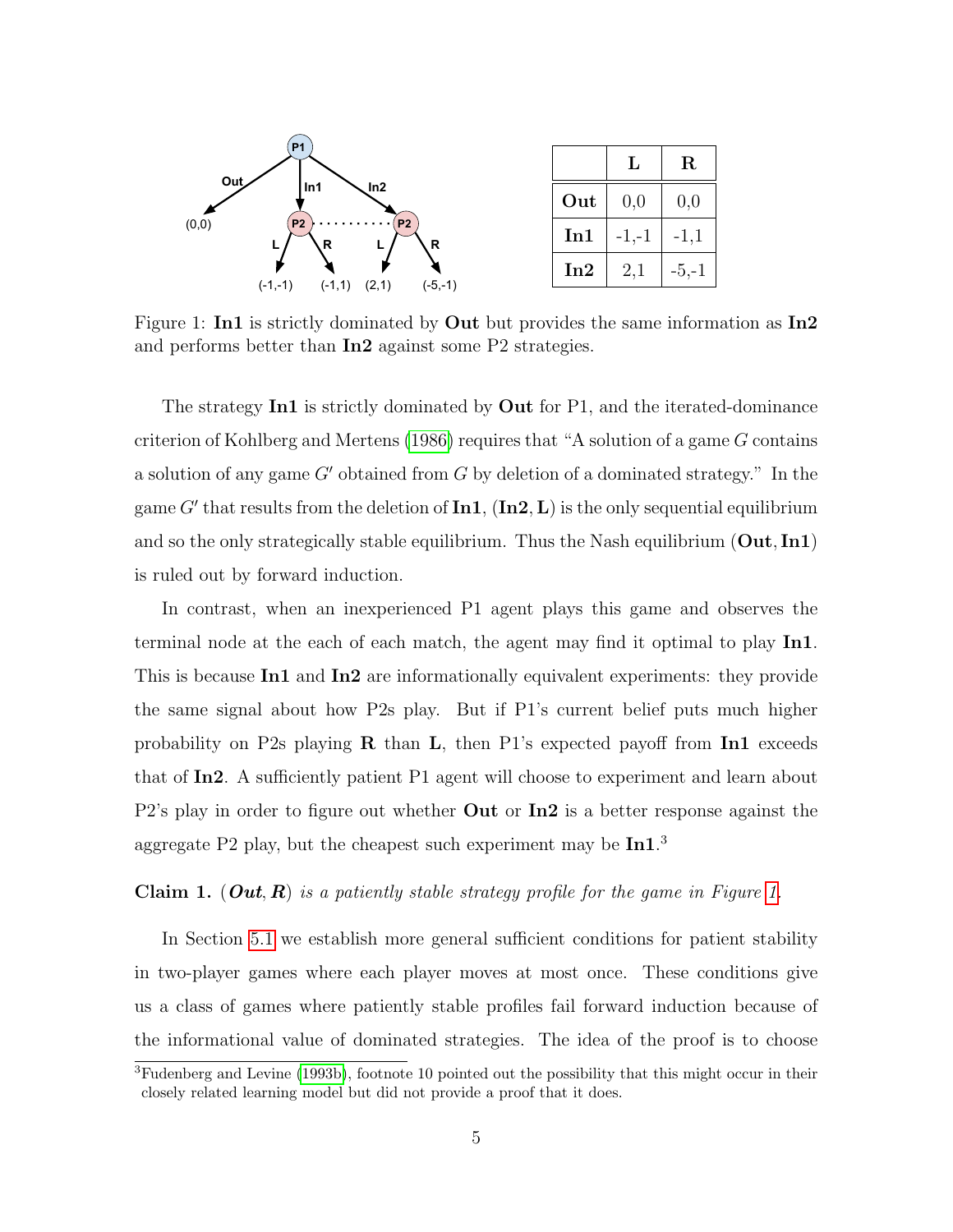"supportive" priors that lead the early mover to experiment in a way consistent with the desired equilibrium (such as choosing  $\text{In1}$  instead of  $\text{In2}$  in the example above) unless they have previously seen an out-of-equilibrium response from the second mover.

## <span id="page-6-1"></span>3.1.2 Insufficient Data to Eliminate Weakly Dominated Opponent Play

In the previous example, there is a dominated strategy that is still used by a rational agent as it provides information about their opponents' aggregate play. By contrast, for the game in Figure [2,](#page-6-0) the strategy  $\text{In2}$  is *doubly dominated* by  $\text{In1}$  for P2 agents: it provides the same information about opponent play but, whenever these actions can be played, In2 always gives a strictly lower payoff than In1. A rational P2 agent will therefore never play In2 even as an experiment, which makes it more surprising that the learning outcome for patient and long-lived agents can select a profile where P1 and P2 are deterred from entering by P3's R, which is strictly inferior to L against In1.

<span id="page-6-0"></span>

Figure 2: A three-player game where the strategy  $\text{In2}$  is doubly dominated by  $\text{In1}$ for P2. The dotted lines connecting two terminal nodes represent P2's terminal node partition.

Here we suppose that P1 and P3 always observe the terminal node, but P2's terminal node partition is such that they do not learn how P3 plays if they choose Out. Note that once the doubly dominated  $\text{In2}$  is deleted for P2, L is a strictly better strategy than R for P3 against any strictly mixed play of P1 and P2. But: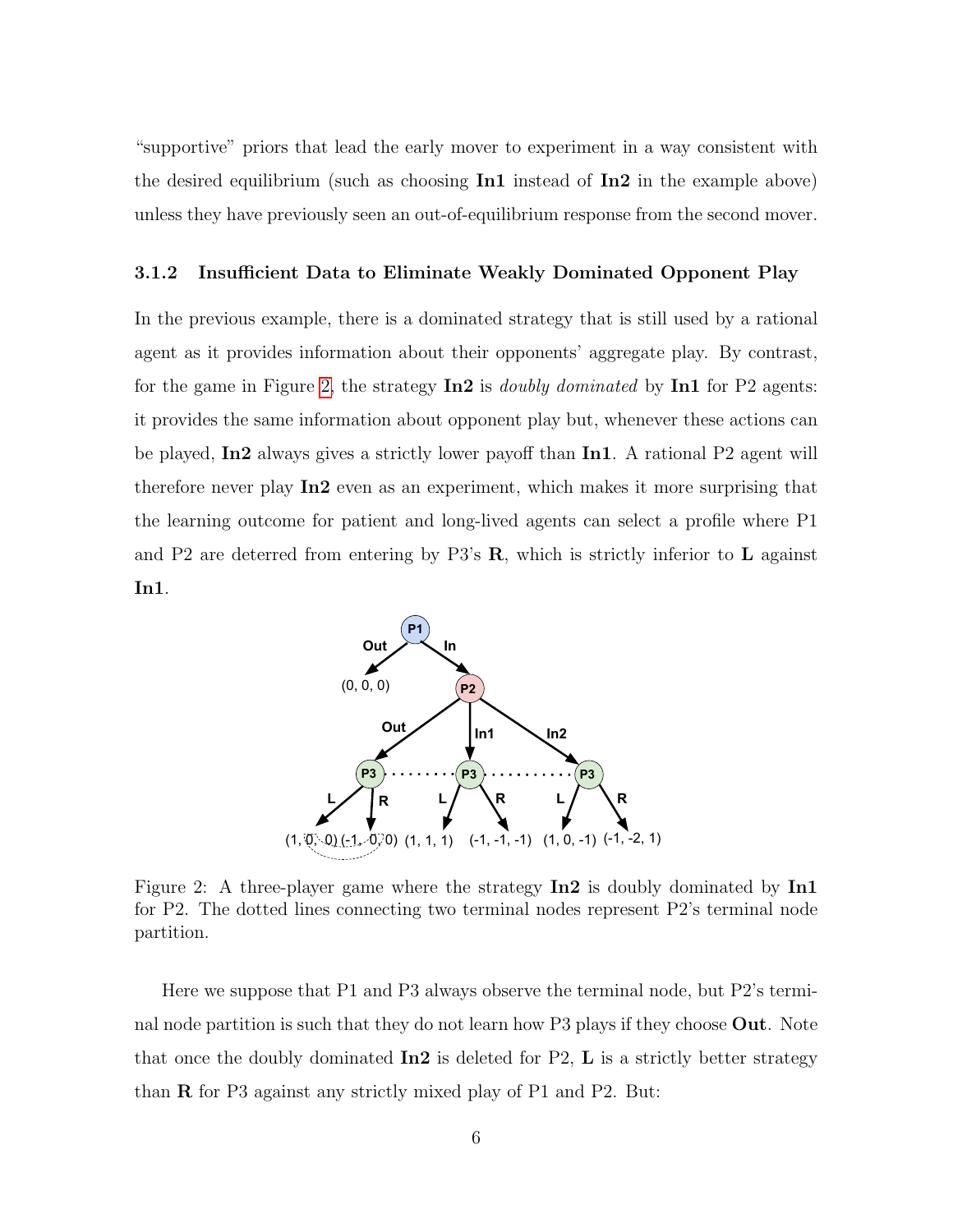#### <span id="page-7-0"></span>**Claim [2.](#page-6-0)** (*Out, Out, R*) is a patiently stable strategy profile for the game in Figure 2.

The presence of a third player is critical to this conclusion. The idea is that although aggregate P2 play puts zero probability on  $\text{In2}$  (as required by the elimination of weakly dominated strategies) and positive probability on In1, a P3 agent may not have enough data to learn this aggregate play, as P3s only observe a P2 agent entering when they encounter both a P1 and a P2 agent experimenting with some In action. The incentive for P2 to experiment is weak because they are located off the equilibrium path and do not expect to play often, as in Fudenberg and Levine [\(2006\)](#page-25-4). As a result, most P3 agents will never obtain any data to correct a prior belief that says it is more likely for P2's to choose  $\text{In2}$  than  $\text{In1}$ , so they find it optimal to play R. Even though the aggregate steady-state play of the P2s puts zero probability on the weakly dominated strategy, most P3s fail to learn this. We formally analyze this example in Section [5.2.](#page-15-0)

#### 3.2 Invariance

The refinements literature following Kohlberg and Mertens [\(1986\)](#page-25-0) argues that the selected set of equilibria should only depend on the normal form, so that any two extensive forms with the same normal form generate the same predictions. Kohlberg and Mertens [\(1986\)](#page-25-0) say that this follows from the fact that the normal form "captures all the relevant information for decision purposes..." To this we would add "for fixed beliefs about the play of the opponents." Simply splitting a decision node for one player, without changing any of the information sets of the opponents, does not change what any player observes either during the game or at the end of it, and so has no effect on the patiently stable outcomes, as in the following example.

In Figure [3,](#page-8-0) both games have the same set of patiently stable profiles (by Claim [3](#page-8-1) below), but the outcome Out is only a sequential equilibrium outcome in the extensive form on the left. $4$ 

<sup>&</sup>lt;sup>4</sup>In any sequential equilibrium of the game on the right, P1 must play action 2 so P2 must play  $\bf{L}$ , so P1 must play In.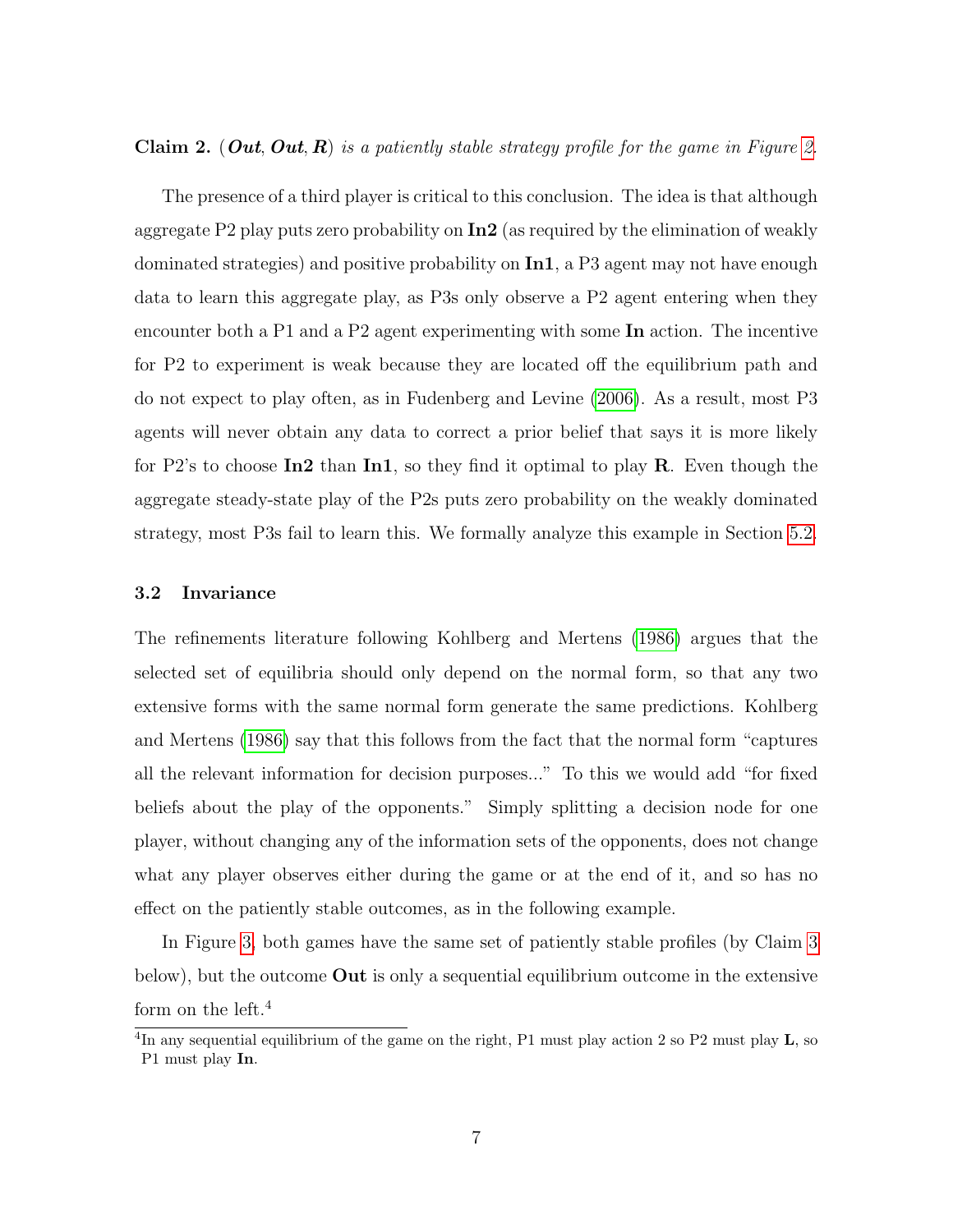<span id="page-8-0"></span>

Figure 3: Both games have the same set of patiently stable profiles. But Out is only a sequential equilibrium outcome for the game on the left.

More generally, suppose extensive form  $\hat{G}$  is obtained by coalescing two consecutive information sets  $h_i'$  $i$  and  $h''_i$  $i \text{ }$  of i in  $\mathcal G$  into one information set  $h_i^*$  in  $\hat{\mathcal G}$  (according to Elmes and Reny [\(1994\)](#page-24-5)'s "COA" definition of coalescence, as in Figure [4\)](#page-8-2). Then they must have the same set of patiently stable profiles.

<span id="page-8-2"></span>

Figure 4: The coalesce operation is applied to two information sets of P1:  $\{x_1, x_2, x_3\}$ and  $\{y_1, y_2, y_3\}.$ 

<span id="page-8-1"></span>**Claim 3.** If G and  $\hat{\mathcal{G}}$  are related by coalescing  $h'_i$  and  $h''_i$  $i'$  into  $h_i^*$ , then they have the same set of patiently stable profiles (up to identifying i's two actions at  $h'_i$  and  $h''_i$  $_{i}^{''}$  in  $\mathcal G$ with their one action at  $h_i^*$  in  $\hat{G}$ .)

When two information sets of i are coalesced, the domain of  $-i$ 's prior beliefs about  $i$ 's play must be modified so that they are about  $i$ 's single action at the combined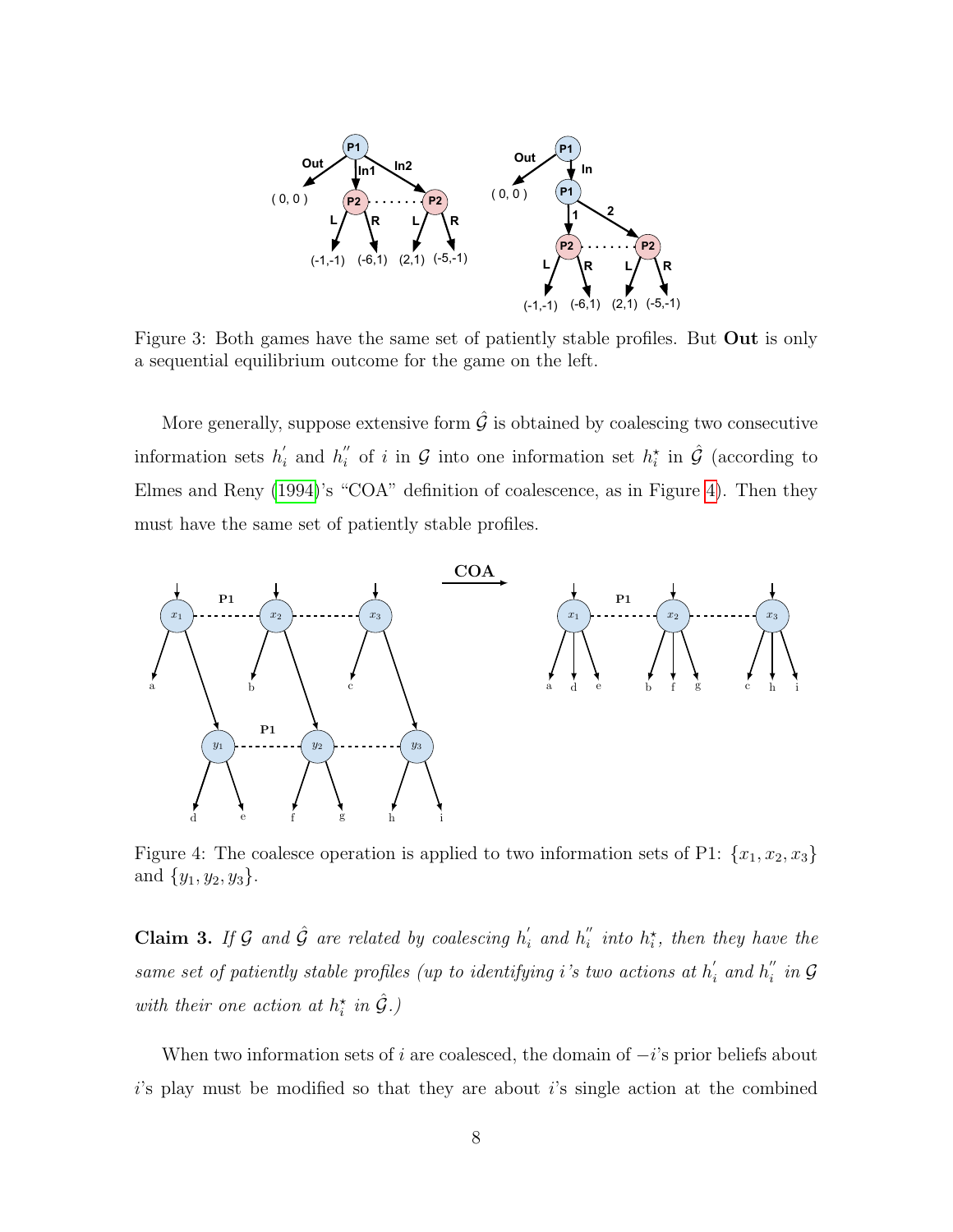information set. Appendix [A.1](#page-26-0) gives the proof of Claim [3,](#page-8-1) which establishes a bijection between non-doctrinaire prior densities g in the game  $\mathcal G$  and  $\hat g$  in the game  $\hat{\mathcal G}$ , so that the set of steady states are the same under g in  $\mathcal G$  and  $\hat g$  in the  $\hat{\mathcal G}$  for any  $0 \le \delta, \gamma < 1$ .

However, other transformations of extensive form that leave the normal form unchanged can change the feedback players obtain in the course of play and so change the set of patiently stable outcomes.

<span id="page-9-0"></span>

Figure 5: The two games have the same normal form, and (Pass, Pass, Pass) is the unique backward-induction profile for the extensive form on the left. (Drop, Drop, Pass) is patiently stable for the game on the left, but not for the game on the right.

As an example, compare the two games in Figure [5.](#page-9-0) In the game on the left, the unique backwards induction outcome is (Pass, Pass, Pass), but we know from Fudenberg and Levine [\(2006\)](#page-25-4) that the outcome (Drop, Drop, Pass) is also patiently stable: in the steady state, the P2s play so rarely that they choose not to experiment with **Pass** and so never learn that the P3s **Pass**. But this outcome is ruled out when agents play the normal form.

Claim 4. Suppose agents play the normal form on the right of Figure [5](#page-9-0) and observe opponents' strategies at the end of each match. Then the only patiently stable outcome is (Pass, Pass, Pass).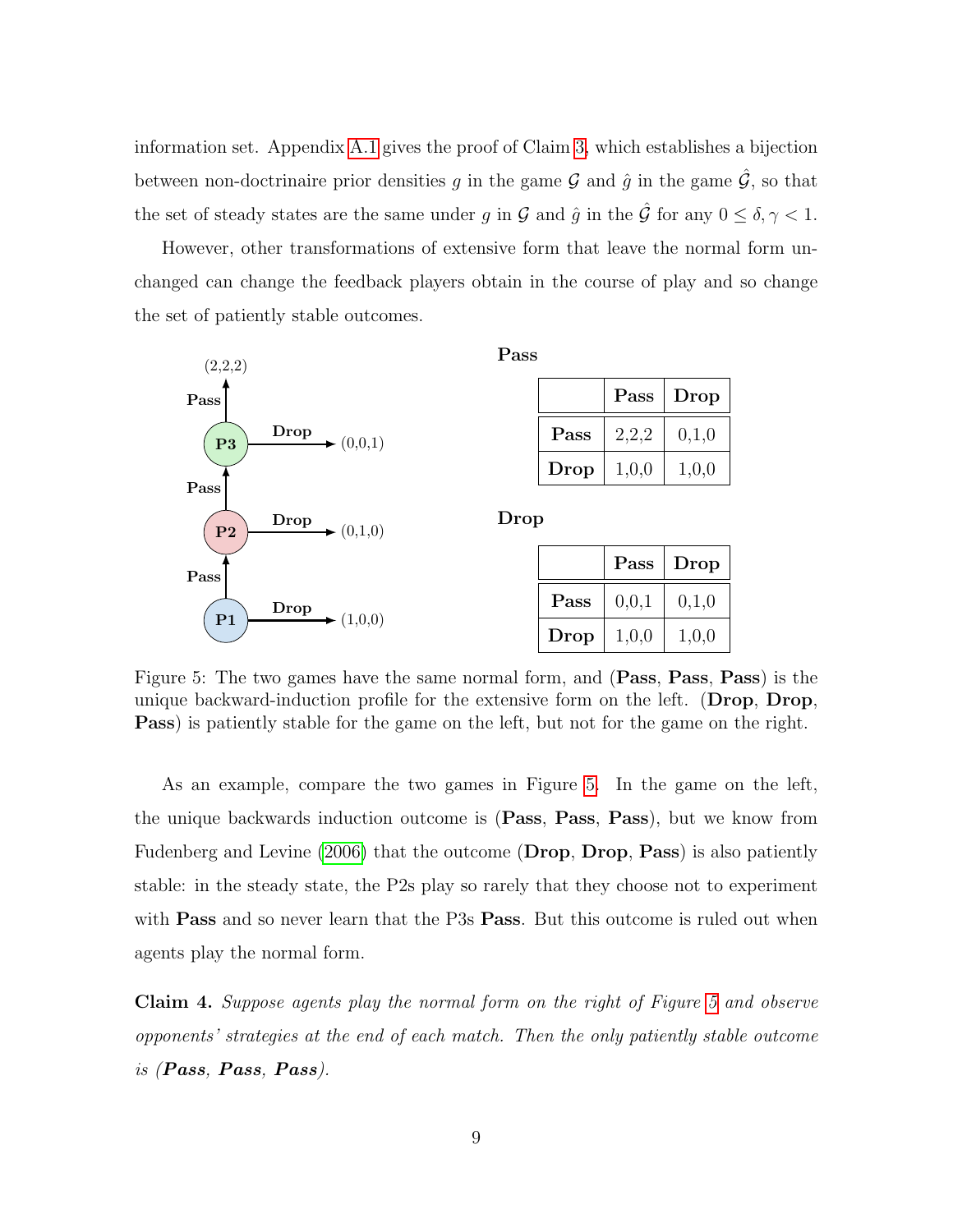This claims follows from Proposition [4](#page-17-0) that we discuss later in Section [6.1.](#page-16-0) In the game on the right of Figure [5,](#page-9-0) P3s always Pass because they have full-support beliefs about what others do. Unlike for the game on the left, now P2s do not need to experiment to learn this. Once P2s learn that P3s play Pass, they themselves play Pass. This means that, when agents are long-lived, the vast majority of P2s in the population play Pass, so P1s learn to play Pass over Drop as well.

As these examples suggest, the problem is that the normal form does not distinguish between extensive forms that differ in what is observable during the learning process<sup>5</sup>. We should only expect the set of learning outcomes to be invariant to transformations that are both decision invariant, i.e., lead to the same best responses as a function of opponent strategies, and information invariant in the sense of providing the same feedback to the agents in their learning problems. In the example above, this can be done by augmenting the normal form with the terminal node partition shown in Figure [6.](#page-10-0)

<span id="page-10-0"></span>

Figure 6: The game on the right of Figure [5](#page-9-0) equipped with terminal node partitions. This game provides the same feedback to players as the game on the left of Figure [5.](#page-9-0)

The partition, which is common to all three players, says that if P1 plays **Drop**, players do not observe the choices of P2 and P3, and that if P1 plays Pass and P2 plays Drop then they do not observe the choice of P3. Under this partition, (Drop,

<sup>&</sup>lt;sup>5</sup>Fudenberg and Levine [\(1993a\)](#page-24-9) point out the implications of this for self-confirming equilibrium, and Sorin [\(1995\)](#page-25-5) discusses its implication for the equilibria of repeated extensive form games.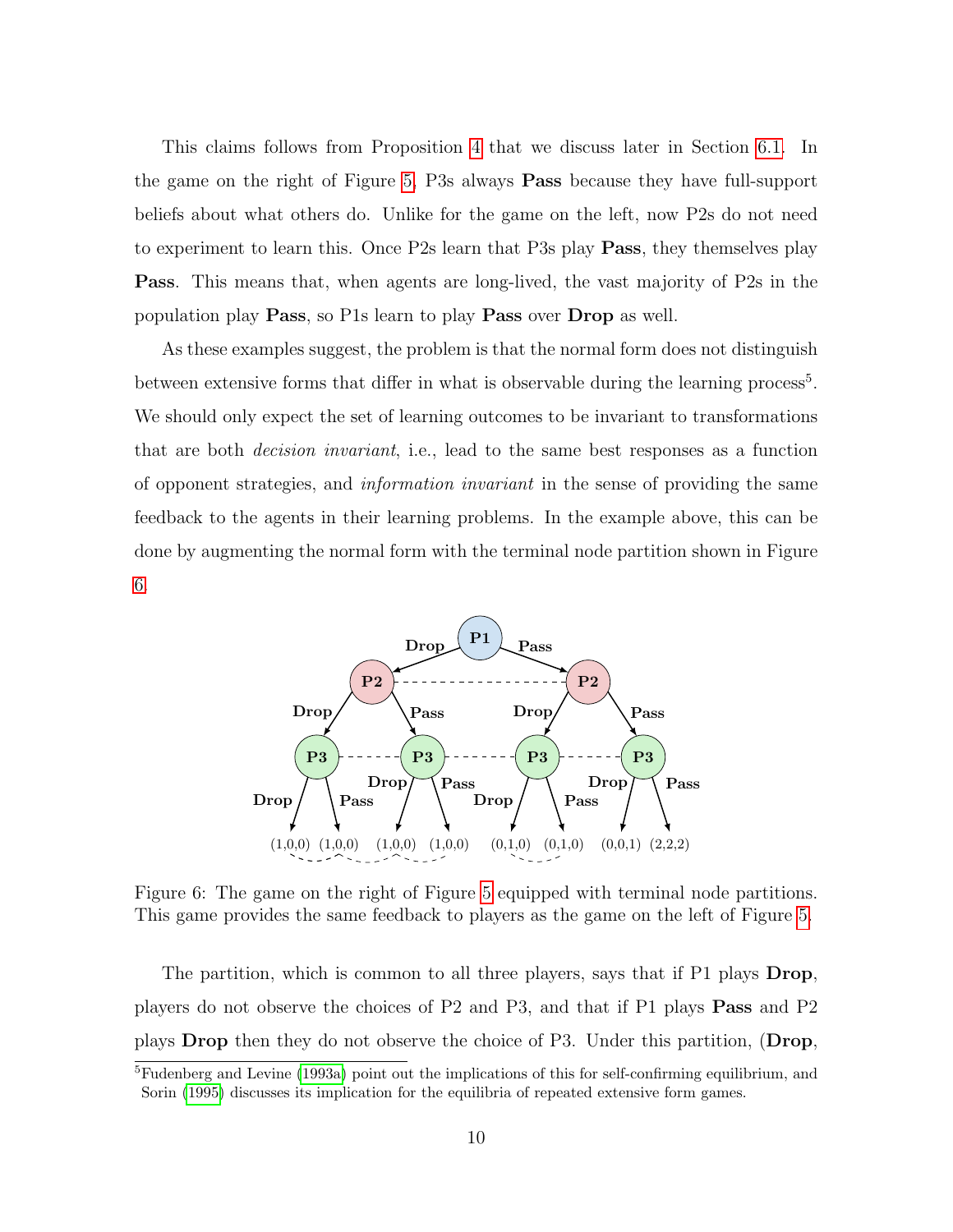Drop, Pass) again becomes patiently stable. Section [6](#page-16-1) discusses how the terminal node partitions influence which profiles are patiently stable.

# <span id="page-11-0"></span>4 The Learning Model

There is a unit mass population of agents who play each role  $1 \leq i \leq I$  in the game. In every period, each agent is anonymously matched with opponents from the other populations uniformly at random to play the stage game. At the end of each play of the game, each agent observes the element of their *terminal node partition*  $P_i$  that contains the realized terminal node of the game, where we require that  $u_i(z) = u_i(z')$  if z and  $z'$  are in the same cell of i's terminal node partition. The agent uses this information to update their beliefs about the distribution of play in opponent populations.

As in Fudenberg and He [\(2018\)](#page-24-10) and Clark and Fudenberg [\(2021\)](#page-24-4), we assume that the agents have geometrically distributed lifetimes: At the end of every period, each agent exits the system with probability  $0 < 1 - \gamma \leq 1$ , and a mass of newcomers is added to each population to replace the departing agents. $^6$  Agents maximize expected discounted utility, discounting future payoffs with a psychological discount factor  $0 \leq$  $\delta < 1$ .

Denote the set of pure strategies of i in the game as  $\mathbb{S}_i$  and the set of behavior strategies of i as  $\Pi_i$ . Agents believe that the aggregate distribution of play in the opponent population is constant, but they do not know what that distribution is. Each agent in population *i* starts with a prior belief  $g_i \in \Delta(\times_{h \in \mathcal{H}_{-i}} \Delta(A_h))$  about the aggregate behavior strategy profile that describes play in opponent populations  $j \neq i$ at different information sets. We assume that, for each  $i$ , the prior  $g_i$  is non-doctrinaire, meaning that it has a density which is strictly positive on the interior of  $\times_{h\in\mathcal{H}_{-i}}\Delta(A_h)$ .<sup>7</sup>

 $6$ Previous work by Fudenberg and Levine [\(1993b\)](#page-25-3) and Fudenberg and Levine [\(2006\)](#page-25-4) assumed agents have fixed finite lifetimes. All of our results extend to this alternate lifetime specification.

<sup>&</sup>lt;sup>7</sup>The strict positivity assumption lets us appeal to the classic Diaconis and Freedman [\(1990\)](#page-24-11) result on the rate of convergence of Bayesian posteriors to the empirical distribution. Note that if agents believe that they know their opponents' payoff functions, strict positivity requires that they assign positive probability to opponent strategies they believe are dominated. We discuss this issue more in the conclusion.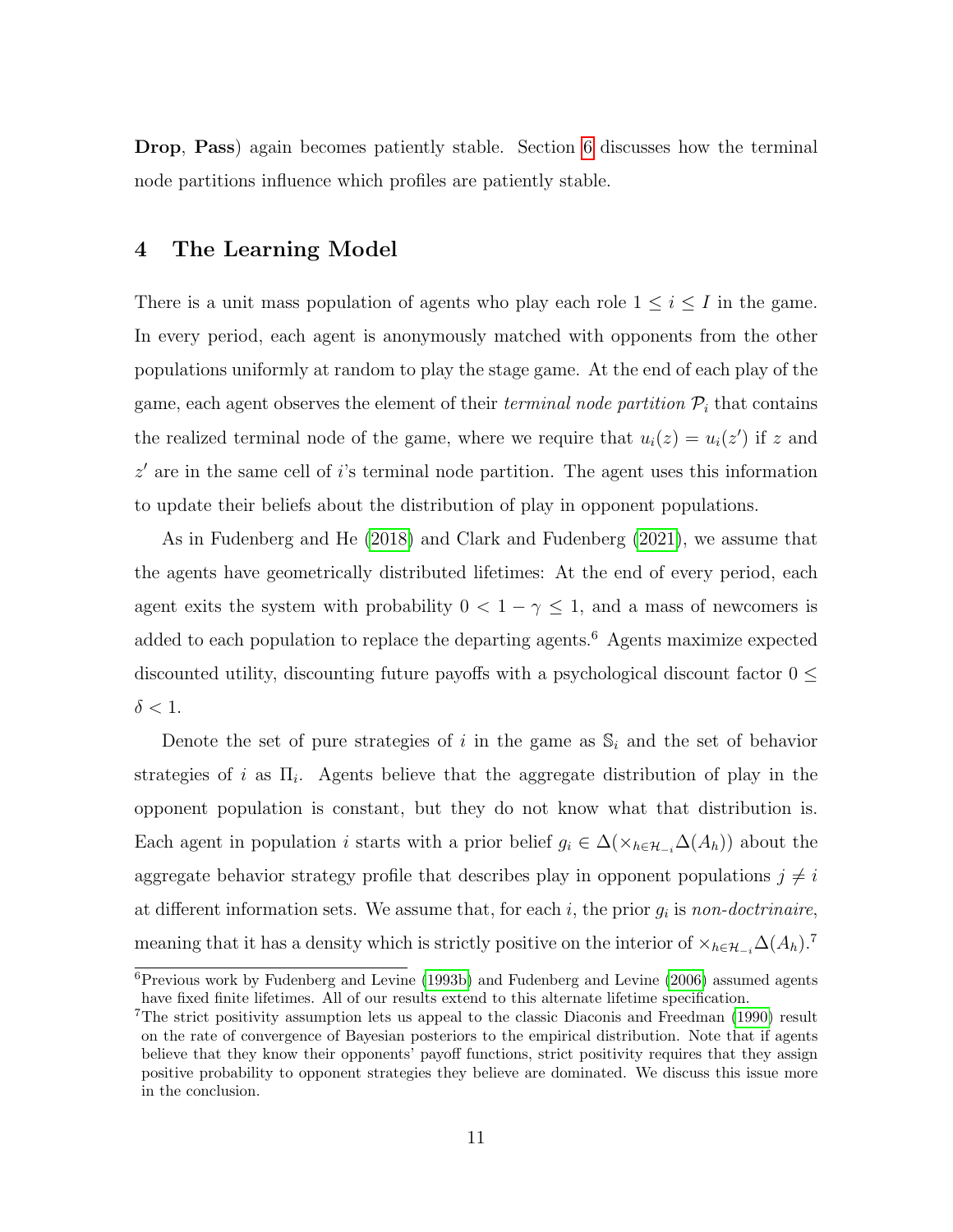As agents play the game and accumulate histories of past play and observations, they update their beliefs using Bayes' rule (which is always applicable because the priors assign positive probability to any finite sequence of observations) and modify their behavior. Let  $Y_{i,t} = (\mathbb{S}_i \times \mathcal{P}_i)^t$  be the set of possible histories that can be observed by an i agent of age t. (By convention,  $\Omega^0 = \emptyset$  for any set  $\Omega$ .) Let  $Y_i = \bigcup_{t \in \mathbb{N}} Y_{i,t}$  be the collection of all possible histories of agents from population  $i$ . We assume that all agents in each population *i* use the same optimal dynamic policy  $\mathbf{s}_i^{\delta,\gamma}$  $i_i^{\delta,\gamma}: Y_i \to \mathbb{S}_i$  that depends on both their discount factor,  $\delta$ , and their lifetime parameter  $\gamma$ <sup>8</sup>

In every period t, the state of the system, denoted  $\mu_t = (\mu_{1,t}, ..., \mu_{I,t}) \in \times_i \Delta(Y_i)$ , gives the shares of agents in the different player roles with the various possible histories. Given  $\mu_t$ , the player i policy  $\mathbf{s}_i^{\delta,\gamma}$ <sup>δ,γ</sup> induces a player *i* behavior strategy  $\sigma_i^{\delta,\gamma}$  $i^{o,\gamma}(\mu_{i,t}) \in \Pi_i$  that we call the *aggregate strategy* of population *i*. We call  $\sigma^{\delta,\gamma}(\mu_t) = (\sigma_i^{\delta,\gamma})$  $i^{\delta,\gamma}(\mu_{i,t}))_i \in \times_i \Pi_i$ the *aggregate strategy profile.*<sup>9</sup>

A policy profile generates an update rule  $f^{\delta,\gamma}: \chi_i \Delta(Y_i) \to \chi_i \Delta(Y_i)$ , taking the state in period t to the state in period  $t+1$ , and the mappings  $\mathscr{R}_i^{\delta,\gamma}$  $i^{o,\gamma}: \Pi_{-i} \to \Pi_i$  that describes the limit of the aggregate i strategy as  $t \to \infty$  when the aggregate  $-i$  strategy is fixed at  $\pi_{-i}$ . We refer to the mapping  $\mathscr{R}^{\delta,\gamma}(\pi) \equiv (\mathscr{R}^{\delta,\gamma_1}_1(\pi_{-1}),...,\mathscr{R}^{\delta,\gamma_n}_I)$  $I_I^{(0,\gamma}(\pi_{-I}))$  as the *aggregate* response mapping. Similar arguments to those in Clark and Fudenberg [\(2021\)](#page-24-4) show that this mapping is continuous.

We study this system's steady states, those  $\mu$  satisfying  $f^{\delta,\gamma}(\mu) = \mu$ . We call the corresponding aggregate strategy profiles the steady state profiles, and denote them by  $\Pi^*(g, \delta, \gamma) \subseteq \times_{1 \leq i \leq I} \Pi_i$ . Again, similar arguments to those in Clark and Fudenberg [\(2021\)](#page-24-4) show that these are the fixed points of the aggregate response mapping. Continuity of the aggregate response mapping, along with Brouwer's fixed point theorem, then implies that steady state profiles always exist.

<span id="page-12-0"></span>**Proposition 1.**  $\Pi^*(g, \delta, \gamma)$  consists of the strategy profiles that are fixed points of the

<sup>&</sup>lt;sup>8</sup>This does not mean that they all play in the same way, as agents with the same policy may meet different opponents, and so have different histories and play different strategies.

<sup>&</sup>lt;sup>9</sup>Formally,  $\sigma^{\delta,\gamma}(\mu_t)[s_i] = \sum_{y_i \in Y_i \text{ s.t. } \mathbf{s}_i^{\delta,\gamma}(y_i) = s_i} \mu_{i,t}[y_i].$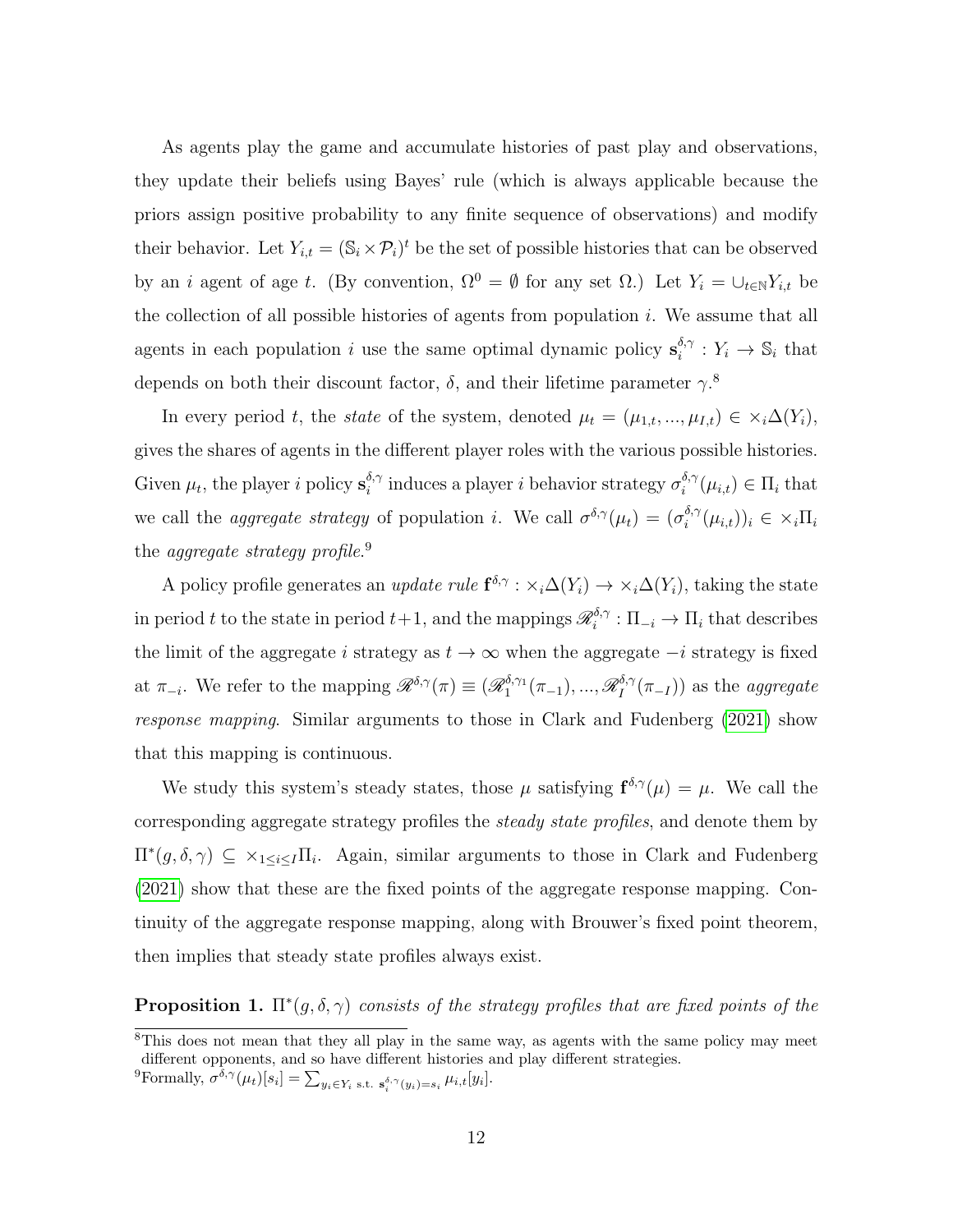aggregate response mapping, and it is non-empty for all g,  $\delta$ , and  $\gamma$ .

When the agents are short-lived they have little chance to learn, and simply play a best response to their priors. When agents are long-lived but impatient, they do learn the steady state path of play, but need not learn how opponents respond to deviations, so any self-confirming equilibrium in strategies that are not weakly dominated could arise. We will focus on steady states where agents are both long-lived and patient. More specifically, we focus on steady state profiles in the limit where agents become long lived  $(\gamma \to 1)$  and patient  $(\delta \to 1)$ . Moreover, following the literature, we assume continuation probability  $\gamma$  converges to 1 faster than  $\delta$ . We call these the *patiently stable* strategy profiles. The order of limits corresponds to an environment where agents are long-lived relative to their effective discount factors. This implies that people spend most of their lives myopically responding to their current beliefs.

Definition 1. Strategy profile  $\pi$  is patiently stable if there are sequences  $\{\delta_i\}_{i\in\mathbb{N}}$ ,  $\{\gamma_{j,k}\}_{j,k\in\mathbb{N}}$  and associated steady-state profiles  $\{\pi_{j,k}\in\Pi^*(g,\delta_j,\gamma_{j,k})\}_{j,k\in\mathbb{N}}$  such that  $\lim_{j\to\infty} \delta_j = 1$ ,  $\lim_{k\to\infty} \gamma_{j,k} = 1$  for each j and  $\lim_{j\to\infty} \lim_{k\to\infty} \pi_{j,k} = \pi$ .

The literature has previously shown that patiently stable strategy profiles must be Nash equilibria when agents observe the realized terminal nodes in the games they play.<sup>10</sup>

Appendix [A.2](#page-28-0) shows that this is also true for the game and terminal node partition given in Figure [2,](#page-6-0) which is the only example in the paper that uses a non-discrete terminal node partition to exhibit a patiently stable profile that is ruled out by classic refinements. We conjecture that patiently stable profiles must be Nash equilibria in any game provided each agent's payoff is measurable with respect to their terminal node partition, but we have not shown this. Instead, Appendix [A.3](#page-29-0) gives a number of other examples from the literature where this conclusion does hold.

 $10$ Fudenberg and Levine [\(1993b\)](#page-25-3) established this in a learning model where players had fixed finite lifetimes rather than geometric lifespans. The adaptations of these arguments given in the supplementary information of Fudenberg and He [\(2018\)](#page-24-10) show that this extends to geometric lifespans in general games, although the main text of Fudenberg and He [\(2018\)](#page-24-10) only states this result for signaling games.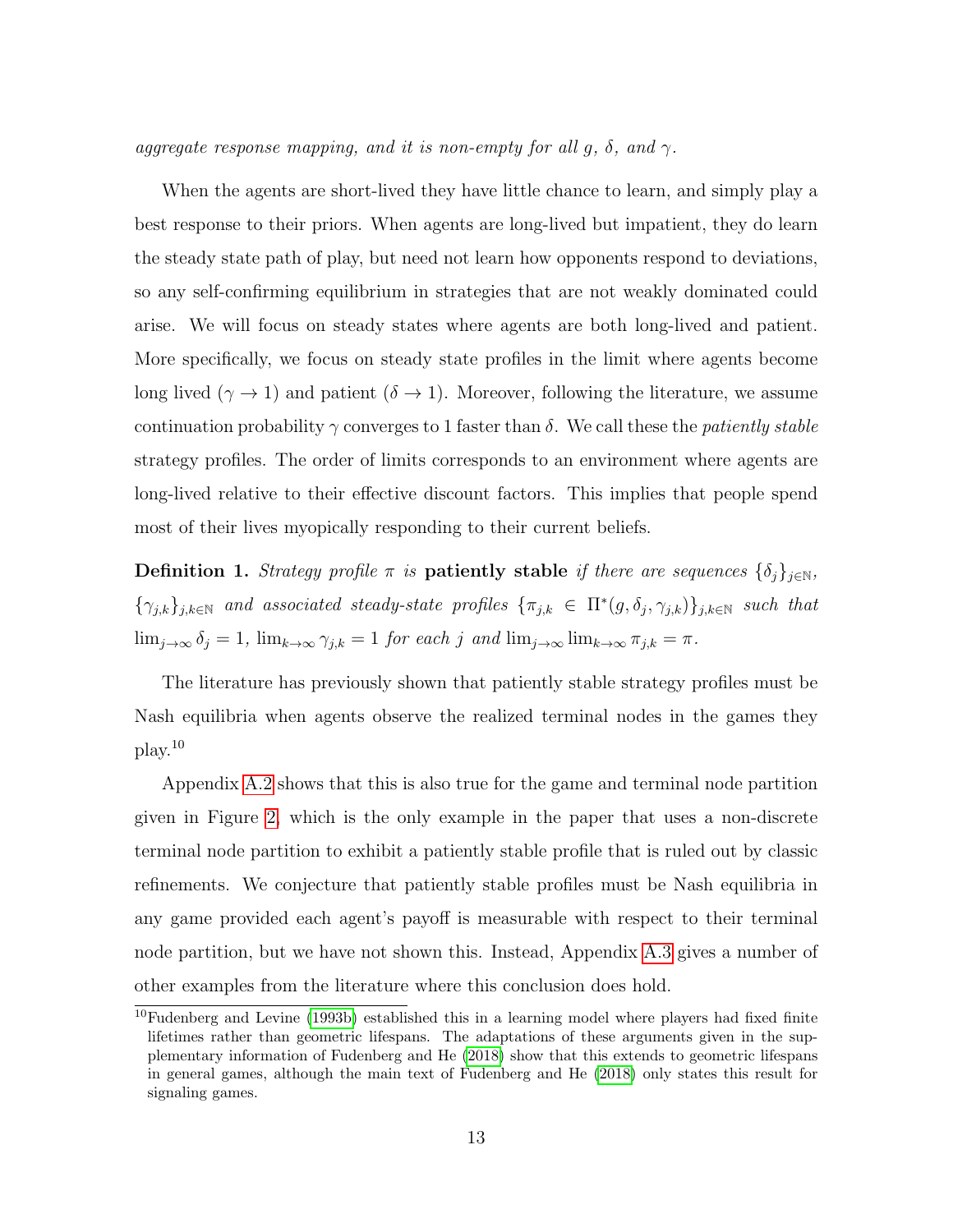# 5 Patient Stability, Forward Induction, and Dominance

#### <span id="page-14-0"></span>5.1 Dominated Actions in a Family of Two-Player Games

This section provides a sufficient condition for patient stability that generalizes the example from Section [3.1.1.](#page-4-0) We consider a family of two-player games where P1 first chooses an action  $a_1 \in A_1$ , which may end the game or give the play to P2. For each P2 information set  $h_2$ , P2 chooses among the actions  $\mathcal{A}_2(h_2)$ , and we let  $\rho(h_2)$  denote the P1 actions that lead to  $h_2$ . Write  $u_i(a_1, a_2)$  for i's utility at the terminal node reached by P1 playing  $a_1$  and P2 playing  $a_2$ . We also write  $u_i(\pi_1, \pi_2)$  for i's expected utility when players use behavior strategies  $\pi_1$  and  $\pi_2$ .

We will show that equilibria of the following form are patiently stable under some non-doctrinaire prior that we construct.

- 1. P1 plays a single action  $a_1^* \in A_1$  that uniquely maximizes their payoff given P2's strategy. (Formally,  $\pi_1^*(a_1^*) = 1$  for the  $a_1^*$  that satisfies  $u_1(a_1^*, \pi_2^*) > u_1(a_1, \pi_2^*)$  for all  $a_1 \neq a_1^*$ .)
- 2. For each P2 information set  $h_2$ , P2 plays some response  $a_2^*(h_2)$  that is optimal given some  $a_1^*(h_2) \in \rho(h_2)$ . Moreover, out of  $\rho(h_2)$ ,  $a_1^*(h_2)$  is optimal for P1 given that P2 plays  $a_2^*(h_2)$ .
- 3. If  $a_1^*$  leads to P2 information set  $h_2^*$ , then  $a_2^*(h_2^*)$  uniquely maximizes P2's payoff against  $a_1^*$ .

The (Out, In2) equilibrium from Section [3.1.1](#page-4-0) is of this form: Out serves the role of  $a_1^*$ , and for P2's only information set, P2's prescribed response of **R** is the unique best response to In1. In turn, In1 is the best action out of  $\{In1, In2\}$  for P1 when P2 chooses R.

In the equilibria we construct, P2 may best reply to dominated P1 actions  $a_1^*(h_2)$ at some information sets  $h_2$ . Nevertheless, we show in Proposition [2](#page-14-1) below that every such equilibrium is patiently stable, which implies Claim [1.](#page-5-1)

<span id="page-14-1"></span>**Proposition 2.** Suppose that  $\pi^*$  is an equilibrium of the form given above. Then  $\pi^*$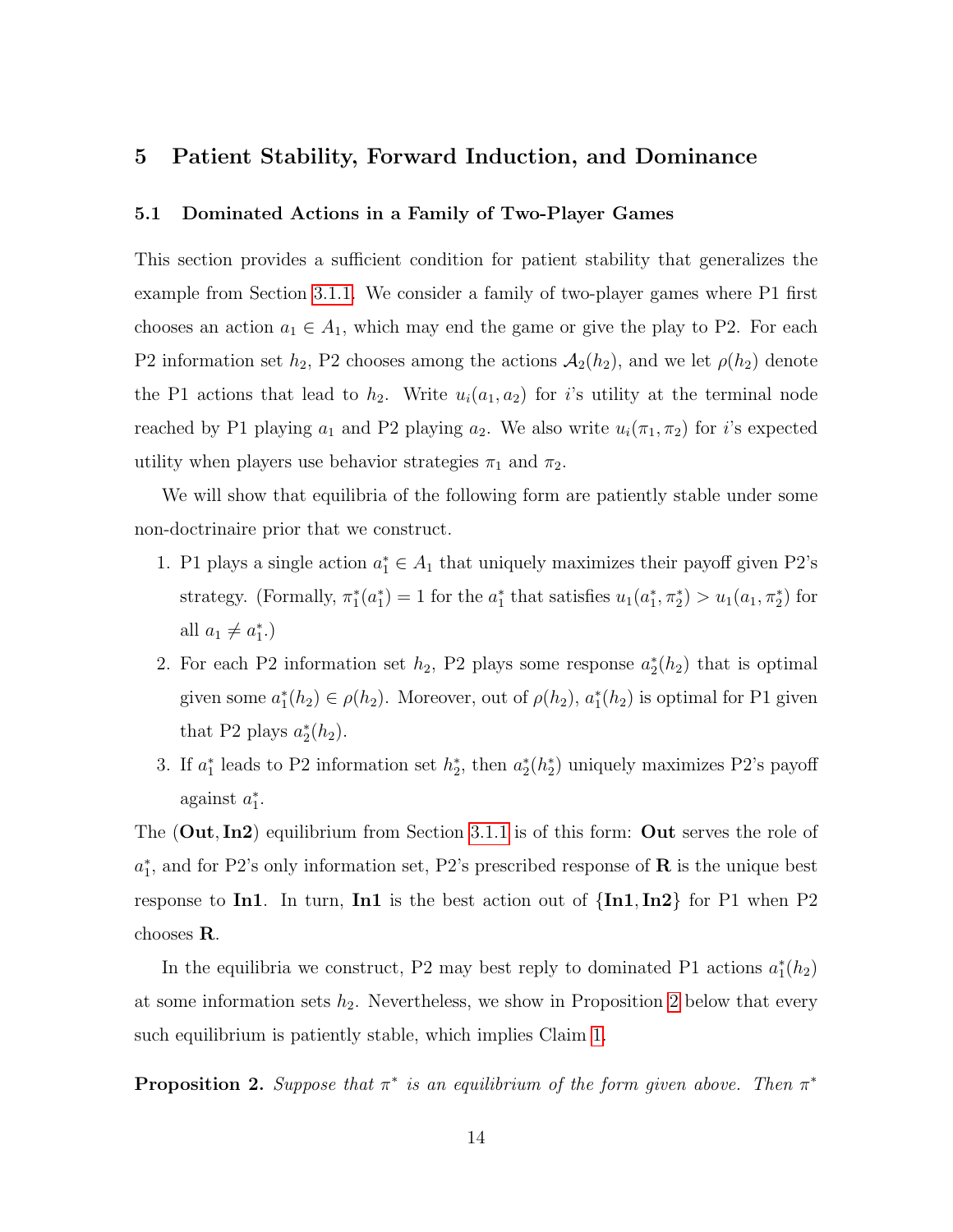is patiently stable for any pair of non-doctrinaire P1 and P2 priors that are supportive of  $\pi^*$ .

The key is to choose priors that are "supportive" of the equilibrium. A supportive P1 prior is such that, for every off-path P2 information set  $h_2$ , a P1 agent prefers to experiment with  $a_1^*(h_2)$  over any other action in  $\rho(h_2)$  unless they have previously experienced a P2 response at  $h_2$  for which  $a_1^*(h_2)$  is not conditionally optimal. Similarly, a supportive P2 prior leads P2 agents to want to play  $a_2^*(h_2)$  at an information set  $h_2$ unless they have previously witnessed a P1 agent play some action in  $\rho(h_2)$  other than  $a_1^*(h_2)$ . These properties are formalized in Appendix [A.4,](#page-30-0) which also contains the proof of Proposition [2.](#page-14-1)

#### <span id="page-15-0"></span>5.2 Stability and Doubly Dominated Actions: An Example

The example from Section [3.1.2](#page-6-1) does not fit with the sufficient conditions for stability we gave in Section [5.1:](#page-14-0) it involves P3 best replying to the action  $\text{In2}$  by P2, a doubly dominated action that is not optimal among the P2 actions  $\{In1, In2\}$  that reach the same P3 information set. We use a different argument to show that the  $(Out, Out, R)$ outcome is patiently stable.

<span id="page-15-1"></span>**Proposition 3.** For the game in Figure [2,](#page-6-0) (Out, Out, R) is a patiently stable profile for any non-doctrinaire P1 prior  $g_1$ , non-doctrinaire P2 prior  $g_2$  under which the expected probability of  $L$  is strictly less than  $1/2$ , and non-doctrinaire P3 prior  $g_3$  that leads a P3 agent to only play  $\boldsymbol{L}$  when they have previously observed a P2 agent play In1.

This proposition specifies the prior beliefs that make patient stability hold in Claim [2.](#page-7-0) The proof of this result in Appendix [A.5](#page-33-0) first notes that P1 observes P3's play if and only if they experiment with In. This lets us bound the number of periods that P1s will typically experiment with In before becoming pessimistic and switching to **Out** forever in a steady state where P3s play  $\bf{R}$  with high enough probability, so most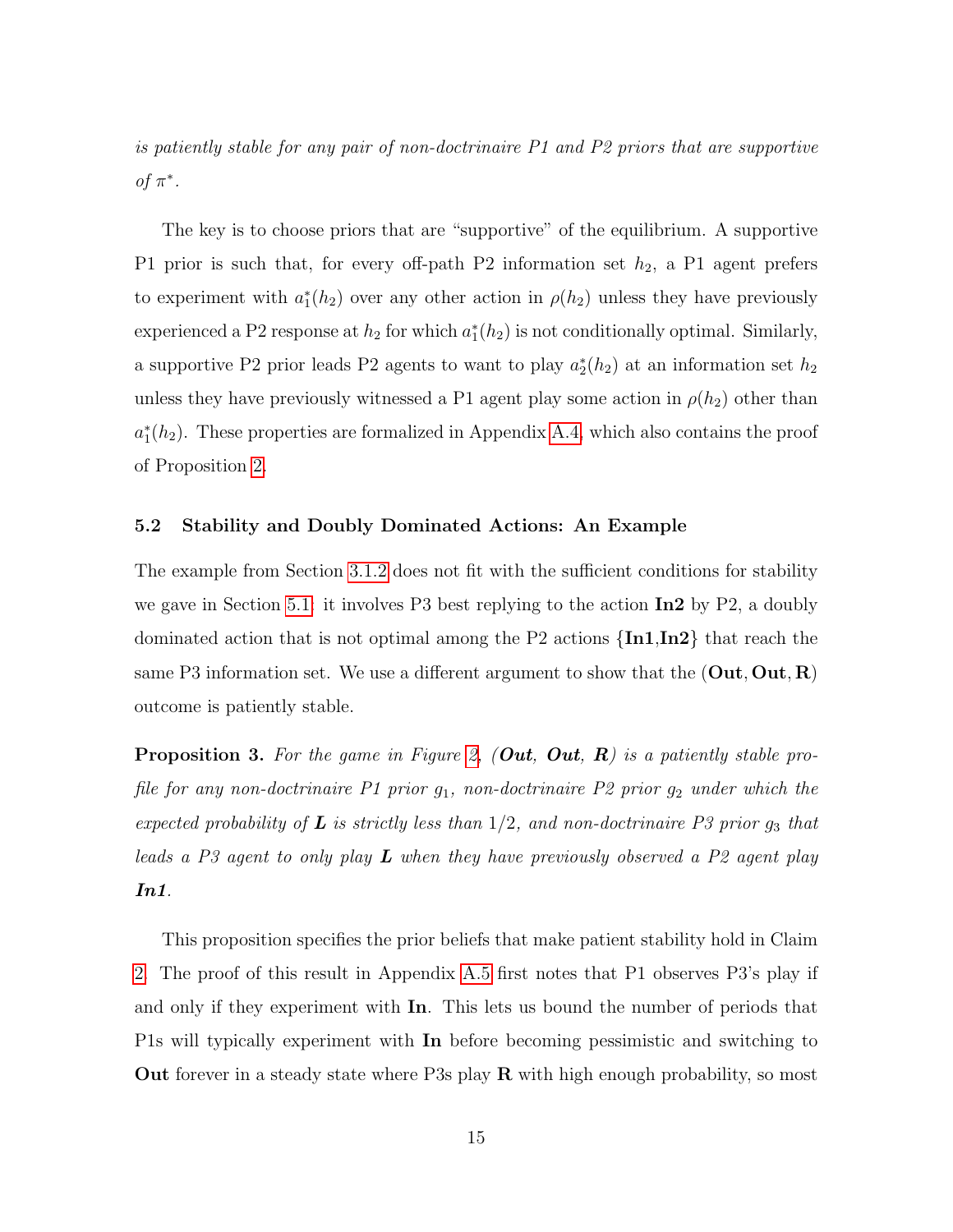P2 agents will learn that their information set is rarely reached. Thus they will choose Out instead of experimenting with In1, since they do not value information they will rarely get to use. This lets us construct a steady state where most P3 agents have never observed any instance of matched P2 agents choosing any action other than Out, and therefore choose  $\bf R$  based on their prior belief.

# <span id="page-16-1"></span>6 Observability and Patiently Stable Profiles

In this section, we study the effect of what agents observe at the end of each play of the game on the patiently stable profiles. Sections [6.1](#page-16-0) and [6.2](#page-17-1) show that in normal forms arising from simple games, where agents always observe matched opponents' extensiveform strategies, patiently stable profiles must select the same outcome as the backward induction outcome of the original game. Section [6.3](#page-20-0) says that if the normal form of an extensive form is equipped with the right terminal node partitions, it leads to the same patiently stable profiles as the extensive form. Section [6.4](#page-21-0) provides an example where patiently stable profiles satisfy the iterated deletion of weakly dominated strategies with coarser observations but not finer ones.

#### <span id="page-16-0"></span>6.1 Backward Induction in Simple Games when Agents Observe Strategies

A simple game is an extensive-form game of perfect information where no one moves more than once along any path and no player is indifferent between any two terminal nodes, so there exists a unique backward induction strategy profile.

Consider the normal form of the simple game where agents simultaneously choose strategies from the extensive-form game tree and observe opponents' strategies at the end of the match. The next result shows that the only patiently stable profile of the normal form is the backward induction strategy profile. In fact, we show something stronger: this is the only profile that is  $\delta$ -stable.

Definition 2. For  $0 \le \delta < 1$  and non-doctrinaire prior g, strategy profile  $\pi$  is  $\delta$ -stable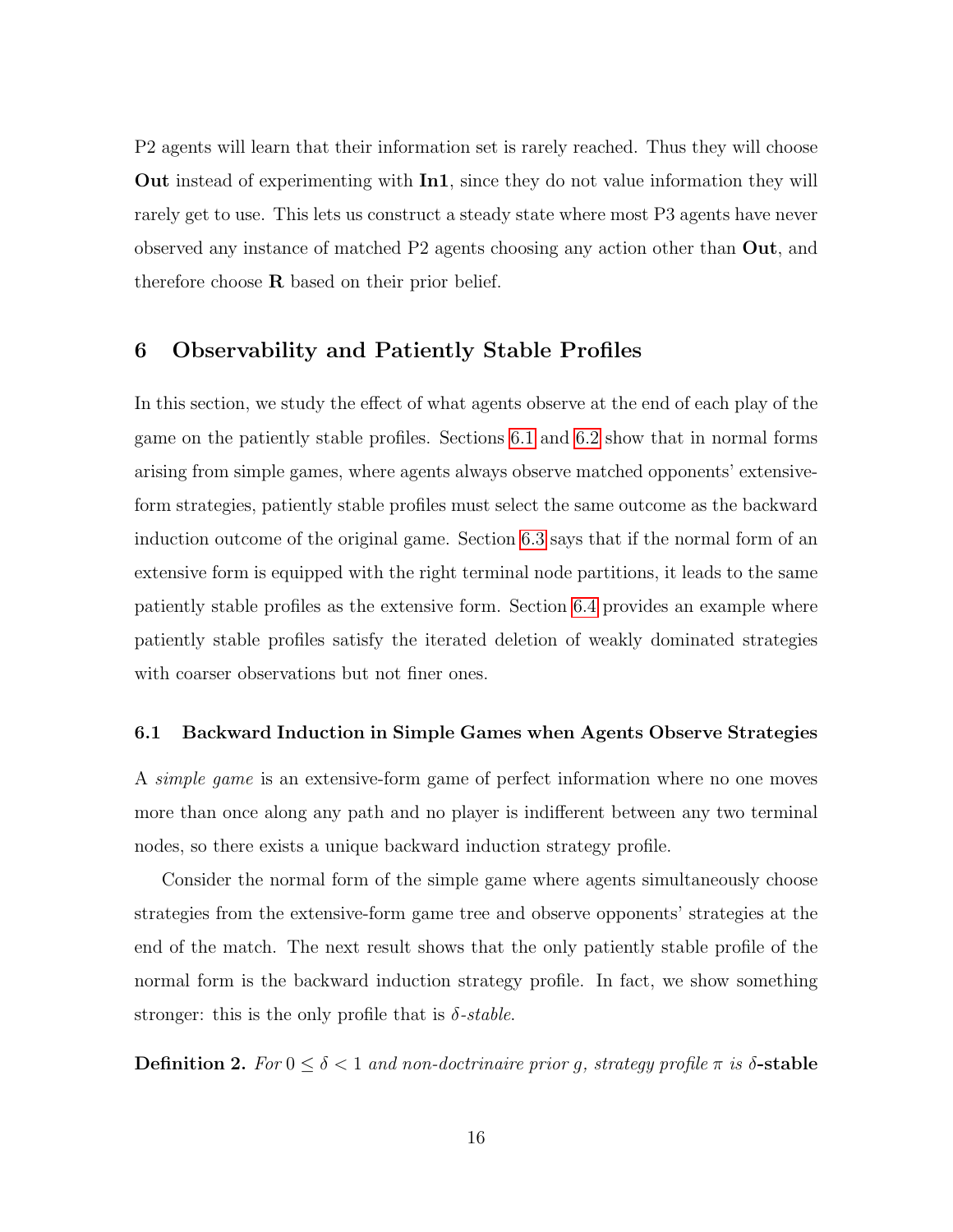under g if there is a collection of parameter sequences  $\{\gamma_k\}_{k\in\mathbb{N}}$  and associated steadystate profiles  $\{\pi_k \in \Pi^*(g, \delta, \gamma_k)\}_{k \in \mathbb{N}}$  such that  $\lim_{k \to \infty} \gamma_k = 1$  and  $\lim_{k \to \infty} \pi_k = \pi$ .

<span id="page-17-0"></span>Proposition 4. Suppose agents play the normal-form representation of a simple game. Then, every  $\delta$ -stable profile puts probability 1 on a backward-induction outcome.

In particular, this implies that for the normal form in Figure [5,](#page-9-0) (Pass, Pass, Pass) is the only learning outcome when agents are sufficiently long lived. As we show in Appendix [A.7,](#page-39-0) Proposition [4](#page-17-0) follows from a more general result in the next section about patient stability in normal form games.

#### <span id="page-17-1"></span>6.2 An Iterative Deletion Refinement in Normal Forms

The next proposition discusses the implications of patient stability in environments of "maximal observability": that is, agents play the normal form derived from an extensive form game and observe their opponents' strategies. This result gives us a benchmark of what long-lived agents will learn in games if they do not need to experiment. The result takes the form of an iterative procedure that eliminates at each step some of the remaining strategies that do not best respond to strictly mixed conjectures that put arbitrarily low conditional probabilities on eliminated opponent strategies. Let  $S = \{ \times_i S_i : \forall i, S_i \subseteq S_i \}$  be the set of product spaces generated by the subsets of the player strategy spaces.

**Definition 3.** A sequence  $(S^{(0)}, D^{(0)}), (S^{(1)}, D^{(1)})$ ...  $\in \mathcal{S}^2$  is a **valid elimination se**quence if

- 1. For each i,  $S_i^{(0)} = S_i \setminus D_i^{(0)}$  $i^{(0)}$ , and  $D_i^{(0)}$  $\sum_{i=1}^{(0)}$  is any subset of i's weakly dominated strategies,
- 2. For each i and  $m > 0$ ,  $D_i^{(m)}$  $\binom{m}{i}$  is a subset of  $S_i^{(m-1)}$  $i^{(m-1)}$  such that, for every  $s_i \in D_i^{(m)}$  $\binom{m}{i}$ there exists some  $\epsilon > 0$  where  $\mathbb{E}_{\sigma_{-i}}[u_i(s_i, s_{-i})] < \max_{s_i' \in S_i} \mathbb{E}_{\sigma_{-i}}[u_i(s_i', s_{-i})]$  for all correlated opponent strategy profiles  $\sigma_{-i} \in \Delta(S_{-i})$  satisfying  $\sigma_{-i}(S_i^{(m-1)})$  $\frac{m-1)}{j}|_{S-ij})\geq$ 1 −  $\epsilon$  for every  $j \neq i$  and  $s_{-ij} \in S_{-ij}$ , and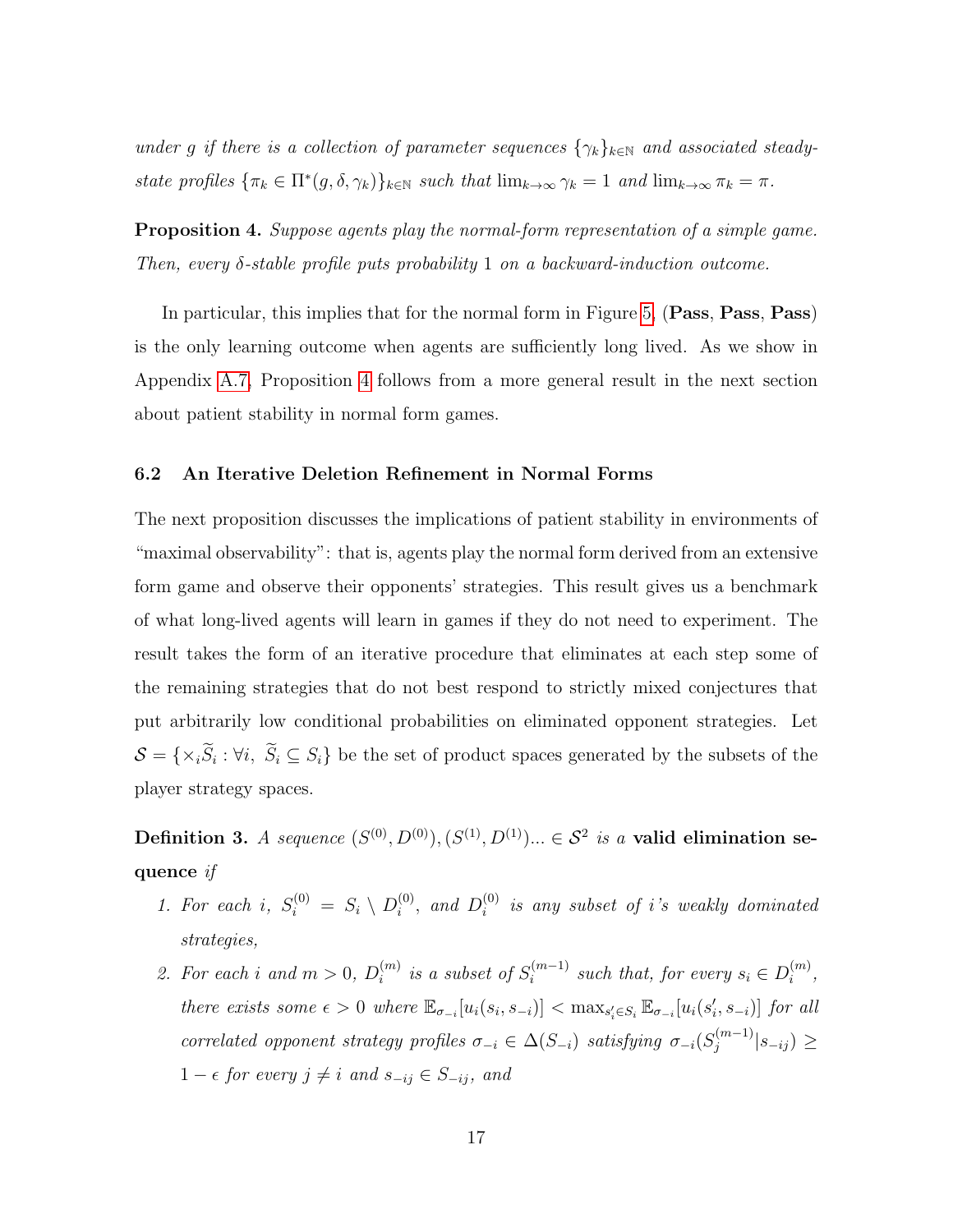3. For each i and  $m > 0$ ,  $S_i^{(m)} = S_i^{(m-1)}$  $\langle m^{-1} \rangle D^{(m)}_i$  $\binom{m}{i}$ .

In a valid elimination sequence, at every stage of the iteration, the only player  $i$ strategies that can be eliminated are those for which the following condition holds: There is an  $\epsilon > 0$  such that the strategy is suboptimal under any conjecture that, for each opponent j, puts probability at least  $1 - \epsilon$  on j strategies that have not yet been eliminated conditional on any strategy profile of the opponents other than j.

<span id="page-18-0"></span>**Proposition 5.** For a valid elimination sequence  $(S^{(0)}, D^{(0)}), (S^{(1)}, D^{(1)})... \in S^2$ , let  $S_i^* = \bigcap_{m=0}^{\infty} S_i^{(m)}$  $\mathcal{E}_i^{(m)}$ . If agents observe matched opponents' strategy choices at the end of each game, then every  $\delta$ -stable strategy profile is supported on the non-empty set  $\times_i S^*_i$ .

The idea behind the proof is that agents never use weakly dominated strategies in  $D_i^{(0)}$  because they have full-support beliefs about others' play, and experienced agents learn that these strategies are rarely used by an extension of Diaconis and Freedman [\(1990\)](#page-24-11)'s result in Fudenberg, Lanzani, and Strack [\(2021\)](#page-24-12). This implies strategies in  $D_i^{(1)}$ i only get used with very low probabilities in the steady state, as they are only played by the very young agents. Iterating this argument lets us eliminate the strategies in  $D_i^{(2)}$  $i^{(2)}$ ,  $D_i^{(3)}$ , and so forth.

Different valid elimination sequences may lead to different strategy sets  $S_i^*$  in the end. Proposition [5,](#page-18-0) which we prove in Appendix [A.6](#page-37-0) gives a family of necessary conditions of patient stability, corresponding to different valid elimination sequences.

Some of the valid elimination sequences correspond to well-known solution concepts. One example is backward induction in simple games: Proposition [4](#page-17-0) follows from Proposition [5](#page-18-0) by letting  $D_i^{(m)}$  be those extensive-form strategies of i that are inconsistent with backward induction at some decision node  $m + 1$  steps away from the terminal nodes, but agree with it at all decision nodes  $m$  or fewer steps away from the terminal nodes. The proof of Proposition [4](#page-17-0) verifies that these  $D_i^{(m)}$  $i^{(m)}$  form a valid elimination sequence.

A second example is the solution concept  $S^{\infty}W$  (Dekel and Fudenberg [\(1990\)](#page-24-7)), which Börgers [\(1994\)](#page-24-13) shows is equivalent to players having full support beliefs about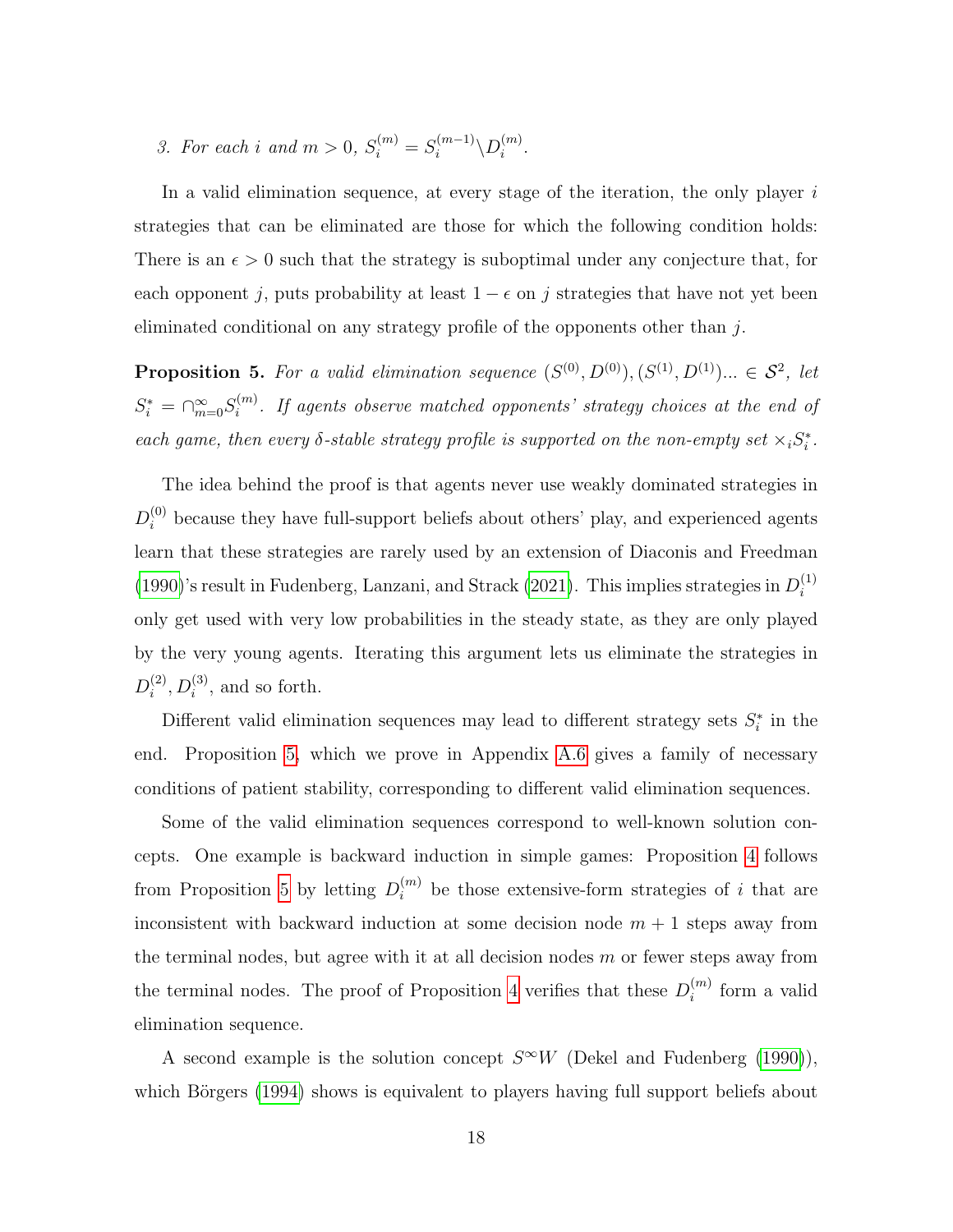the play of others and that this and the rationality of the players are "almost common knowledge." This solution concept corresponds to choosing  $D_i^{(0)}$  $i^{(0)}$  to be all weakly dominated strategies of *i* in the original game, and, at each step m, choosing  $D_i^{(m+1)} \subseteq S_i^{(m)}$ i to be the strictly dominated strategies of  $i$  in the reduced game where  $i$  has the strategy set  $S_i^{(m)}$  $i^{(m)}$ . To see that this is a valid elimination sequence, note that if  $s_i$  is strictly dominated, then there is some  $\sigma_i \in \Delta(S_i^{(m)})$  $u_i^{(m)}$  and  $\eta > 0$  so that  $u_i(\sigma_i, s_{-i}) > u_i(s_i, s_{-i}) + \eta$ for all  $s_{-i} \in S_{-i}^{(m)}$  $\frac{1}{i}$ . By continuity, there exists some  $\epsilon > 0$  so that for any full-support correlated opponent strategy  $\sigma_{-i}$  of the original game where  $\sigma_{-i}(S_{-i}^{(m)})$  $\binom{(m)}{-i} \geq 1 - \epsilon$ , we have  $u_i(\sigma_i, \sigma_{-i}) > u_i(s_i, \sigma_{-i}) + \eta/2$ , so in particular  $s_i$  is not a best response to any such  $\sigma_{-i}$ .

While the refinement in Proposition [5](#page-18-0) is stronger than  $S^{\infty}W$ , it is weaker than iterated elimination of weakly dominated strategies. This is because in defining  $D_i^{(m)}$ i in the iterative procedure, we consider conjectures where the probabilities assigned to deleted strategies can be arbitrarily small, but need not be zero. Provided there are at least two remaining strategies, this does not imply that the highest probability assigned to a deleted strategy must be lower than the lowest probability assigned to a remaining strategy. This distinguishes the Proposition [5](#page-18-0) refinement from other refinement concepts like the iterated admissibility of Brandenburger, Friedenberg, and Keisler [\(2008\)](#page-24-14) and the consistent pairs of Börgers and Samuelson [\(1992\)](#page-24-15).<sup>11</sup> For instance, for the game in Figure [7,](#page-20-1) there is no valid elimination sequence that uniquely selects the  $(A, X)$  strategy profile, even though  $(A, X)$  is the unique iteratively admissible profile. From a learning perspective, the idea is that although  $C$  is strictly dominated for P1, if P1 always play **B** then P2 can still maintain a belief that  $C$  is relatively more likely than **A** and thus choose **Y**. Indeed, it is easy to see that  $(\mathbf{B}, \mathbf{Y})$  is a steady-state profile for any  $0\leq\delta,\gamma<1$  (and therefore, patiently stable) if P1 starts with a strong prior belief that P2s play  $\mathbf Y$  and P2s start with a Dirichlet prior with weights  $(1, 1, 1)$ 10) on the P1 actions  $(A, B, C)$ .

 $\overline{^{11}$ Consistent pairs capture the implications of assuming that players maximize expected utility, and that players form "cautious expectations." Such pairs are only defined for two-player games, and do not always exist.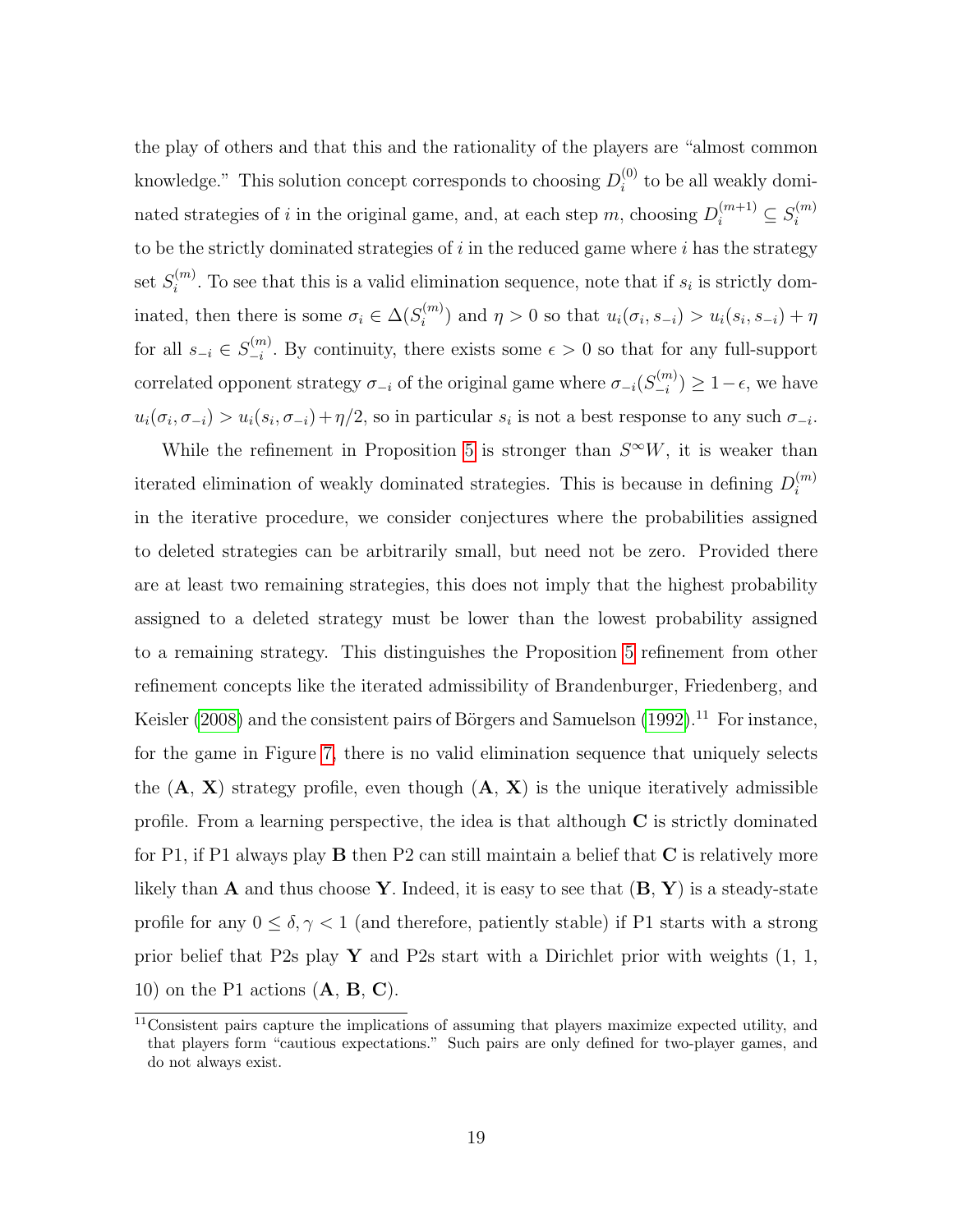|   | $\mathbf{x}$ |        |
|---|--------------|--------|
| А | 2. 2         | 0, 0   |
| В |              |        |
|   | $-10, 0$     | $-10,$ |

<span id="page-20-1"></span>Figure 7: In this game,  $(A, X)$  is the unique iteratively admissible outcome (Branden-burger, Friedenberg, and Keisler, [2008\)](#page-24-14), but  $(\mathbf{B}, \mathbf{Y})$  is also patiently stable.

#### <span id="page-20-0"></span>6.3 Information-Equivalent Normal Forms

For an extensive form  $\mathcal G$  and terminal node partitions  $\mathcal P$ , consider the normal form  $\mathcal N$ whose terminal nodes correspond to strategy profiles in  $\mathcal{G}$ , that is  $\times_i \mathbb{S}_i$ . Learning from the terminal node partition  $P$  in  $G$  and learning in  $N$  (with the standard assumption that the normal-form strategies played are observed by all the players at the end of each game) lead to different patiently stable profiles in general, as shown above. However, when  $\mathcal N$  is equipped with the appropriate terminal node partitions, it will have the same set of patiently stable profiles as  $\mathcal{G}$ .

The P-equivalent terminal node partitions are  $\hat{\mathcal{P}}_i$  for i in N are such that  $\hat{\mathcal{P}}_i(s)$  =  $\hat{\mathcal{P}}_i(s')$  if and only if  $\mathcal{P}_i(\mathbf{z}(s)) = \mathcal{P}_i(\mathbf{z}(s'))$ . Players hold beliefs over opponents' behavior strategies in  $G$  and mixed strategies in  $N$ , but we can transform a non-doctrinaire belief over behavior strategies into one over mixed strategies and vice versa when G has perfect recall, by Kuhn's theorem.

<span id="page-20-2"></span>**Proposition 6.** The patiently stable profiles of  $(\mathcal{G}, \mathcal{P})$  are the same as the patiently stable profiles of  $\mathcal N$  with the  $\mathcal P$ -equivalent terminal node partitions.

Intuitively, the definition of  $\hat{\mathcal{P}}_i$  implies agents have the same feedback in the two games, so the problems are information invariant, and the normal form and extensive form are decision invariant. We formally show this in Appendix [A.8.](#page-40-0)<sup>12</sup>

 $12$ Note that unlike the "normal form information sets" of Mailath, Samuelson, and Swinkels [\(1993\)](#page-25-6), the equivalent terminal node partition cannot be derived from the normal form alone.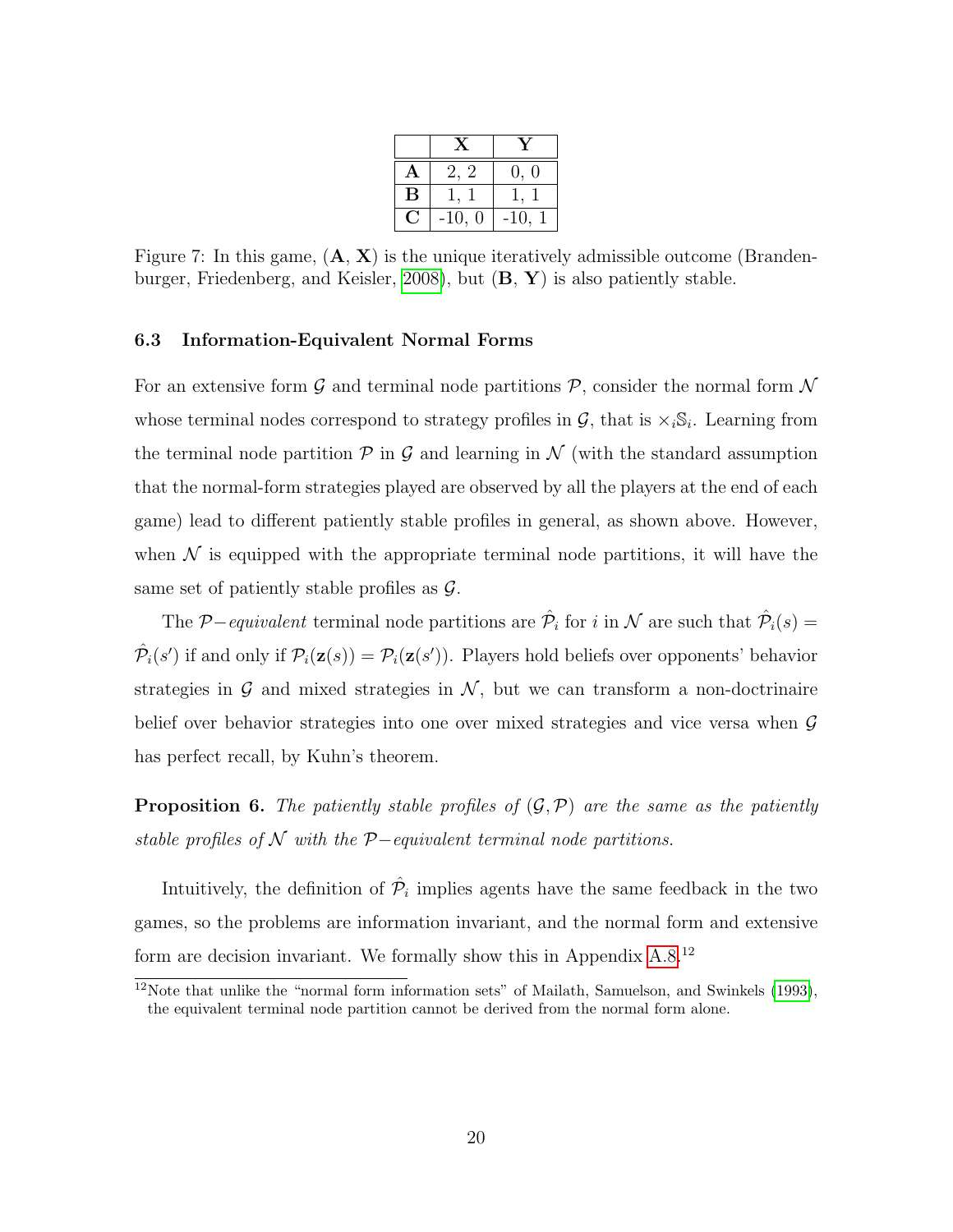<span id="page-21-1"></span>

Figure 8: In the game on the left, both players observe the terminal node. In the game on the right, P1 does not observe P2's play if they choose Out. The  $(Out, R)$  profile is patiently stable for the game on the left, but not for the game on the right.

#### <span id="page-21-0"></span>6.4 Coarser Terminal Partitions May Eliminate Patiently Stable Profiles

Sections [6.1](#page-16-0) and [6.2](#page-17-1) show that coarser observations of opponents' strategies can expand the set of patiently stable profiles. But this is not always true, and coarser terminal node partitions can shrink rather than expand the set of patiently stable profiles in other games.

Consider the two games in Figure [8](#page-21-1) that only differ in the terminal node partition of P1. In the game on the left with the finer terminal node partitions,  $(Out, R)$  is patiently stable. It is easy to see that if P1 and P2 both start with a strong prior belief in the  $(Out, R)$  equilibrium and P2 thinks In1 is more likely than In2 when they have only seen P1s play **Out**, then it is a steady state under any  $0 \le \delta, \gamma < 1$  for  $(Out, R)$  to be played in every match.

But,  $(Out, R)$  is not patiently stable in the game on the right with the coarser terminal node partitions, as we show in Claim  $5^{13}$ . The proof idea, which we rigorously demonstrate in Appendix [A.9,](#page-41-0) is that patient P1 players will spend many periods experimenting with  $In2$ , since they cannot learn P2's play by choosing Out. This teaches P2s that P1s are much more likely to use In2 than In1, so that they should not play R.

<sup>13</sup>Technically, Claim [5](#page-22-0) imposes additional restrictions on the P2 prior, but the class of priors allowed is broad and includes those with densities that are strictly positive and continuous everywhere as well as Dirichlet distributions.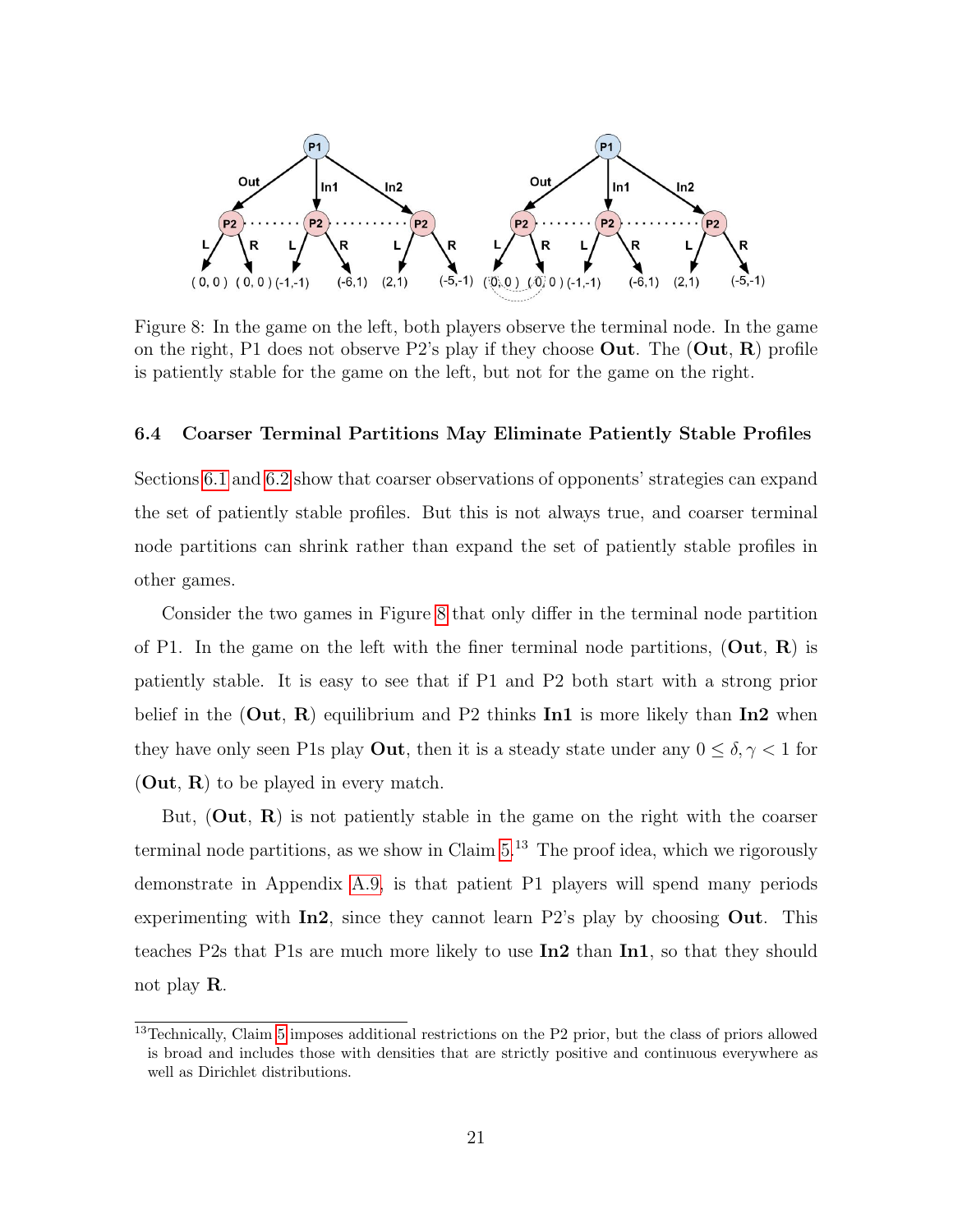<span id="page-22-0"></span>**Claim 5.** For the game on the right in Figure [8,](#page-21-1) suppose  $P2$ 's prior belief satisfies Condition  $P$  from Fudenberg, He, and Imhof [\(2017\)](#page-24-16). Then, every patiently stable profile satisfies  $\pi(R) = 0$ .

Note that **In1** is strictly dominated for P1, and if P2 thinks that P1 never plays In1, then L is strictly better than R for P2 given any conjecture that puts positive probabilities on both **Out** and  $\text{In2.}$  Thus  $(\text{Out}, \text{R})$  is ruled out by iterated elimination of weakly dominated strategies, and stable learning outcomes in the example violate this refinement with a finer terminal node partition, but not with a coarser one.

# 7 Conclusion

The implications of learning depend crucially on the structure of the game and on what agents observe about others' play. When the game and the feedback structure make it profitable for patient players to experiment with dominated strategies (for instance, when agents get no information from choosing a safe action but can use a worse safe action to learn about the consequences of a risky action), patiently stable profiles may violate forward induction or iterated weak dominance. When agents must experiment to learn about off-path play, patiently stable profiles may violate backward induction. But if agents observe opponents' strategies regardless of their own play, patiently stable profiles always satisfy backward induction in simple games. This shows that ruling out some Nash equilibria requires close attention to the details of the game and the learning environment.

As in previous work, we have assumed that agents have non-doctrinaire priors in order to appeal to the Diaconis and Freedman [\(1990\)](#page-24-11) result on the speed of convergence of Bayesian posteriors to the empirical distribution. Fudenberg, Lanzani, and Strack [\(2021\)](#page-24-12) extends their convergence result to priors without full support, but if the true state is outside of the support of the priors then agents need not stop experimenting in finite time, as shown by Fudenberg, Romanyuk, and Strack [\(2017\)](#page-25-7). This raises a suite of new issues, as patiently stable states might not be Nash equilibria.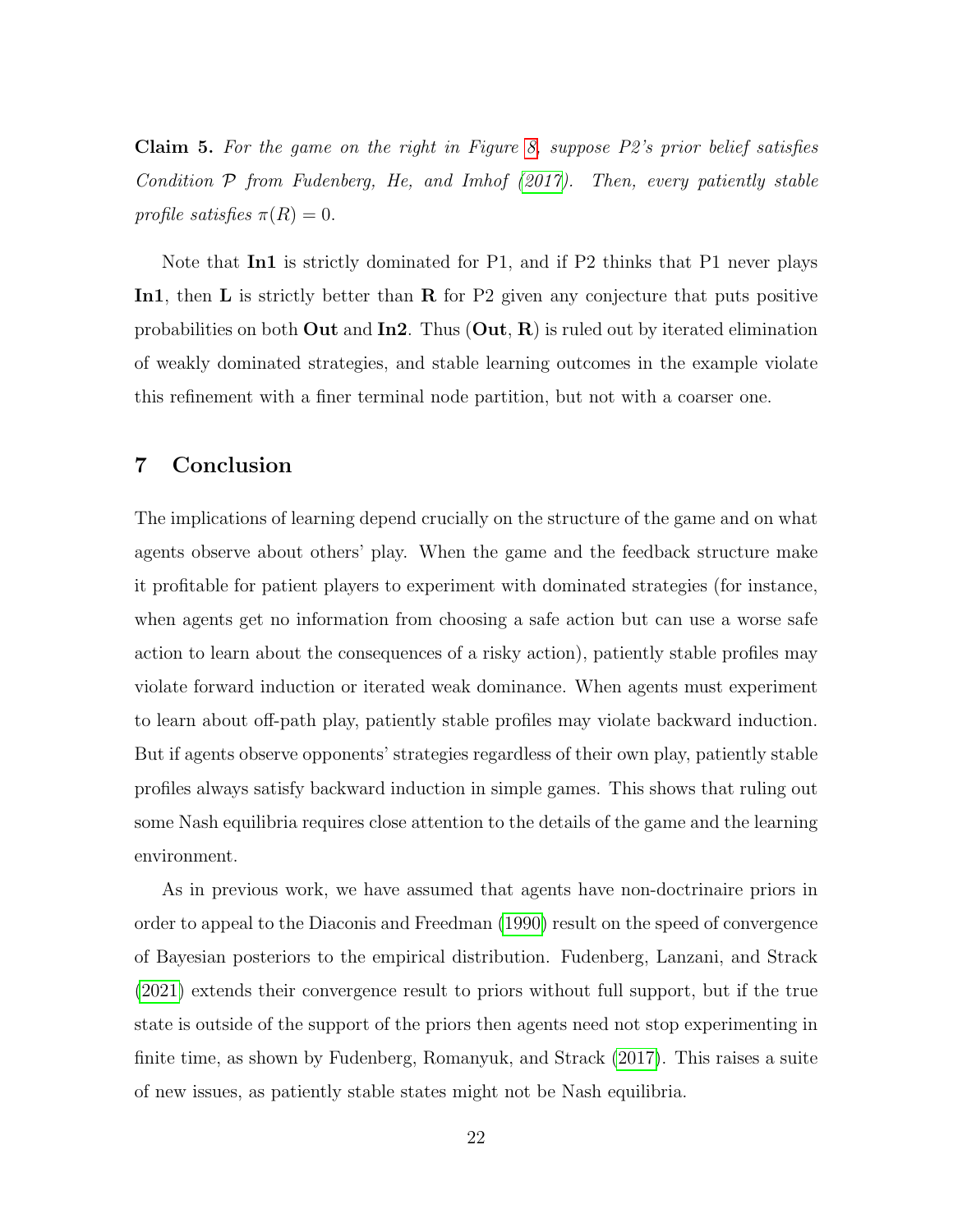Also, the assumption that agents have non-doctrinaire priors over aggregate play in the other populations rules out settings where agents place probability 0 on opponent strategies that they believe are strictly dominated. Since much of the refinements literature implicitly assumes all players know the payoff functions of the others, it is natural to wonder if adding some forms of restrictions on the priors would bring the patiently stable outcomes closer to the predictions of classic equilibrium refinements. In the case of signaling games with independent priors, Fudenberg and He [\(2020\)](#page-24-3) shows that the answer is "yes," but the implications of payoff information in general games are unclear. One issue is that, as we have seen, agents may choose to use dominated strategies for their information value, and an agent whose prior gave these strategies probability 0 would be unable to form a Bayesian posterior.<sup>14</sup> Of course, this problem does not arise with myopic players, for they will never pay a current cost to obtain information. But with myopic players there is no reason to expect learning to lead to a Nash equilibrium, let alone a refinement of it.

<sup>&</sup>lt;sup>14</sup>This problem does not arise in signaling games with independent priors, as there the senders would never experiment with dominated strategies, and receivers never experiment at all.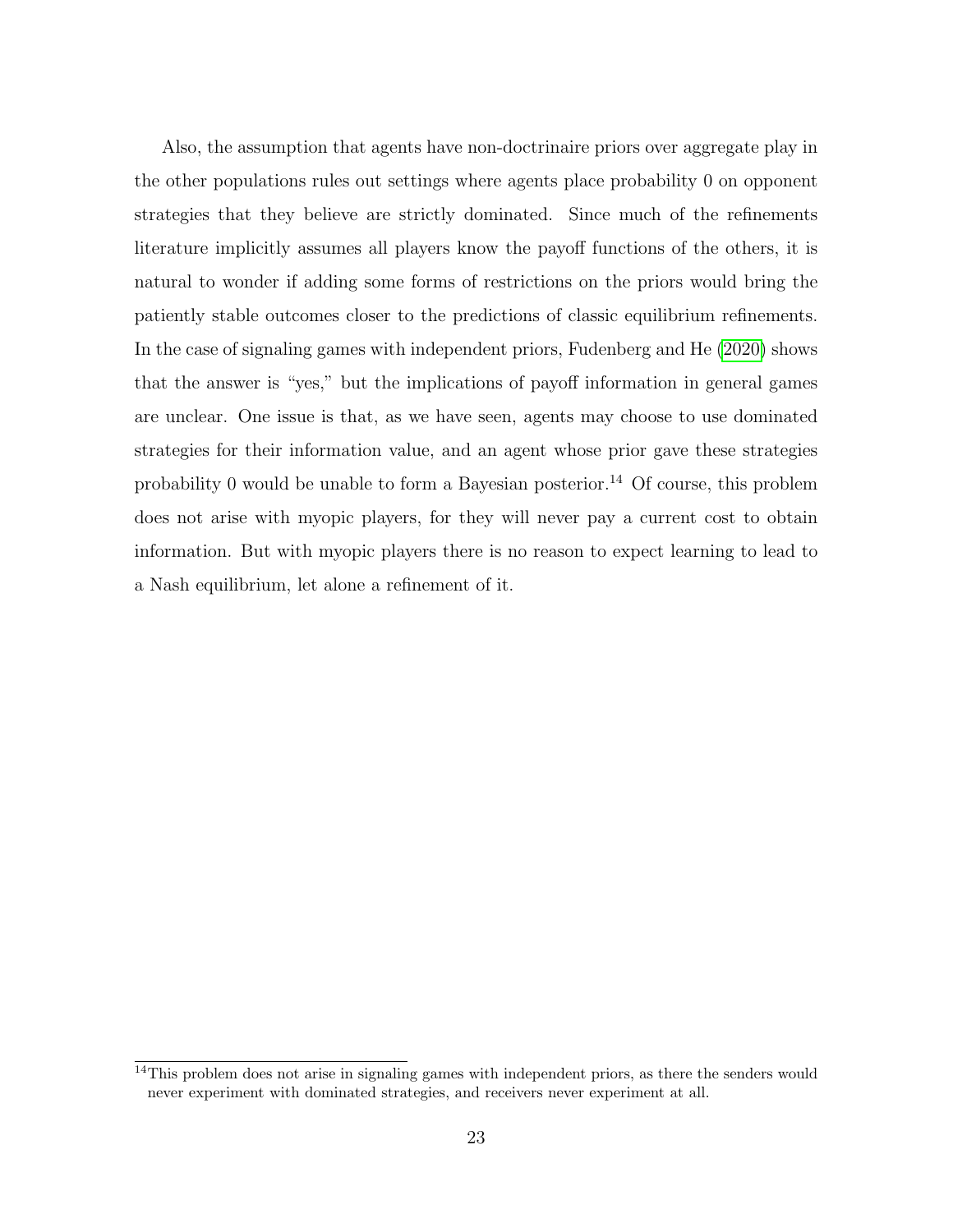# References

- <span id="page-24-0"></span>Banks, J. S. and J. Sobel (1987). "Equilibrium selection in signaling games." Econometrica, 55, 647–661.
- <span id="page-24-13"></span>Börgers, T. (1994). "Weak dominance and approximate common knowledge." *Journal* of Economic Theory, 64, 265–276.
- <span id="page-24-15"></span>Börgers, T. and L. Samuelson (1992). ""Cautious" utility maximization and iterated weak dominance." International Journal of Game Theory, 21, 13–25.
- <span id="page-24-14"></span>Brandenburger, A., A. Friedenberg, and H. J. Keisler (2008). "Admissibility in games." Econometrica, 76, 307–352.
- <span id="page-24-1"></span>Cho, I.-K. and D. M. Kreps (1987). "Signaling games and stable equilibria." *Quarterly* Journal of Economics, 102, 179–221.
- <span id="page-24-4"></span>Clark, D. and D. Fudenberg (2021). "Justified communication equilibrium." American Economic Review, 111, 3004–34.
- <span id="page-24-7"></span>Dekel, E. and D. Fudenberg (1990). "Rational behavior with payoff uncertainty." Journal of Economic Theory, 52, 243–267.
- <span id="page-24-11"></span>Diaconis, P. and D. Freedman (1990). "On the uniform consistency of Bayes estimates for multinomial probabilities." Annals of Statistics, 18, 1317–1327.
- <span id="page-24-5"></span>Elmes, S. and P. J. Reny (1994). "On the strategic equivalence of extensive form games." Journal of Economic Theory, 62, 1–23.
- <span id="page-24-8"></span>Esponda, I. (2013). "Rationalizable conjectural equilibrium: A framework for robust predictions." Theoretical Economics, 8, 467–501.
- <span id="page-24-10"></span>Fudenberg, D. and K. He (2018). "Learning and type compatibility in signaling games." Econometrica, 86, 1215–1255.
- <span id="page-24-3"></span> $-$  (2020). "Payoff information and learning in signaling games." *Games and Economic* Behavior, 120, 96–120.
- <span id="page-24-17"></span>— (2021). "Player-compatible learning and player-compatible equilibrium." Journal of Economic Theory, 194, 105238.
- <span id="page-24-16"></span>Fudenberg, D., K. He, and L. A. Imhof (2017). "Bayesian posteriors for arbitrarily rare events." Proceedings of the National Academy of Sciences, 114, 4925–4929.
- <span id="page-24-6"></span>Fudenberg, D. and Y. Kamada (2015). "Rationalizable partition-confirmed equilibrium." Theoretical Economics, 10, 775–806.
- <span id="page-24-2"></span>— (2018). "Rationalizable partition-confirmed equilibrium with heterogeneous beliefs." Games and Economic Behavior, 109, 364–381.
- <span id="page-24-12"></span>Fudenberg, D., G. Lanzani, and P. Strack (2021). "Pathwise concentration bounds for Bayesian beliefs." Working Paper.
- <span id="page-24-9"></span>Fudenberg, D. and D. K. Levine (1993a). "Self-confirming equilibrium." Econometrica, 523–545.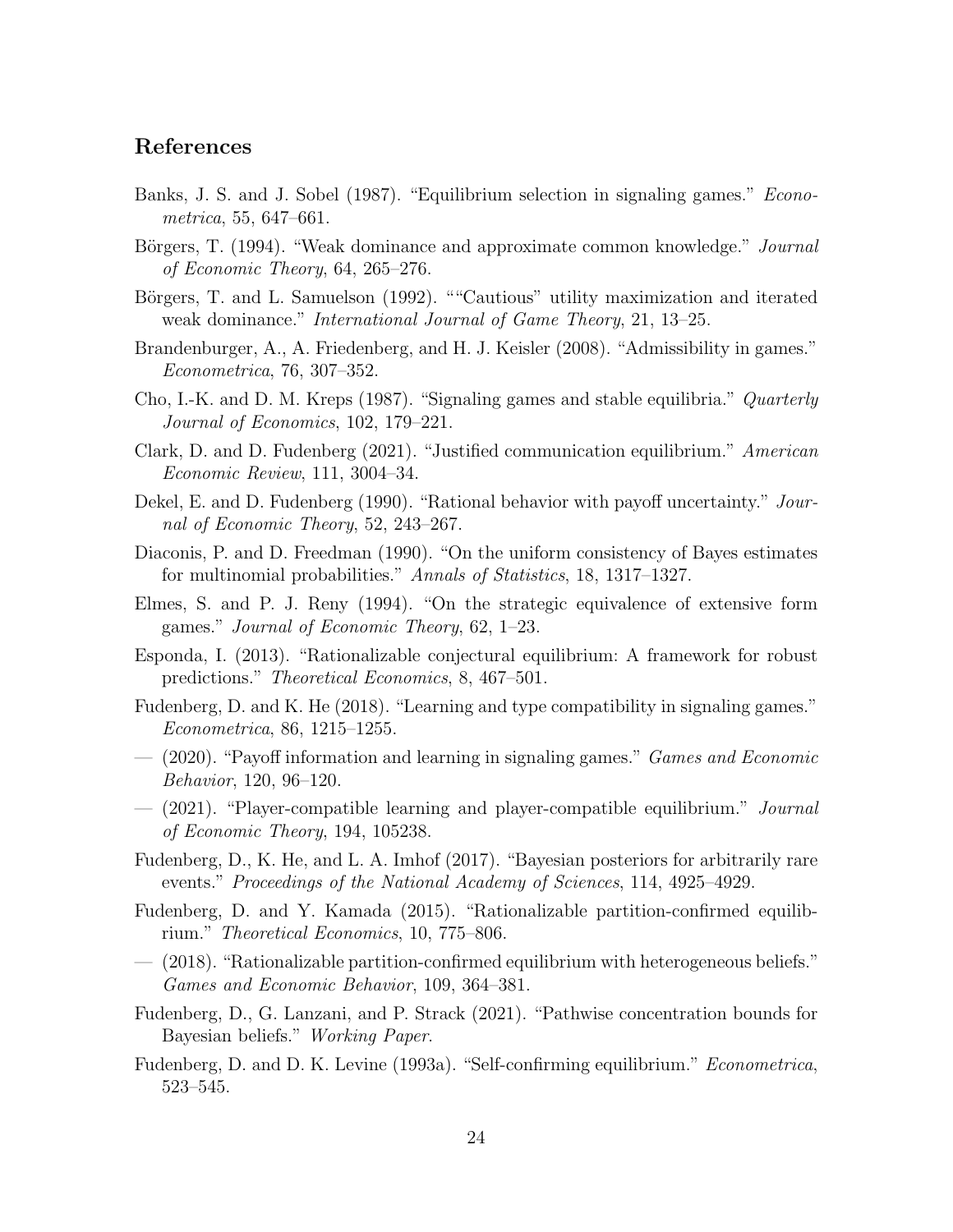- <span id="page-25-3"></span>Fudenberg, D. and D. K. Levine (1993b). "Steady state learning and Nash equilibrium." Econometrica, 61, 547–573.
- <span id="page-25-4"></span>— (2006). "Superstition and rational learning." American Economic Review, 96, 630– 651.
- <span id="page-25-7"></span>Fudenberg, D., G. Romanyuk, and P. Strack (2017). "Active learning with a misspecified prior." Theoretical Economics, 12, 1155–1189.
- <span id="page-25-1"></span>Govindan, S. and R. Wilson (2009). "On forward induction." Econometrica, 77, 1–28.
- <span id="page-25-0"></span>Kohlberg, E. and J.-F. Mertens (1986). "On the strategic stability of equilibria." *Econo*metrica, 54, 1003–1037.
- <span id="page-25-6"></span>Mailath, G. J., L. Samuelson, and J. M. Swinkels (1993). "Extensive form reasoning in normal form games." Econometrica, 61, 273–302.
- <span id="page-25-2"></span>Rubinstein, A. and A. Wolinsky (1994). "Rationalizable conjectural equilibrium: between Nash and rationalizability." Games and Economic Behavior, 6, 299–311.
- <span id="page-25-5"></span>Sorin, S. (1995). "A note on repeated extensive games." Games and Economic Behavior, 9, 116–123.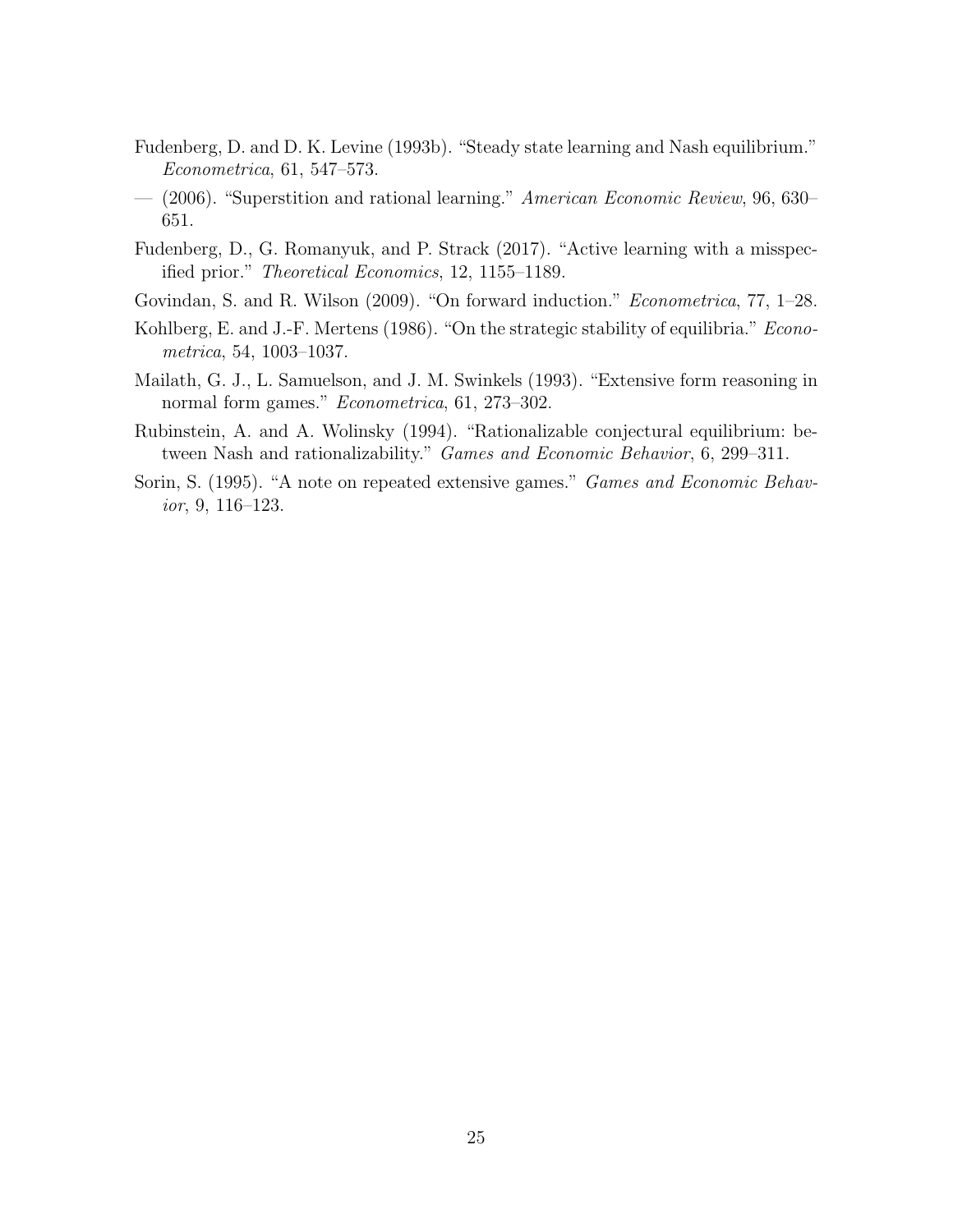# Appendix

# A Omitted Proofs

#### <span id="page-26-0"></span>A.1 Proof of Claim [3](#page-8-1)

Suppose we have  $A_{h'_i} = \{a_1, ..., a_m, a_{\text{pass}}\}$  with the action  $a_{\text{pass}}$  leading to  $h''_i$ ,  $A_{h''_i} =$  $\{a_{m+1},...,a_{m+n}\},\$  and  $A_{h_i^*} = \{a_1,...,a_m,a_{m+1},...,a_{m+n}\}.$  (For example, in Figure [4,](#page-8-2)  $m = 1$  and  $n = 2$ .) Let  $\Delta^{\circ}(X)$  the distributions on X that assign strictly positive probability to each very element in X. We define  $\phi : \Delta^{\circ}(A_{h'_i}) \times \Delta^{\circ}(A_{h''_i}) \to \Delta^{\circ}(A_{h''_i}),$ such that  $\phi(\alpha_{h'_i}, \alpha_{h''_i})(a_k) = \alpha_{h'_i}(a_k)$  for  $1 \leq k \leq m$ , while  $\phi(\alpha_{h'_i}, \alpha_{h''_i})(a_k) = \alpha_{h'_i}(a_{\text{pass}})$ .  $\alpha_{h''_i}(a_k)$  for  $m+1 \leq k \leq m+n$ . That is,  $\phi(\alpha_{h'_i}, \alpha_{h''_i})$  is a way to choose an element of  $A_{h_i^*}$  by using  $\alpha_{h_i'}$  and  $\alpha_{h_i''}$  sequentially: first draw an element from  $A_{h_i'}$  according to  $\alpha_{h'_i}$  and then, if the chosen element is  $a_{\text{pass}}$ , draw an element from  $A_{h''_i}$  according to  $\alpha_{h''_i}$ . The map  $\phi$  is one-to-one, because  $\phi(\alpha_{h'_i}, \alpha_{h''_i})$  and  $\phi(\beta_{h'_i}, \beta_{h''_i})$  generate different distributions on  $\{a_1, ..., a_m\}$  if  $\alpha_{h'_i} \neq \beta_{h'_i}$ , while  $\phi(\alpha_{h'_i}, \alpha_{h''_i})$  and  $\phi(\alpha_{h'_i}, \beta_{h''_i})$  generate different distributions on  $\{a_{m+1},...,a_{m+n}\}\$ if  $\alpha_{h''_i} \neq \beta_{h''_i}$  and  $\alpha_{h'_i}$  a positive probability to  $a_{\text{pass}}$ . Also,  $\phi$  is onto, because for a given  $\alpha_{h_i^*} \in \Delta^{\circ}(A_{h_i^*})$ , let  $\alpha_{h_i'} \in \Delta^{\circ}(A_{h_i'})$  be such that  $\alpha_{h'_i}(a_k) = \alpha_{h_i^*}(a_k)$  for  $1 \leq k \leq m$ ,  $\alpha_{h'_i}(a_{\text{pass}}) = 1 - \sum_{k=1}^m \alpha_{h_i^*}(a_k)$ , and  $\alpha_{h''_i}(a_k) = \frac{\alpha_{h_i^{\star}}(a_k)}{\sum_{k=1}^{m+n} \alpha_{k^{\star}}}$  $\frac{m_i^{(n_i)}(m_i^{(n_i)})}{\sum_{j=m+1}^{m+n} \alpha_{h_i^{*}}(a_j)}$  for  $m+1 \leq k \leq m+n$ . It is clear that by construction,  $\phi(\alpha_{h'_i}, \alpha_{h''_i}) = \alpha_{h_i^*}$ . We have  $\phi(\alpha_{h'_i}, \alpha_{h''_i}) = \alpha_{h_i^*}$  if and only if  $(\alpha_{h'_i}, \alpha_{h''_i})$  and  $\alpha_{h_i^*}$  generate the same choice probabilities over the final actions  $\{a_1, ..., a_m, a_{m+1}, ..., a_{m+n}\}.$ 

For each agent j in game  $\mathcal{G}$ , let  $g_j : \times_{h \in \mathcal{H}_{-j}} \Delta(A_h) \to \mathbb{R}_+$  be j's prior prior density over  $-j$ 's strategies. Let  $\hat{\mathcal{H}}_i$  represent *i*'s information sets in  $\hat{\mathcal{G}}$ , and continue to use  $\mathcal{H}_j$ for j's information sets in  $\hat{\mathcal{G}}$  for agents  $j \neq i$ . Let  $\hat{g}_j : \times_{h \in \hat{\mathcal{H}}_{-j}} \Delta(A_h) \to \mathbb{R}_+$  be a density of j's belief about  $-j$ 's play in  $\hat{\mathcal{G}}$  such that (1) if  $j \neq i$ , then  $\hat{g}_j(\alpha_{h_i^*}, (\alpha_h)_{h \in \hat{\mathcal{H}}_{-j} \setminus \{h_i^*\}})$  $g_j(\phi^{-1}(\alpha_{h_i^*}),(\alpha_h)_{h\in\mathcal{H}_{-j}\setminus\{h'_i,h''_i\}})/(\phi^{-1}(\alpha_{h_i^*})(a_{\text{pass}}))^{n-1}$  for all strictly mixed actions  $\alpha_{h_i^*},(\alpha_h)_{h\in\hat{\mathcal{H}}_{-j}\setminus\{h_i^*\}};$ (2) for i,  $\hat{g}_i = g_i$ . That is,  $\hat{g}_j$  is over a different domain than  $g_j$  since i has one fewer information set in  $\hat{G}$  than  $\hat{G}$ , but we identify each strictly mixed  $\alpha_{h_i^*}$  in the domain of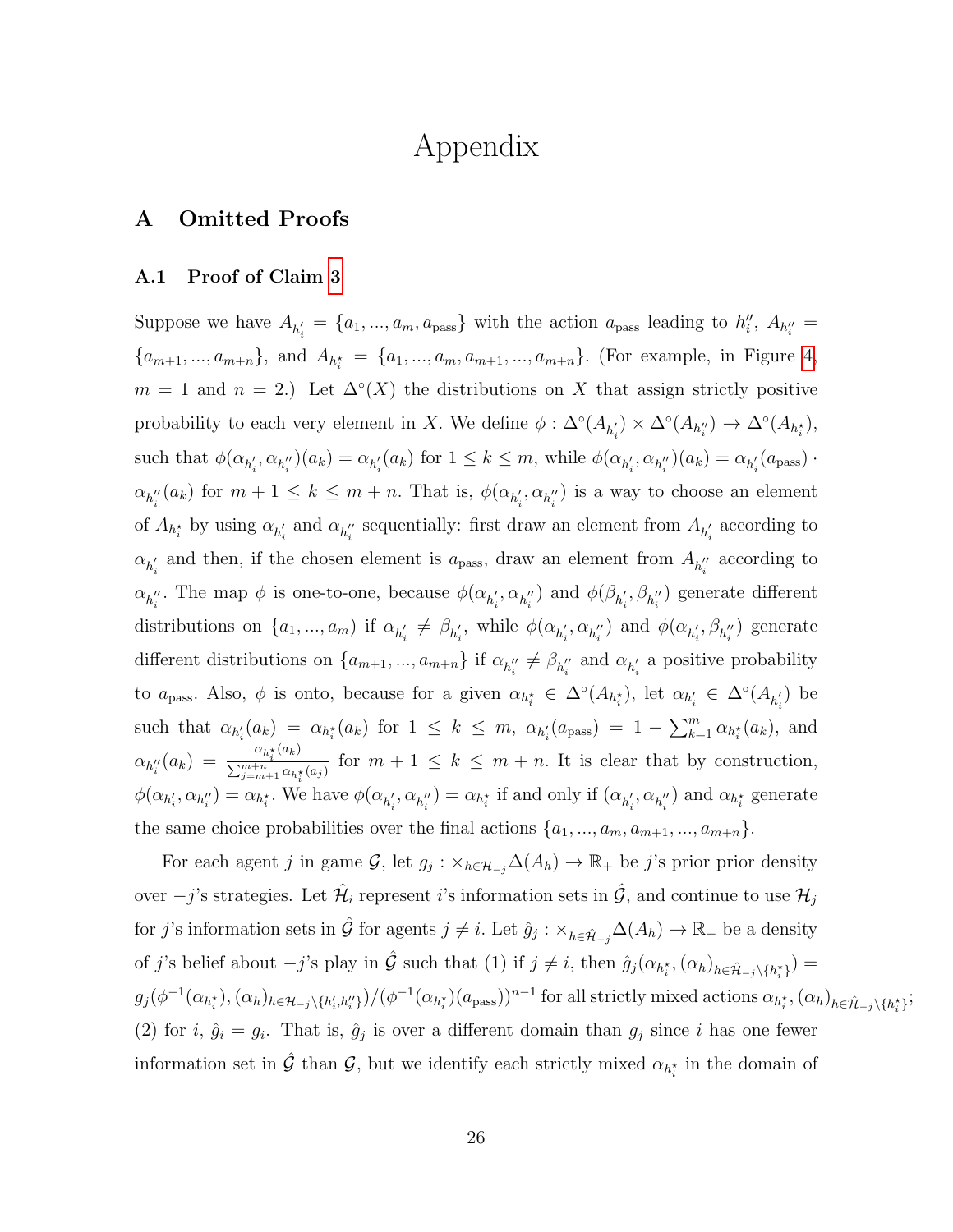$\hat{g}_j$  with  $\phi^{-1}(\alpha_{h_i^*})$  in the domain of  $g_j$  and re-normalize appropriately. Note  $g_j$  is strictly positive on the interior and  $0 < \phi^{-1}(\alpha_{h_i^*})(a_{\text{pass}}) < \infty$ , so  $\hat{g}_j$  is also strictly positive on the interior. This shows the constructed prior  $\hat{g}$  is non-doctrinaire.

By the definition of  $\phi$ , each action in  $\{a_1, ..., a_m, a_{m+1}, ..., a_{m+n}\}\)$  has the same likelihood under  $\alpha_{h_i^*}$  and  $\phi^{-1}(\alpha_{h_i^*})$ . Also, for every open set  $E \subseteq \Delta^{\circ}(A_{h_i'}) \times \Delta^{\circ}(A_{h_i''})$ , the probability that  $g_j$  assigns to E is the same as the probability that  $\hat{g}_j$  assigns to  $\phi(E) \subseteq \Delta^{\circ}(A_{h_i^*})$ . Note that for each  $\alpha_{h_i'} \in \Delta^{\circ}(A_{h_i'})$ , the projection  $E_{\alpha_{h_i'}} := {\alpha_{h_i''} \in A_{h_i''}}$  $\Delta^{\circ}(A_{h''_i}) : (\alpha_{h'_i}, \alpha_{h''_i}) \in E$  can be viewed as a subset of  $\Delta^1_n := \{x_{m+1}, ..., x_{m+n-1} \geq$ 0 s.t.  $x_{m+1} + ... + x_{m+n-1} \leq 1$   $\subseteq \mathbb{R}^{n-1}$ . On the other hand, the image of this projection  $\phi(\{\alpha_{h'_i}\}\times E_{\alpha_{h'_i}})$  can be viewed as a subset of  $\Delta$  $\alpha_{h_i'}(a_{\text{pass}})$  $n^{n_i}$  := { $x_{m+1},...,x_{m+n-1}$  ≥ 0 s.t.  $x_{m+1} + ... + x_{m+n-1} \leq \alpha_{h'_i}(a_{\text{pass}})$   $\subseteq \mathbb{R}^{n-1}$ . Both  $\Delta_n^1$  and  $\Delta_n$  $\alpha_{h_i'}(a_{\text{pass}})$  $n^{n_i}$  are  $n-1$ dimensional polytopes, and the latter's volume is  $(\alpha_{h'_i}(a_{\text{pass}}))^{n-1}$  that of the former. The normalizing factor  $1/(\phi^{-1}(\alpha_{h_i^*})(a_{\text{pass}}))^{n-1}$  ensures  $g_j(E) = \hat{g}_j(\phi(E)),$ 

Combining the two observations in the previous paragraph, we see that no matter which terminal node is observed, the posterior of  $g_j$  will again assign the same probability to E as the posterior of  $\hat{g}_j$  assigns to  $\phi(E)$ . This discussion shows that for any  $0 \leq \delta, \gamma < 1$ , the set of steady states with  $\hat{g}$  in  $\hat{\mathcal{G}}$  is the same as the set of steady states with q in  $\mathcal{G}$ .

Conversely, given a prior density  $\hat{g}_j$  for every agent j in the game  $\hat{\mathcal{G}}$ , we can consider a prior density  $g_j$  in G where  $g_j(\alpha_{h'_i}, \alpha_{h''_i}, (\alpha_h)_{h \in \mathcal{H}_{-j}\setminus\{h'_i, h''_i\}}) = \hat{g}_j(\phi(\alpha_{h'_i}, \alpha_{h''_i}), (\alpha_h)_{h \in \hat{\mathcal{H}}_{-j}\setminus\{h^*_i\}})$ .  $(\alpha_{h'_i}(a_{\text{pass}}))^{n-1}$  for  $j \neq i$ . The same argument as above shows for any  $0 \leq \delta, \gamma < 1$ , the set of steady states with g in  $\mathcal G$  is the same as the set of steady states with  $\hat g$  in  $\hat{\mathcal G}$ .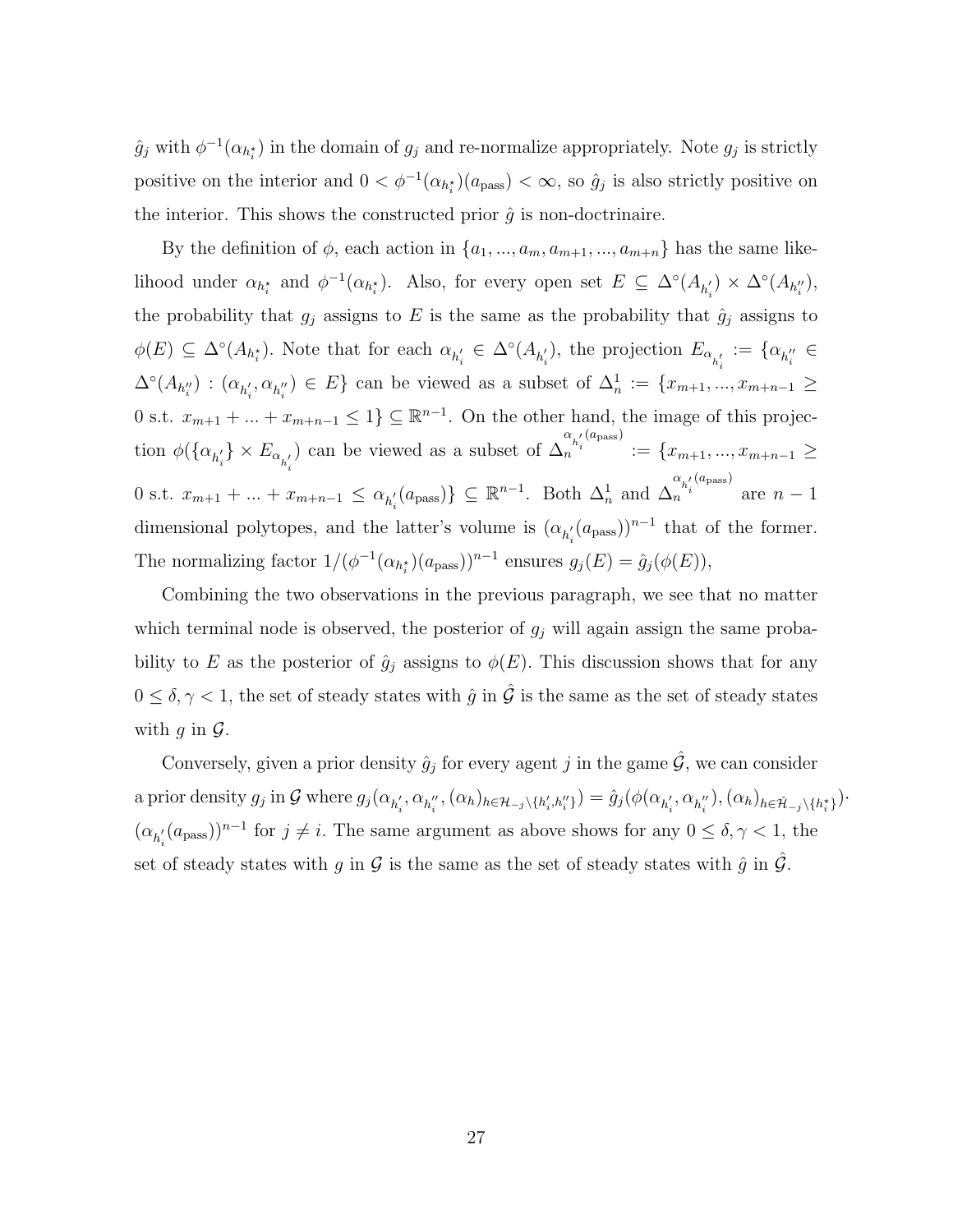#### <span id="page-28-1"></span><span id="page-28-0"></span>A.2 Patiently Stable Profiles for Figure [2](#page-6-0) Are Nash Equilibria



Figure 9: A game with fully revealing terminal node partitions in which the learning problem of a P2 agent with a given prior is identical to the learning problem of a P2 agent with the same prior in the Figure [2](#page-6-0) game.

Proof. Consider the auxiliary game depicted in Figure [9,](#page-28-1) which modifies payoffs to make P1 and P3 indifferent between all terminal nodes, and ends the game immediately if P2 chooses **Out**. For any  $0 \le \delta, \gamma < 1$ , any P1 or P3 policy used in the original steady state is an optimal policy for the corresponding agent in the auxiliary game, so any steady state profile  $\pi^* \in \Pi^*(g, \delta, \gamma)$  for the original game is also a steady state profile of the auxiliary game. And P2 faces the same learning problem in the auxiliary game as in the original game, since each strategy profile gives them the same payoff and the same feedback in both games. But we know in every patiently stable profile in the auxiliary game, P2 must not have a profitable deviation, so the same must apply to the patiently stable profiles of the original game. Likewise, we can construct auxiliary games for P1 and P3 to show that they must not have profitable deviations in patiently stable profiles of the original game.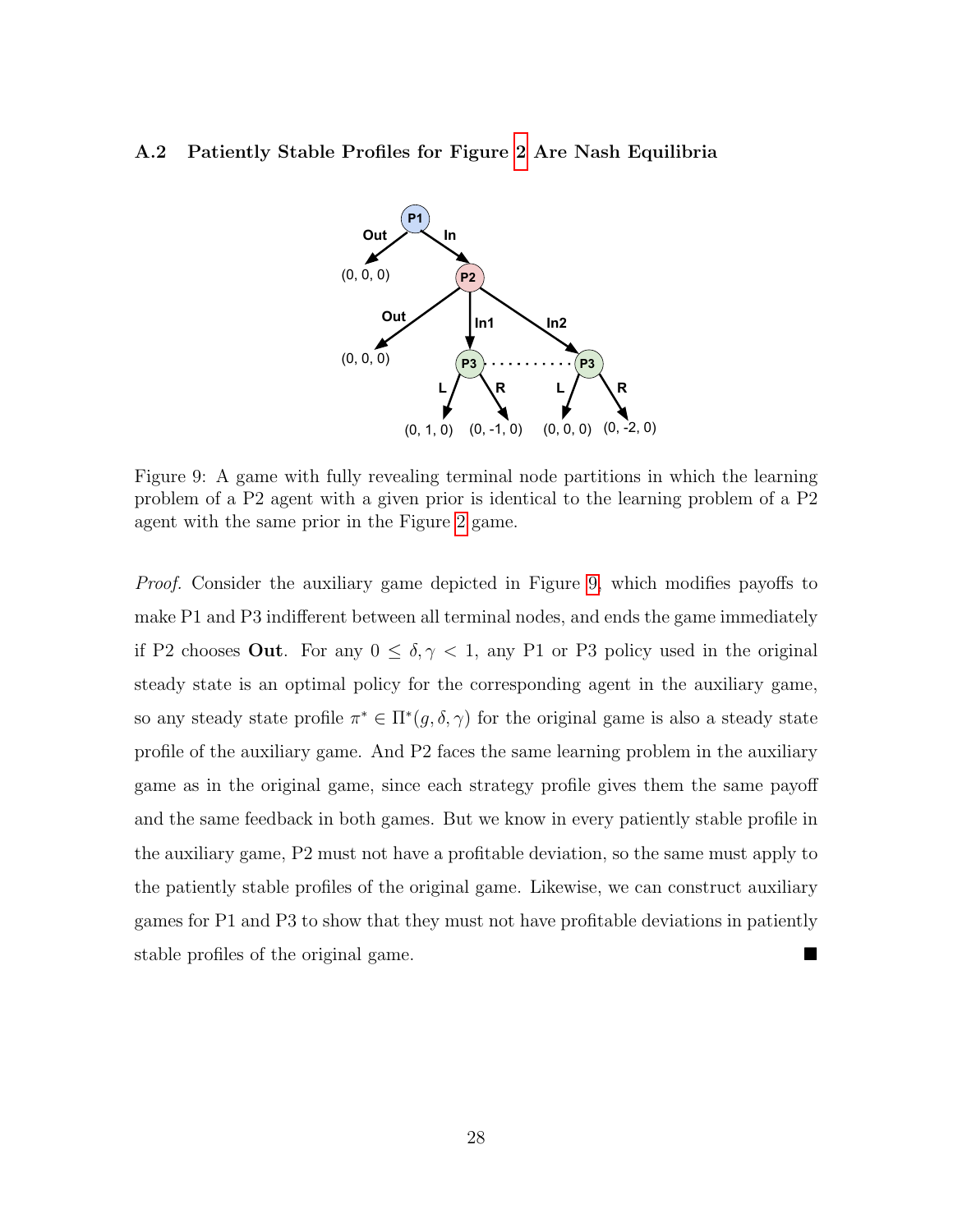# <span id="page-29-0"></span>A.3 Examples of Games with Terminal Node Partitions That Have Auxiliary Games with Discrete Partitions

The argument in the previous section can be used to show that patient stability selects only Nash equilibria whenever the game and feedback structure are such that, for each player role, there is an auxiliary game with a discrete terminal node partition that leads to the same learning problem for agents in that role. We give some examples of games from the previous literature that meet this condition below.

In Fudenberg and Kamada [\(2015\)](#page-24-6), Figure 1 Game B and Figure 3 present two games where three players P1, P2, and P3 simultaneously choose actions, P2 and P3 always see the terminal node, and P1 sees the terminal node when they choose In but not when they choose Out. P1 always gets 0 payoff from choosing Out. For P2 and P3, consider the auxiliary game where every player always observes the terminal node. This clearly does not affect P2 and P3's learning problems. For P1, consider an auxiliary game where P1 moves first and the game ends with P1 getting 0 payoff if P1 chooses Out. If P1 chooses In, then P2 and P3 choose their actions simultaneously as before. All players observe terminal nodes. P1's learning problem in the auxiliary game is the same as in the original game. Thus for Figure 1 Game B and Figure 3 with their original terminal node partitions, patiently stable profiles are Nash equilibria.

Figure 5 of Fudenberg and Kamada [\(2015\)](#page-24-6) is a three-player game where P1, P2 and P3 simultaneously choose In or Out. When P1 chooses In, they learn P2 and P3's choices, but P1 does not learn how others play if they choose Out. P2 always learns how P1 plays, but they only learn how P3 plays if they choose In rather than Out. Similarly, P3 always learns how P1 plays, but they only learn how P2 plays if they choose In rather than Out. Players who choose Out always get 0. For P1, consider the auxiliary game where they move first and choose In or Out. If they choose Out, the game ends with them getting 0. If they choose  $\text{In}$ , then P2 and P3 simultaneously choose In or Out. All players observe terminal nodes. This is the same learning problem as in the original game for P1. Next, consider the auxiliary game where P1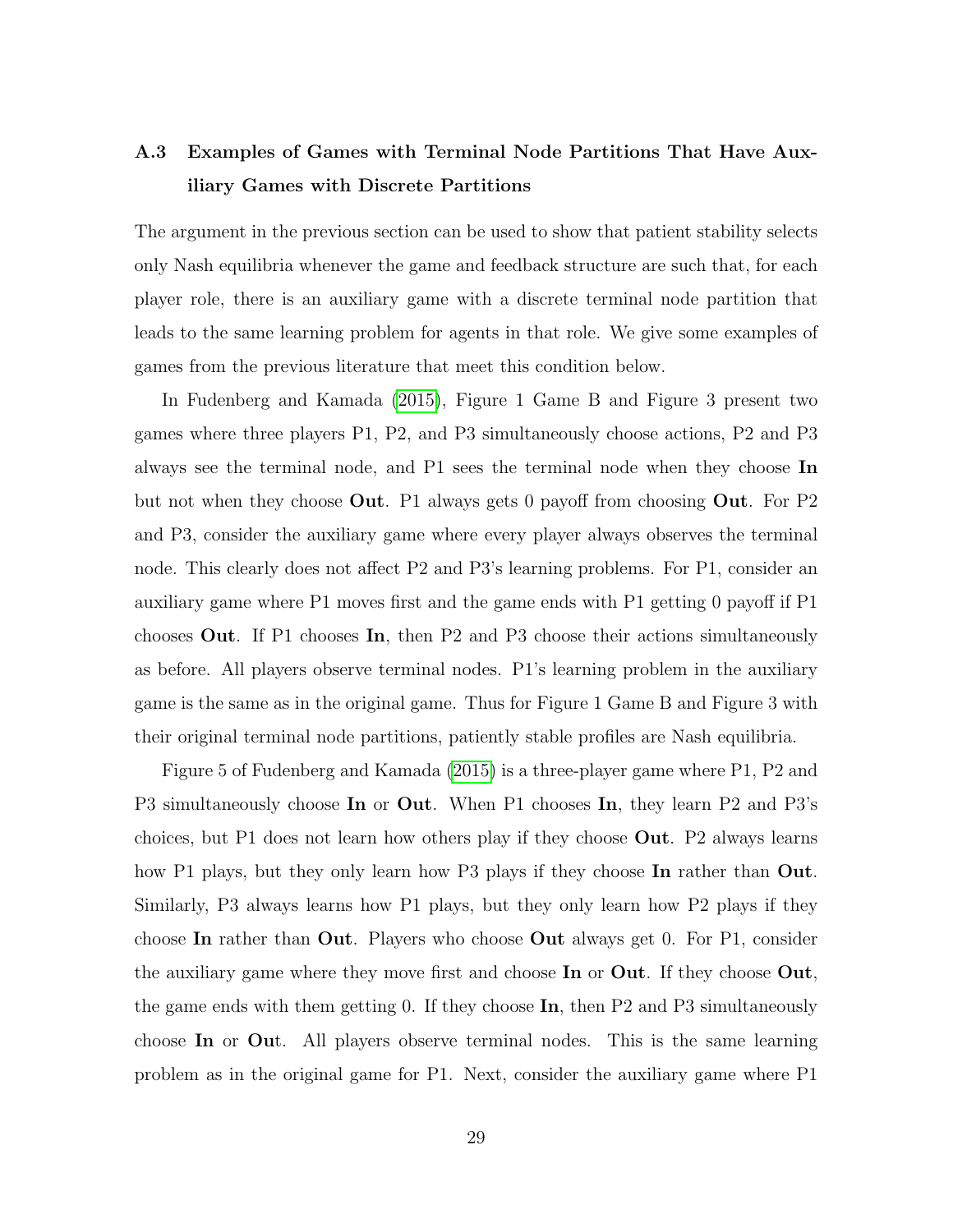and P2 move simultaneously at the start of the game. If P2 chooses Out, the game ends with P2 getting 0. If P2 chooses In, then P3 chooses between In or Out without knowing P1's choice. All players observe terminal nodes. This is the same learning problem as in the original game for P2, because the terminal node always reveals P1's play, even when P2 chooses Out. But if P2 chooses Out, then the terminal node does not show what P3 would have played. Similarly, we can construct an analogous auxiliary game for P3. This shows that for the game in Figure 5, patiently stable profiles are Nash equilibria.

Section 5.1.1 of Fudenberg and He [\(2021\)](#page-24-17) studies the "restaurant game" where three players P1, P2, and P3 move simultaneously. P1 is a restaurant that chooses between high and low ingredient qualities, while P2 and P3 are two potential customers who decide whether to go to the restaurant  $(\text{In})$  or eat at home  $(\text{Out})$ . P1 always sees P2 and P3's choices. P2 sees how others play if they choose In, but not if they choose Out. Similarly, P3 sees how others play if they choose In, but not if they choose Out. Choosing Out always gives 0 payoff. For P1, the auxiliary game where everyone sees the terminal node does not affect their learning problem. For P2, consider the auxiliary game where they move first, choosing between In and Out. If they choose Out, the game ends with payoff 0 for them. If they choose In, then P1 and P3 move simultaneously. All players observe terminal nodes. This auxiliary game presents the same learning problem for P2 as in the original game. Similarly, there is an analogous auxiliary game with discrete terminal node partitions that preserves P3's learning problem, so patiently stable profiles are Nash equilibria in this game.

#### <span id="page-30-0"></span>A.4 Proof of Proposition [2](#page-14-1)

We first formally define supportive priors that are used to facilitate the proof.

**Definition 4.** Priors  $g_1$  and  $g_2$  are supportive priors for  $\pi^*$  if, for every off-path P2 information set  $h_2$ , (1)  $\mathbb{E}_{g_1}[u_1(a_1^*(h_2), a_2(h_2))|y_1] \geq \mathbb{E}_{g_1}[u_1(a_1, a_2(h_2))|y_1]$  for all  $a_1 \in \rho(h_2)$  and P1 histories  $y_1$  that have never recorded a P2 agent play some action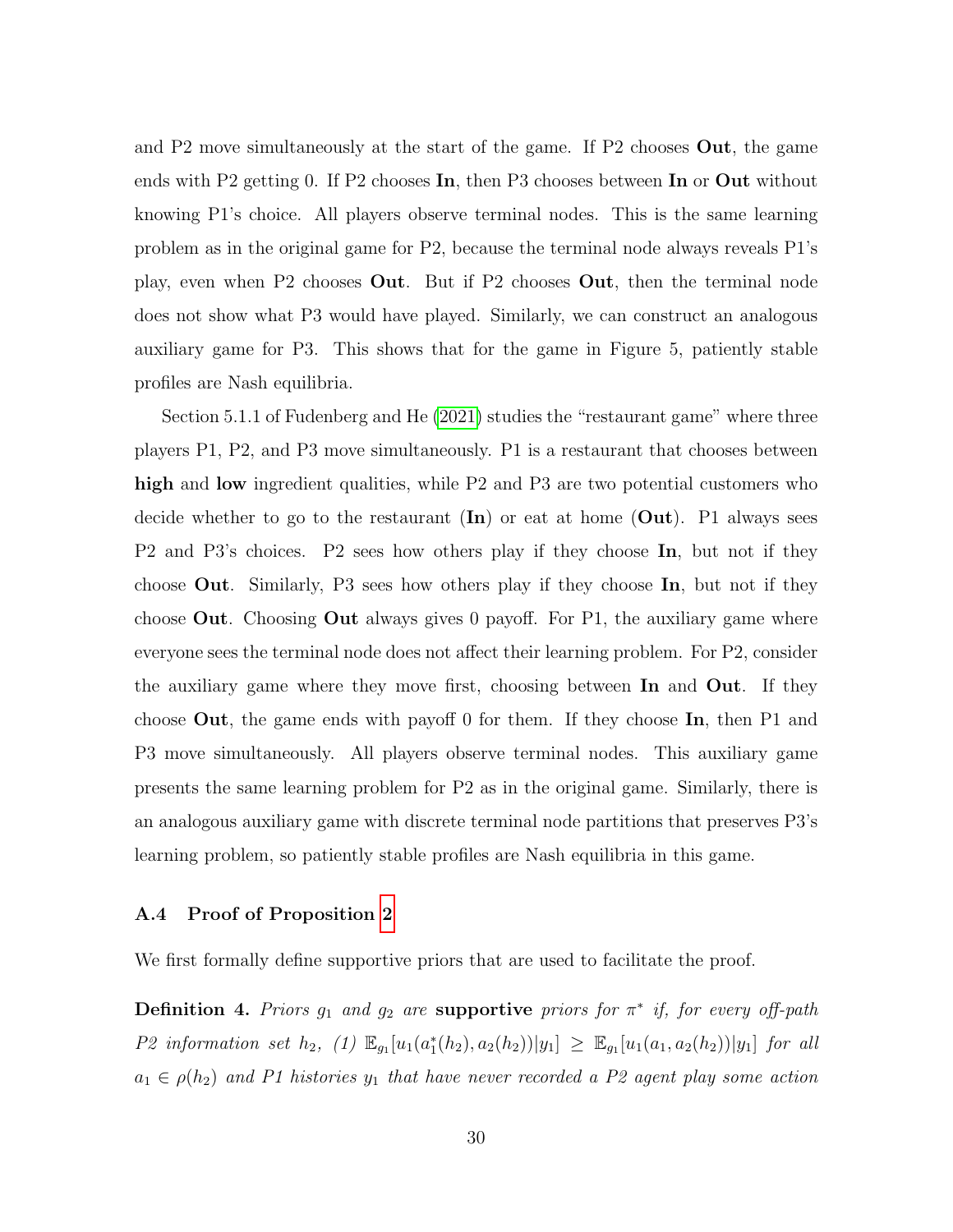other than  $a_2^*(h_2)$  at  $h_2$ , and  $(2) \mathbb{E}_{g_2}[u_2(a_1, a_2^*(h_2))]y_2, h_2] \geq \mathbb{E}_{g_2}[u_2(a_1, a_2))]y_2, h_2]$  for all  $a_2 \in \mathcal{A}_2(h_2)$  and histories  $y_2$  that have never recorded a P1 agent play any  $a_1 \in$  $\rho(h_2)\backslash \{a_1^*(h_2)\}.$ 

Proof of Proposition [2.](#page-14-1) Throughout this proof, we think of P1 actions that end the game as leading to singleton P2 information sets where P2 only has one action. Denote the P2 information set reached when P1 plays  $a_1^*$  with  $h_2^*$ , and use  $\mathcal{H}_2^{off} = \mathcal{H}_2 \setminus \{h_2^*\}$  to denote the set of P2 information sets that are off-path under  $\pi^*$ . Let  $\Pi_1 = {\pi_1 \in \Pi_1 : \pi_2 \in \Pi_2}$  $\forall h_2 \in \mathcal{H}_2^{off}, \ \pi_1(a_1) = 0 \ \forall a_1 \in \rho(h_2) \setminus \{a_1^*(h_2)\}\}\$ be the set of P1 behavior strategies that, for every  $h_2 \in \mathcal{H}_2^{off}$ , put probability 0 on any action in  $\rho(h_2)$  that is not  $a_1^*(\alpha_1)$ . Further, let  $\widetilde{\Pi}_2 = \{ \pi_2 \in \Pi_2 : \forall h_2 \in \mathcal{H}_2^{off}, \ \pi_2(a_2^*(h_2)|h_2) = 1 \}$  be the set of P2 behavior strategies which respond with  $a_2^*(h_2)$  at any off-path information set  $h_2$ . Throughout the proof, we restrict attention to strategy profiles  $\pi \in \widetilde{\Pi}_1 \times \widetilde{\Pi}_2$ .

By continuity, there is an  $\eta > 0$  such that (1) for any  $\pi_1 \in \Pi_1$  satisfying  $\pi_1(a_1^*) \geq$  $1 - \eta$ , the unique optimal action for P2 to play at  $h_2^*$  is  $a_2^*(h_2^*)$ , and (2) for any  $\pi_2 \in \tilde{\Pi}_2$ for which  $\pi_2(a_2^*(h_2^*)|h_2^*) \geq 1-\eta$ , the unique P1 best response is  $a_1^*$ . We focus on steady state profiles in which the aggregate probabilities that P1 plays  $a_1^*$  and that P2 plays  $a_2^*(h_2^*)$  at  $h_2^*$  both exceed  $1-\eta$ . We argue that such steady state profiles exist in the limit, and that the corresponding aggregate probabilities that P1 plays  $a_1^*$  and P2 plays  $a_2^*(h_2)$  in response to any information set  $h_2$  converge to 1.

Let  $\xi : \widetilde{\Pi}_1 \to \widetilde{\Pi}_1$  be the continuous mapping given by

$$
\xi(\pi_1)(a_1) = \begin{cases} \max\{\pi_1(a_1^*), 1 - \eta\} & \text{if } a_1 = a_1^*\\ \left(1 - \mathbb{1}(\pi_1(a_1^*) < 1 - \eta\right) \frac{1 - \eta - \pi_1(a_1^*)}{1 - \pi_1(a_1^*)}\right) \pi_1(a_1) & \text{if } a_1 \neq a_1^* \end{cases}
$$

.

This function transforms each  $\pi_1$  into a P1 behavior strategy that puts probability at least  $1 - \eta$  on  $a_1^*$  and satisfies  $\xi(\pi_1) = \pi_1$  whenever  $\pi_1(a_1^*) \geq 1 - \eta$ . Similarly, let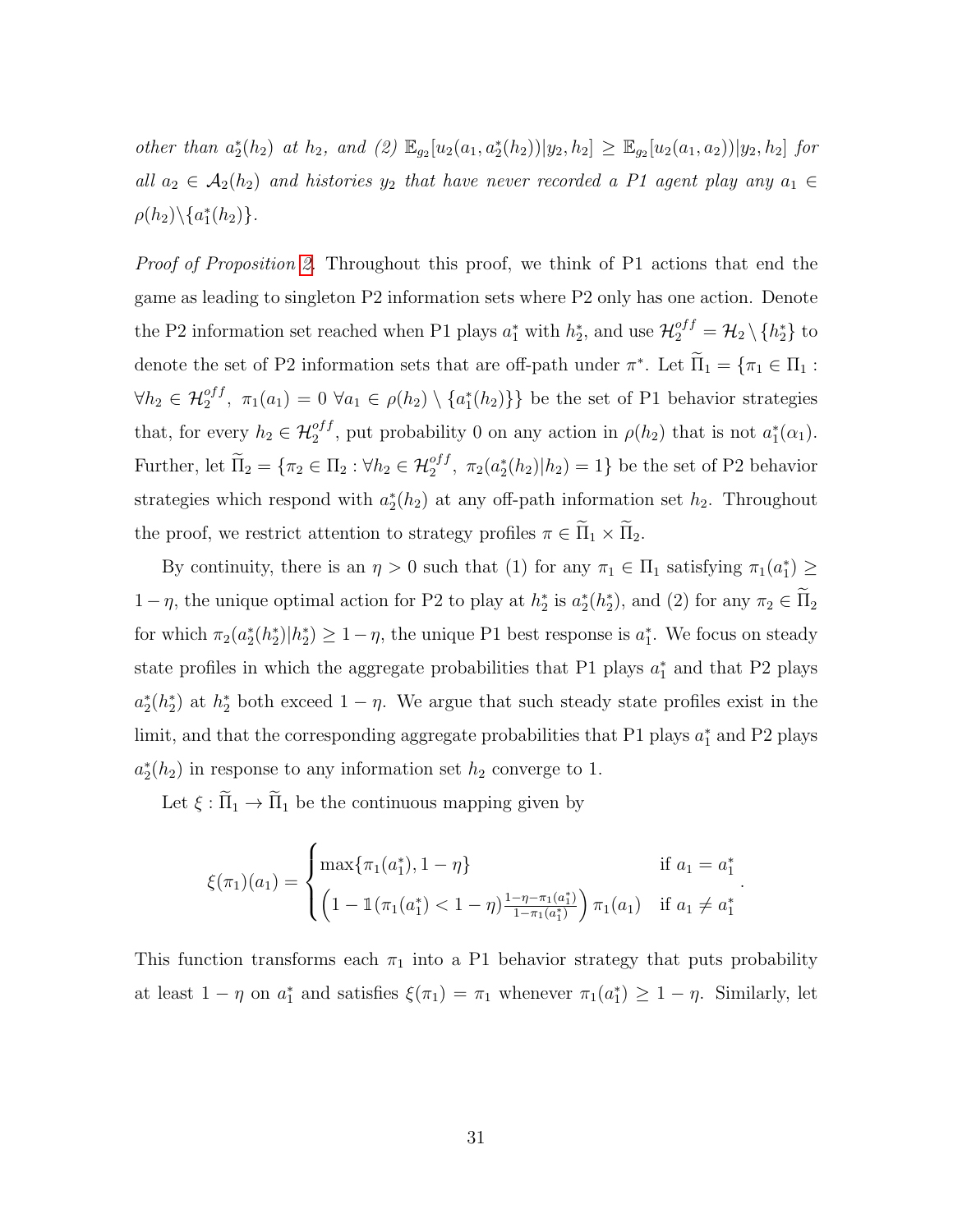$\phi : \widetilde{\Pi}_2 \to \widetilde{\Pi}_2$  be the continuous mapping such that

$$
\phi(\pi_2)(a_2|h_2^*) = \begin{cases} \max\{\pi_2(a_2^*(h_2^*)|h_2^*), 1-\eta\} & \text{if } a_2 = a_2^*(h_2^*)\\ \left(1 - \mathbb{1}(\pi_2(a_2^*(h_2^*)|h_2^*) < 1-\eta\right) \frac{1-\eta-\pi_2(a_2^*(h_2^*)|h_2^*)}{1-\pi_2(a_2^*(h_2^*)|h_2^*)}\right) \pi_2(a_2|h_2^*) & \text{if } a_2 \neq a_2^*(h_2^*) \end{cases}
$$

.

This takes each  $\pi_2$  into a P2 behavior strategy that uses  $a_2^*(h_2^*)$  at  $h_2^*$  with probability at least 1 – η. Note that  $\phi$  coincides with the identity mapping whenever  $\pi_2(a_2^*(h_2^*)|h_2^*) \ge$  $1 - \eta$ .

Since  $g_1$  is supportive of  $\pi^*$ , for any  $\pi_2 \in \widetilde{\Pi}_2$ ,  $\mathcal{R}_1^{\delta,\gamma}$  $a_1^{\sigma,\gamma}(\pi_2)(a_1) = 0$  for all  $a_1 \in \rho(h_2)$ for all  $h_2 \in \mathcal{H}_2^{off}$ . This means that  $\mathscr{R}_1^{\delta,\gamma}$  $t_1^{\delta,\gamma}(\pi_2) \in \Pi_1$  for all  $\pi_2 \in \Pi_2$ . Likewise, since  $g_2$ is supportive of  $\pi^*$ , for any  $\pi_1 \in \widetilde{\Pi}_1$ ,  $\mathscr{R}_2^{\delta,\gamma}$  $a_2^{(b, \gamma)}(\pi_1)(a_2|h_2) = 0$  for all  $a_2 \neq a_2^*(h_2)$  for all  $h_2 \in \mathcal{H}_2^{off}$ . Thus,  $\mathscr{R}_2^{\delta,\gamma}$  $(2^{6,\gamma}(\pi_1) \in \Pi_2 \text{ for all } \pi_1 \in \Pi_1.$  Consequently,  $\mathscr{R}^{\delta,\gamma}$  maps  $\Pi_1 \times \Pi_2$ into itself regardless of  $\delta, \gamma \in [0, 1)$ , so the mapping  $\widetilde{\mathscr{R}}^{\delta, \gamma} : \widetilde{\Pi}_1 \times \widetilde{\Pi}_2 \to \widetilde{\Pi}_1 \times \widetilde{\Pi}_2$ given by  $\widetilde{\mathscr{R}}^{\delta,\gamma}(\pi_1,\pi_2) = (\xi(\mathscr{R}_1^{\delta,\gamma}))$  $(\delta,\gamma(\pi_2)),\phi(\mathscr{R}^{\delta,\gamma}_2)$  $\binom{a_0, a_1}{2}$  is well-defined. Since this mapping is continuous, Brouwer's fixed point theorem guarantees the existence of a fixed point  $\pi^{\delta,\gamma}=(\pi_1^{\delta,\gamma}$  $\frac{\delta,\gamma}{1},\pi_2^{\delta,\gamma}$  $\binom{0, \gamma}{2}$  for any  $\delta, \gamma \in [0, 1)$ .

Consider some arbitrary collection of parameter sequences  $\{\delta_j\}_{j\in\mathbb{N}}, \{\gamma_{j,k}\}_{j,k\in\mathbb{N}}$  such that  $\lim_{j\to\infty} \delta_j = 1$ ,  $\lim_{k\to\infty} \gamma_{j,k} = 1$  for all  $j \in \mathbb{N}$ , and  $\lim_{j\to\infty} \lim_{k\to\infty} \pi^{\delta_j,\gamma_{j,k}} = \hat{\pi}$  for some  $\hat{\pi} \in \Pi_1 \times \Pi_2$ . Using the fact that the unique P1 best response is  $a_1^*$  to any  $\pi_2 \in \Pi_2$ ,  $\lim_{j\to\infty}\lim_{k\to\infty}\mathscr{R}_1^{\delta_j,\gamma_{j,k}}$  $\stackrel{\delta_j,\gamma_{j,k}}{1}(\pi_2^{\delta_j,\gamma_{j,k}})$  $\binom{\delta_j,\gamma_{j,k}}{2}$  ( $a_1^*$ ) = 1 can be shown using a similar auxiliary game argument to the one given when arguing that patient stability selects Nash equilibria in the Figure [2](#page-6-0) game. Thus,  $\lim_{j\to\infty} \lim_{k\to\infty} \mathscr{R}_1^{\delta_j,\gamma_{j,k}}$  $\stackrel{\delta_j,\gamma_{j,k}}{1}(\pi_2^{\delta_j,\gamma_{j,k}}$  $(\hat{a}_j, \gamma_{j,k}) = \pi_1^*$ . As  $\xi(\pi_1) = \pi_1$  if  $\pi_1(a_1^*) \geq 1 - \eta$ , it follows that  $\mathscr{R}_1^{\delta_j, \gamma_{j,k}}$  $\frac{\delta_j,\gamma_{j,k}}{1} \big(\pi_2^{\delta_j,\gamma_{j,k}}$  $\binom{\delta_j,\gamma_{j,k}}{2} = \pi_1^{\delta_j,\gamma_{j,k}}$  whenever j is sufficiently large and k is sufficiently large given j. Similarly, since  $a_2^*(h_2^*)$  is the uniquely optimal action to use at  $h_2^*$  given any  $\pi_1 \in \tilde{\Pi}_1$ ,  $\lim_{j \to \infty} \lim_{k \to \infty} \mathscr{R}_2^{\gamma_{j,k}}$  $\frac{\gamma_{j,k}}{2}(\pi_1^{\delta_j,\gamma_{j,k}}$  $\binom{a_j,\gamma_{j,k}}{1}$  $\left(a_2^*(h_2^*)|h_2^*\right) = 1$  must hold. This means that  $\lim_{j\to\infty} \lim_{k\to\infty} \mathcal{R}_2^{\gamma_{j,k}}$  $\frac{\gamma_{j,k}}{2}(\pi_1^{\delta_j,\gamma_{j,k}})$  $\eta_1^{\delta_j,\gamma_{j,k}}$  =  $\pi_2^*$ . Moreover, as  $\phi(\pi_2) = \pi_2$  if  $\pi_2(a_2^*(h_2^*)|h_2^*) \geq 1-\eta$ , it follows that  $\mathscr{R}_2^{\delta_j,\gamma_{j,k}}$  $\frac{\delta_j,\gamma_{j,k}}{2}\Big(\pi_1^{\delta_j,\gamma_{j,k}}$  $\binom{\delta_j,\gamma_{j,k}}{1} = \pi_2^{\delta_j,\gamma_{j,k}}$  whenever j is sufficiently large and k is sufficiently large given j. Collecting these findings reveals that  $\pi^{\delta_j,\gamma_{j,k}}$ is a fixed point of the aggregate response mapping  $\mathscr{R}^{\delta_j,\gamma_{j,k}}$ , and thus a steady state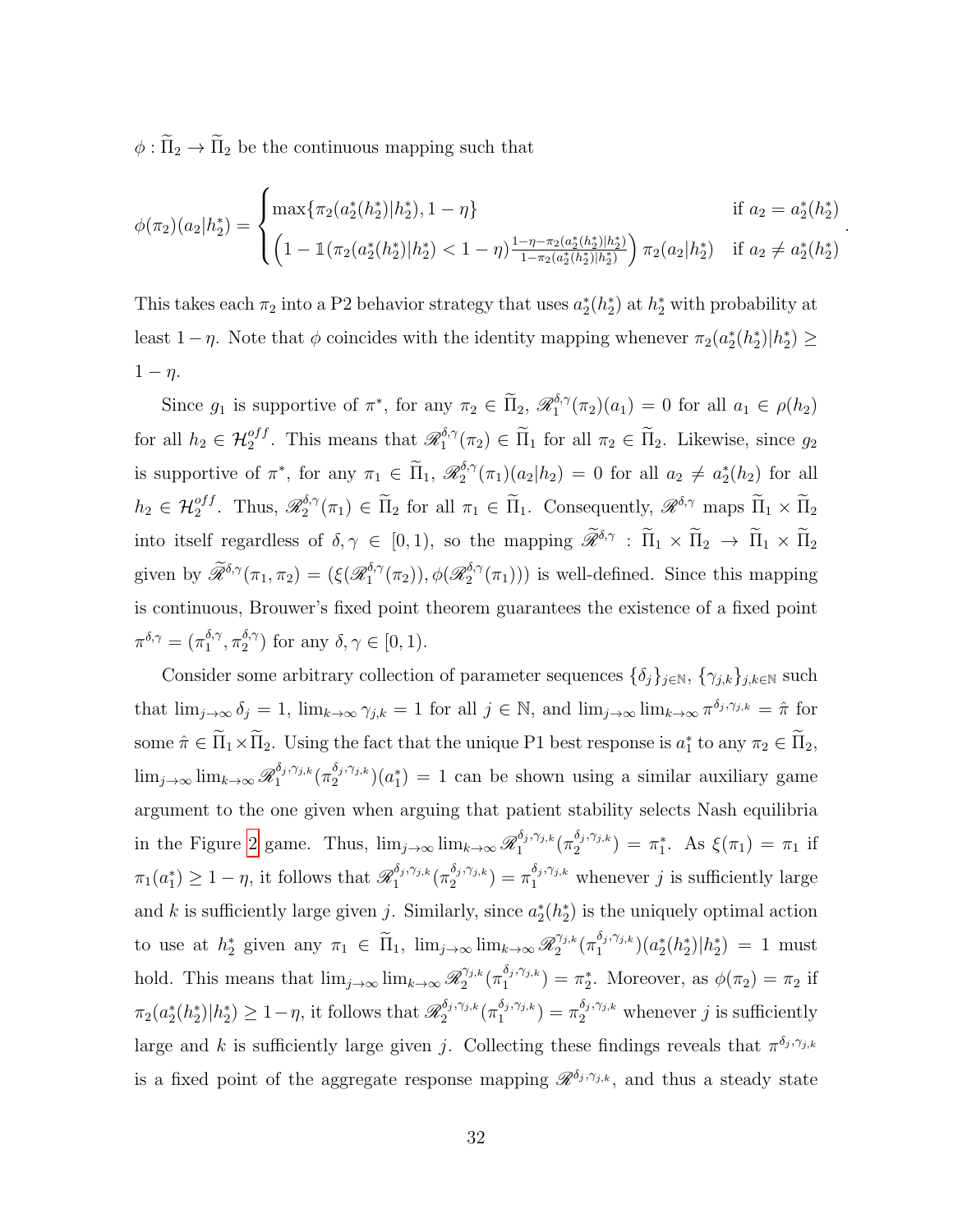profile by Proposition [1,](#page-12-0) whenever j is sufficiently large and k is sufficiently large given j. Since  $\lim_{j\to\infty} \lim_{k\to\infty} \pi^{\delta_j,\gamma_{j,k}} = \pi^*$ , we conclude that  $\pi^*$  is stable.

#### <span id="page-33-0"></span>A.5 Proof of Proposition [3](#page-15-1)

We first establish three lemmas.

<span id="page-33-1"></span>**Lemma 1.** Fix  $\delta \in [0,1)$  and a non-doctrinaire P1 prior  $g_1$ . For each  $\gamma \in [0,1)$ , fix a P1 policy that is optimal given  $g_1$  and never prescribes **In** after it has previously prescribed **Out**. There is some  $\kappa \in \mathbb{R}_+$  such that, for arbitrary  $\gamma \in [0,1)$ , when the aggregate P3 strategy puts probability  $\pi_3^{\delta,\gamma}$  $\binom{3\gamma}{3}$ (**L**)  $\leq 1/4$  on **L**, the aggregate P1 strategy satisfies  $\pi_1^{\delta,\gamma}$  $\int_1^{0,\gamma} (\bm{In})/(1-\gamma) \leq \kappa.$ 

*Proof.* We first establish that there is some  $N \in \mathbb{N}$  such that all P1 agents who have lived at  $t \geq N$  periods and have been matched with P3 agents that would play L fewer than  $t/3$  periods would play Out. By Theorem 4.2 of Diaconis and Freedman [\(1990\)](#page-24-11), there is an  $N \in \mathbb{N}$  such that a P1 agent who has played In at least N times and for whom, when they have played In, the share of times they have observed their P3 opponent play **R** is at least 2/3, will put probability at least  $3/(4 - \delta)$  on the true probability with which a randomly selected P3 agent plays  $\bf{R}$  being weakly more than 2/3. Such an agent thus puts at least probability  $3/(4 - \delta)$  on aggregate opponent behavior strategy profiles for which the expected payoff from playing In is no more than  $-1/3$ . This N satisfies the desired properties given at the beginning of the paragraph. To see this, consider a  $P1$  agent who has lived at least N periods and for whom the fraction of time periods where they were matched with a P3 agent that would play  $\bf{L}$  that periods is less than  $1/3$ . Then, either that agent has played Out in the past, in which case they will again play Out, or that agent has actually observed the consequences of playing  $\text{In }$  at least N times. Restricting attention to the latter case, the agent must have a posterior belief that puts probability  $p > 3/(4 - \delta)$ on aggregate opponent behavior strategy profiles for which the expected payoff from playing In is no more than  $-1/3$ . An upper bound on the agent's expected discounted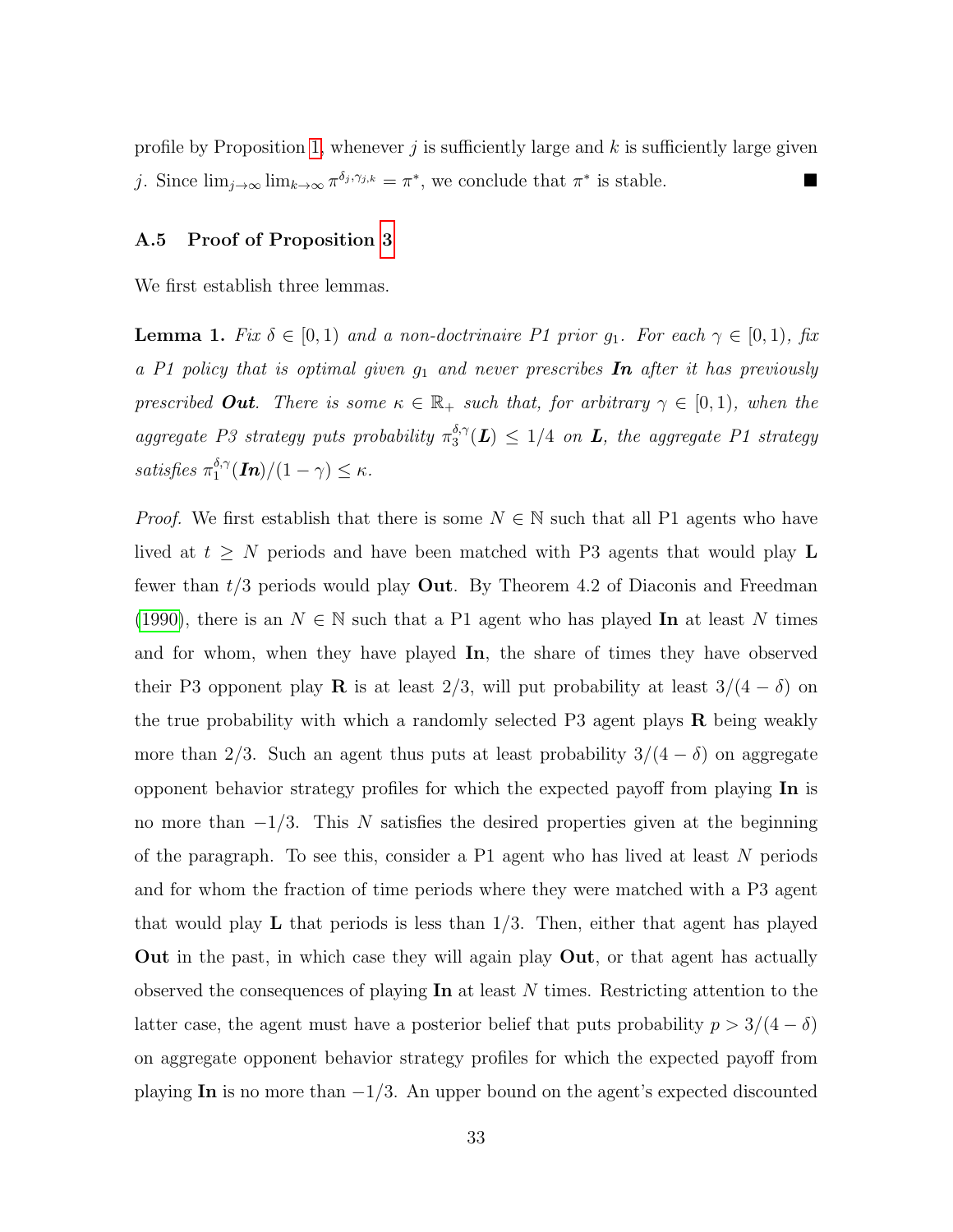future lifetime payoff from playing In is  $(1-\delta)(1-4p/3)+\delta(1-p)$ , since the expected current period payoff to playing In is weakly less than  $p(-1/3) + 1 - p = 1 - 4p/3$ and the agent's continuation payoff is bounded above by  $\delta(1-p)$ , since P1's maximum payoff is 1. As  $p > 3/(4 - \delta)$ , it follows that  $(1 - \delta)(1 - 4p/3) + \delta(1 - p) < 0$ , so such an agent must play Out.

We now combine this fact with Hoeffding's inequality to derive the desired constraint on the P1 aggregate strategy. By Hoeffding's inequality, there is some  $c > 0$ such that, for any aggregate P3 strategy satisfying  $\pi_3^{\delta,\gamma}$  $^{0,\gamma}_{3}(\mathbf{L}) \leq 1/4$ , the share of P1 agents who have lived  $n$  periods and for whom the fraction of time periods where they were matched with a P3 agent that would play **L** is less than  $1/3$  is at least  $1 - e^{-cn}$ . Thus, we have that

$$
\frac{\pi_1^{\delta,\gamma}(\mathbf{In})}{1-\gamma} \le \frac{1}{1-\gamma} \left(1 - \gamma^N + \sum_{t=N}^{\infty} (1-\gamma)\gamma^t e^{-ct}\right)
$$

$$
= \frac{1-\gamma^N}{1-\gamma} + \frac{\gamma^N e^{-cN}}{1-\gamma e^{-c}}.
$$

Observe that the right-hand side of the inequality converges to  $N + 1/(e^{cN} - e^{c(N-1)})$ as  $\gamma \to 1$ . Since  $\pi_1^{\delta,\gamma}$  $\int_{1}^{\delta,\gamma}$ (In)/(1 –  $\gamma$ ) can never be more than  $1/(1 - \gamma)$ , it follows that  $\pi _{1}^{\delta ,\gamma }$  $\frac{\delta_1 \gamma(\text{In})}{(1 - \gamma)}$  must be uniformly bounded from above by some  $\kappa \in \mathbb{R}_+$ .

<span id="page-34-0"></span>**Lemma 2.** Fix  $\delta \in [0,1)$  and a non-doctrinaire P2 prior  $g_2$  under which the expected probability of  $\bf{L}$  is strictly less than  $1/2$ . Consider a sequence of steady states such that the probability of **In** under the aggregate P1 strategy satisfies  $\pi_1^{\delta,\gamma}$  $\int_1^{0,\gamma} (\bm{In})/(1-\gamma) \leq \kappa$  for all  $\gamma \in [0,1)$  for some  $\kappa \in \mathbb{R}_+$ . Then  $\lim_{\gamma \to 1} \pi_2^{\delta,\gamma}$  $\frac{a, \gamma}{2}$  (  $\bm{Out}$  )  $=1$  .

*Proof.* Fix an  $\epsilon > 0$  such that the expected probability of **L** under  $g_2$  is weakly less than  $(1 - \epsilon)/2$ . We first establish that there is some  $N_0 \in \mathbb{N}$  such that, regardless of  $\gamma \in [0, 1)$ , every P2 agent who has lived at least  $N_0$  periods and has never observed a P1 agent play In will play Out. Theorem 4.2 of Diaconis and Freedman [\(1990\)](#page-24-11) implies that there is an  $N \in \mathbb{N}$  such that, under the posterior belief of a P2 agent who has at least N observations of P1 agents playing **Out** and no observations of a P1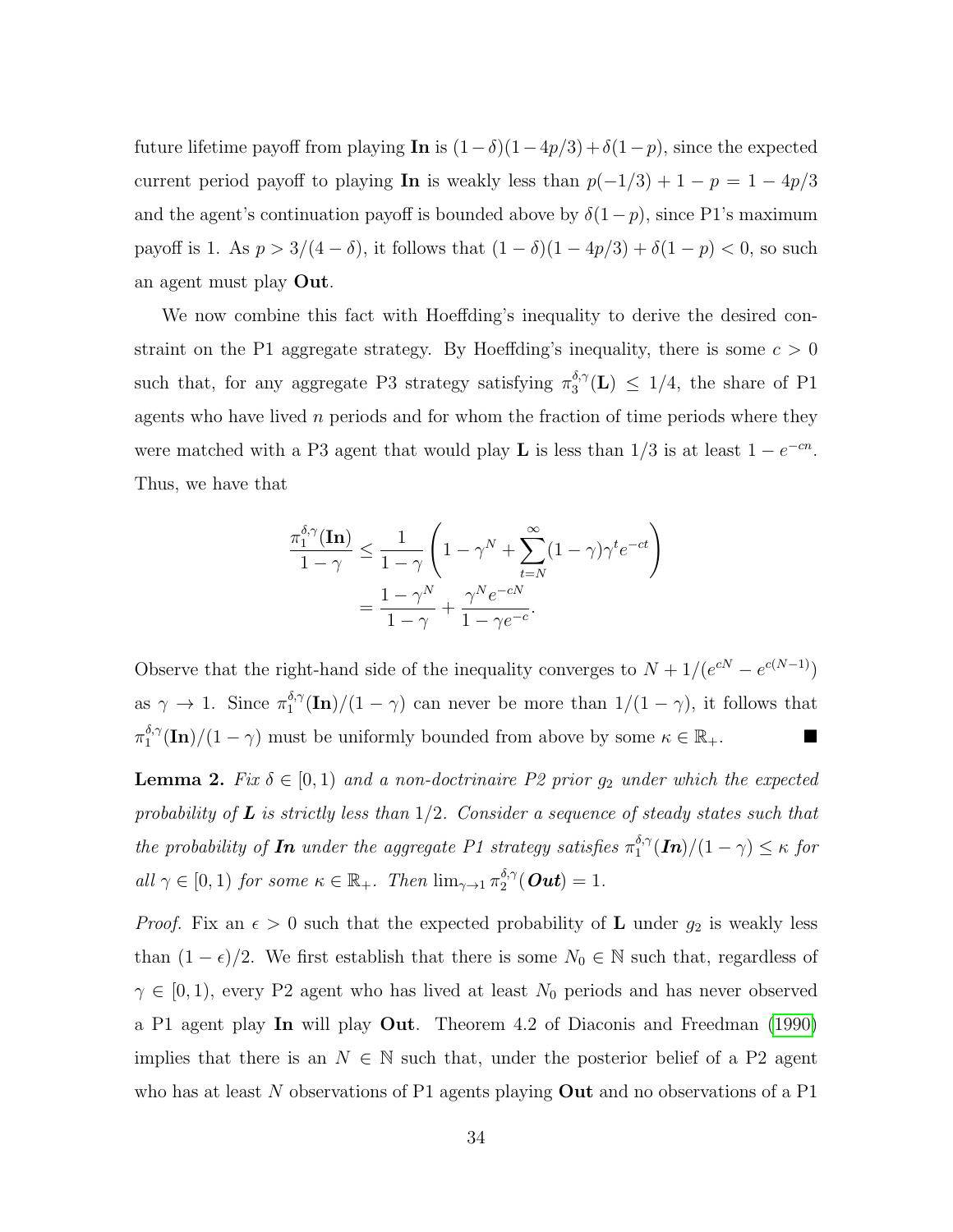agent playing In, the expected value of the probability with which a randomly selected P1 agent will play In,  $\nu$ , is strictly less than  $(1 - \delta)\epsilon/\delta$ . This N satisfies the desired properties given at the beginning of the paragraph. To see this, consider a P2 agent who has lived at least N periods and has never observed a P1 agent play In. An upper bound on the agent's expected discounted future lifetime payoff from playing In1 is  $-(1 - \delta)\epsilon + \delta \nu$ , which is strictly negative since  $\nu < (1 - \delta)\epsilon/\delta$ , so such an agent must play Out.

Inductively applying similar arguments to the one given above shows that there is a sequence of  $\{N_j\}_{j\in\mathbb{N}}\subseteq\mathbb{N}$  such that the following holds. For all  $\gamma\in[0,1)$  and  $j\in\mathbb{N}$ , every P2 agent who has lived at least  $N_j$  periods, has at most j observations of P1 agents playing In, and witnessed no P1 agents playing In in their first  $N_j$  observations will play **Out**. Observe that, when the probability of a randomly selected P1 agent playing In is  $\pi_1(\text{In})$ , the share of P2 agents who have lived at least  $N_j + j$  periods and have exactly  $j$  observations of P1 agents playing  $\text{In}$ , all of which came after their first  $N_j$  periods, is

$$
\sum_{t=N_j+j}^{\infty} (1-\gamma)\gamma^t \frac{(t-N_j)!}{(t-N_j-j)!j!} \pi_1^{\delta,\gamma}(\mathbf{In})^j \left(1-\pi_1^{\delta,\gamma}(\mathbf{In})\right)^{t-j}
$$
  

$$
=\gamma^{N_j+j} \left(1-\pi_1^{\delta,\gamma}(\mathbf{In})\right)^{N_j} \frac{\pi_1^{\delta,\gamma}(\mathbf{In})^j}{\left(1-\gamma+\gamma\pi_1^{\delta,\gamma}(\mathbf{In})\right)^{j+1}}
$$
  

$$
=\gamma^{N_j+j} \left(1-\pi_1^{\delta,\gamma}(\mathbf{In})\right)^{N_j} \left(\frac{1+\frac{\pi_1^{\delta,\gamma}(\mathbf{In})}{1-\gamma}}{1+\gamma\frac{\pi_1^{\delta,\gamma}(\mathbf{In})}{1-\gamma}}\right)^{j+1} \frac{\left(\frac{\pi_1^{\delta,\gamma}(\mathbf{In})}{1-\gamma}\right)^j}{\left(1+\frac{\pi_1^{\delta,\gamma}(\mathbf{In})}{1-\gamma}\right)^{j+1}}.
$$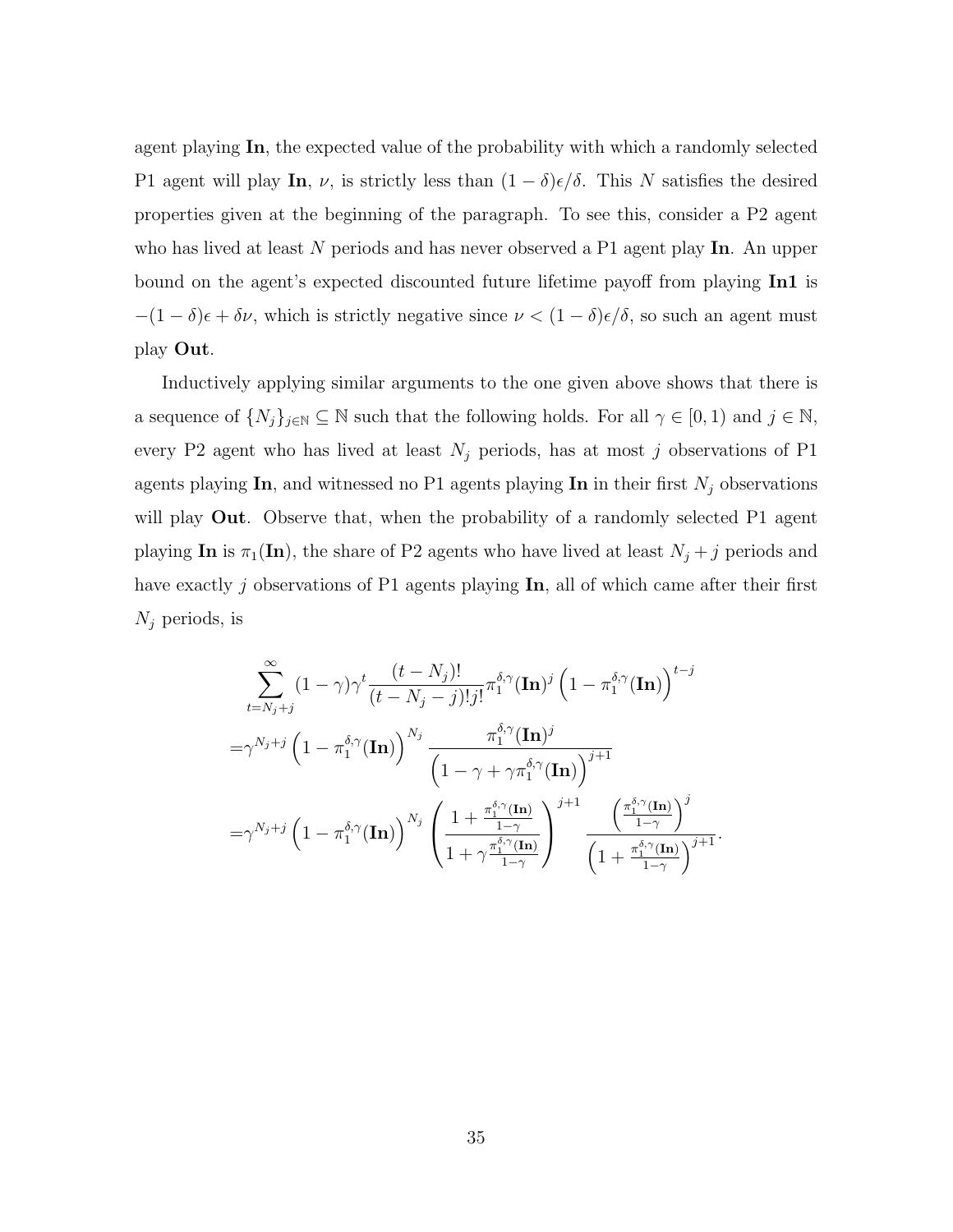It thus follows that, for a given  $\gamma \in [0, 1)$  and steady-state strategy profile,

$$
\begin{split} &\pi_2^{\delta,\gamma}(\mathbf{Out}) \geq \sum_{j=0}^{\infty}\gamma^{N_j+j}\left(1-\pi_1^{\delta,\gamma}(\mathbf{In})\right)^{N_j}\left(\frac{1+\frac{\pi_1^{\delta,\gamma}(\mathbf{In})}{1-\gamma}}{1+\gamma\frac{\pi_1^{\delta,\gamma}(\mathbf{In})}{1-\gamma}}\right)^{j+1}\frac{\left(\frac{\pi_1^{\delta,\gamma}(\mathbf{In})}{1-\gamma}\right)^j}{\left(1+\frac{\pi_1^{\delta,\gamma}(\mathbf{In})}{1-\gamma}\right)^{j+1}}\\ &=1-\sum_{j=0}^{\infty}\left(1-\gamma^{N_j+j}\left(1-\pi_1^{\delta,\gamma}(\mathbf{In})\right)^{N_j}\left(\frac{1+\frac{\pi_1^{\delta,\gamma}(\mathbf{In})}{1-\gamma}}{1+\gamma\frac{\pi_1^{\delta,\gamma}(\mathbf{In})}{1-\gamma}}\right)^{j+1}\right)\frac{\left(\frac{\pi_1^{\delta,\gamma}(\mathbf{In})}{1-\gamma}\right)^j}{\left(1+\frac{\pi_1^{\delta,\gamma}(\mathbf{In})}{1-\gamma}\right)^{j+1}}\\ &\geq 1-\sum_{j=K+1}^{\infty}\frac{\left(\frac{\pi_1^{\delta,\gamma}(\mathbf{In})}{1-\gamma}\right)^j}{\left(1+\frac{\pi_1^{\delta,\gamma}(\mathbf{In})}{1-\gamma}\right)^{j+1}}\\ &-\sup\left\{1-\gamma^{N_j+j}\left(1-\pi_1^{\delta,\gamma}(\mathbf{In})\right)^{N_j}\left(\frac{1+\frac{\pi_1^{\delta,\gamma}(\mathbf{In})}{1-\gamma}}{1+\gamma\frac{\pi_1^{\delta,\gamma}(\mathbf{In})}{1-\gamma}}\right)^{j+1}\right\}_{j\in\{0,1,\ldots,K\}}\end{split}
$$

for arbitrary  $K \in \mathbb{N}$ . Fix an arbitrary  $\eta > 0$  and take K to be large enough so that  $\sum_{j=K+1}^{\infty} \frac{\kappa^j}{(1+\kappa)^{j+1}} < \eta$ . Then the right-hand side of the first line of the final inequality is greater than  $1 - \eta$  for all  $\pi_1^{\delta, \gamma}$  $\binom{\delta,\gamma}{1}$  (In)/(1 –  $\gamma$ )  $\leq \kappa$ . Observe that the elements of the set over which the supremum is taken in the final line converge to 0 as  $\gamma \to 1$ uniformly over  $\pi_1^{\delta,\gamma}$  $\int_1^{\delta,\gamma} (\mathbf{In})/(1-\gamma) \leq \kappa$ . Thus,  $\liminf_{\gamma \to 1} \pi_2^{\delta,\gamma}$  $e_2^{\delta,\gamma}(\text{Out}) \geq 1 - \eta$ . Since this holds for all  $\eta > 0$ , we have  $\lim_{\gamma \to 1} \pi_2^{\delta, \gamma}$  $\frac{\delta,\gamma}{2}(\text{Out}) = 1.$ 

<span id="page-36-0"></span>**Lemma 3.** Fix  $\delta \in [0, 1)$  and a non-doctrinaire P3 prior  $g_3$  that leads a P3 agent to only play  $L$  when they have previously observed a P2 agent play  $In1$ . Consider a sequence of steady-states such that the probability of  $\textit{In}$  under the aggregate P1 strategy satisfies  $\pi _{1}^{\delta ,\gamma }$  $\int_1^{\delta,\gamma} (\mathbf{In})/(1-\gamma) \leq \kappa$  for all  $\gamma \in [0,1)$  for some  $\kappa \in \mathbb{R}_+$  and  $\lim_{\gamma \to 1} \pi_2^{\delta,\gamma}$  $i_2^{\mathfrak{a},\gamma}(\bm{In1})\,=\,0.$ Then  $\lim_{\gamma \to 1} \pi_3^{\delta,\gamma}$  $_{3}^{\circ,\gamma}(\bm{L})=0.$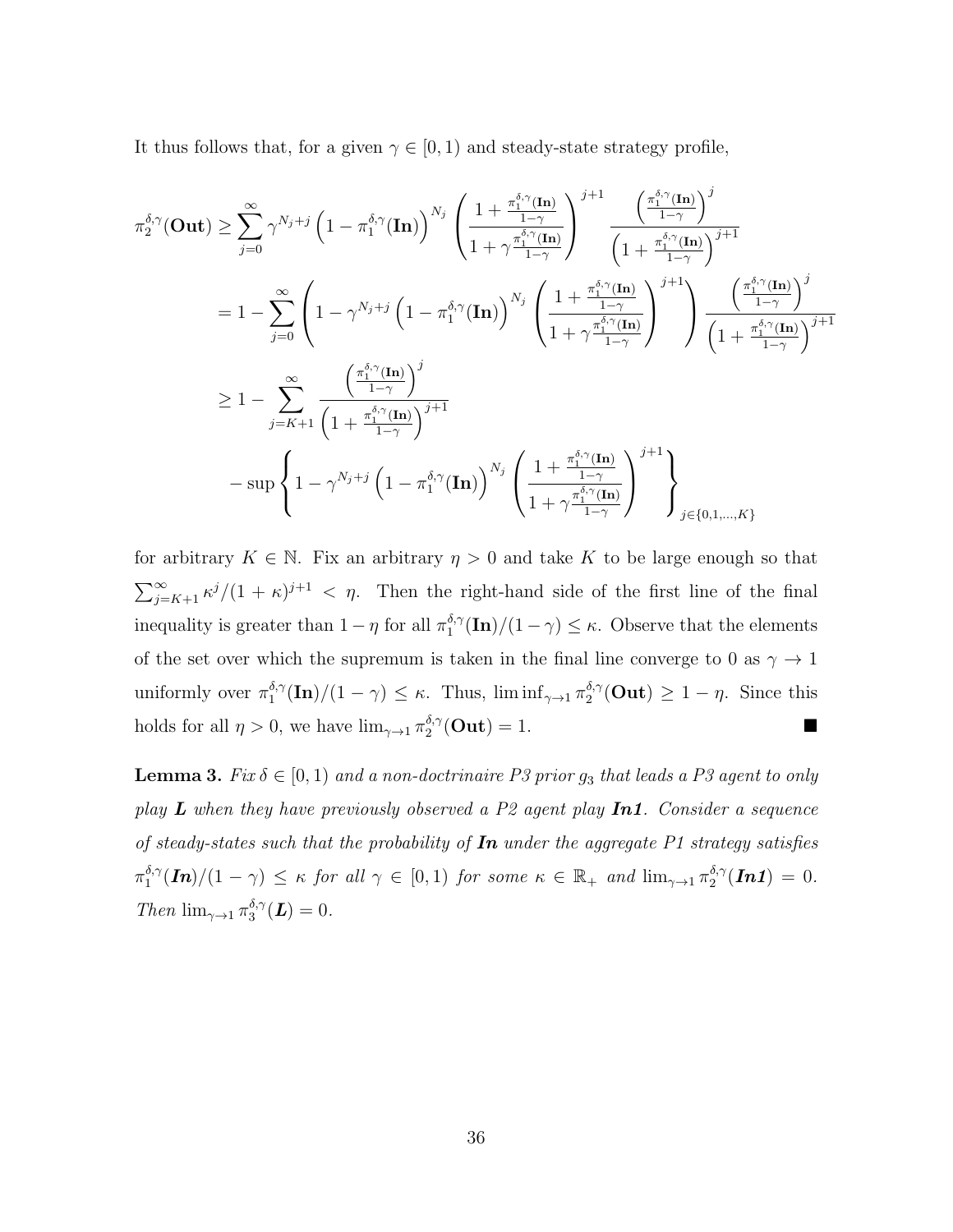Proof. Observe that

$$
\pi_3^{\delta,\gamma}(\mathbf{L}) \le \sum_{t=0}^{\infty} (1-\gamma)\gamma^t (1 - (1 - \pi_1^{\delta,\gamma}(\mathbf{In})\pi_2^{\delta,\gamma}(\mathbf{In}1))^t)
$$
  
= 
$$
1 - \frac{1 - \gamma}{1 - \gamma(1 - \pi_1^{\delta,\gamma}(\mathbf{In})\pi_2^{\delta,\gamma}(\mathbf{In}1))}
$$
  
= 
$$
1 - \frac{1}{1 + \gamma \frac{\pi_1^{\delta,\gamma}(\mathbf{In})}{1 - \gamma} \pi_2^{\delta,\gamma}(\mathbf{In}1)}
$$

since the right-hand side of the inequality is the share of P3 agents who have previ-ously observed a P2 agent play In1. By Lemma [1,](#page-33-1) there is some  $\kappa \in \mathbb{R}_+$  such that  $\limsup_{\gamma\rightarrow 1}\pi_1^{\delta,\gamma}$  $\int_1^{\delta,\gamma}/(1-\gamma) \leq \kappa$ , while  $\lim_{\gamma\to 1} \pi_2^{\delta,\gamma}$  $e_2^{\delta,\gamma}(\textbf{In1}) = 0$  by Lemma [2.](#page-34-0) It follows that  $\lim_{\gamma\to 1} 1+\gamma(\pi_1^{\delta,\gamma})$  $\frac{(\delta,\gamma)}{1}(\mathbf{In}))/ (1-\gamma) \pi_2^{\delta,\gamma}$  $\ell_2^{\delta,\gamma}(\mathbf{In1}) = 1$ , which implies  $\lim_{\gamma \to 1} \pi_3^{\delta,\gamma}$  $\frac{\delta,\gamma}{3}(\mathbf{L})=0.$ 

*Proof of Proposition [3.](#page-15-1)* Lemmas [1,](#page-33-1) [2,](#page-34-0) and [3](#page-36-0) together imply that, for fixed  $\delta \in [0,1)$ , the aggregate response mapping maps the set of aggregate strategy profiles where  $\pi_3^{\delta,\gamma}$  $\binom{3}{3}$ <sup>o</sup>, $\gamma(L) \leq 1/4$  into itself when  $\gamma$  is close enough to 1. Brouwer's fixed point theorem then guarantees the existence of a steady state profile satisfying this inequality for all sufficiently high  $\gamma$ . Lemmas [1,](#page-33-1) [2,](#page-34-0) and [3](#page-36-0) further imply that, in the  $\gamma \rightarrow 1$  limit of such a sequence of steady state profiles,  $\lim_{\gamma \to 1} \pi_1^{\delta,\gamma}$  $\int_1^{\delta,\gamma} (\mathbf{Out}) \,=\, 1, \ \lim_{\gamma \rightarrow 1} \pi_2^{\delta,\gamma}$  $i_2^{\sigma,\gamma}(\text{Out}) = 1$ , and  $\lim_{\gamma \to 1} \pi_3^{\delta, \gamma}$  $\delta_3^{\delta,\gamma}(\mathbf{R}) = 1$  must be satisfied. Since  $\delta \in [0,1)$  is arbitrary, we conclude that (Out, Out, In) is patiently stable.

#### <span id="page-37-0"></span>A.6 Proof of Proposition [5](#page-18-0)

We first state a supporting lemma that shows that, with enough data, a given agent's posterior beliefs will, for every opponent population, put high probability on the empirical distribution of strategies they have previously observed agents in that population use.

<span id="page-37-1"></span>**Lemma 4.** For any fixed non-doctrinaire prior and every  $\eta > 0$ , there is some M such that, whenever an agent has at least M observations, for each opponent population, the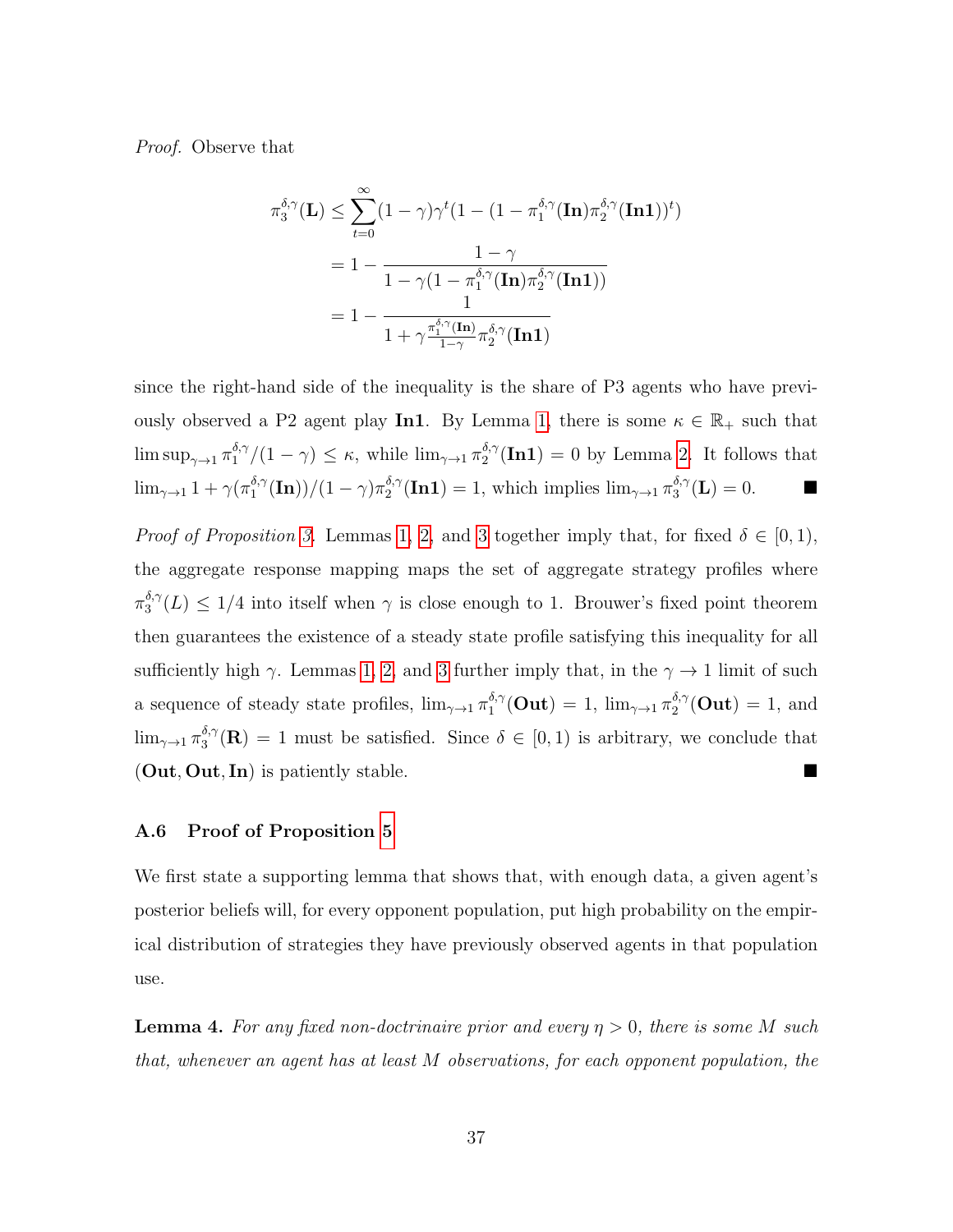agent's posterior belief puts probability  $1 - \eta$  on strategy distributions within  $\eta$ , under the sup norm, of the empirical distribution they have observed.

This follows from the Fudenberg, Lanzani, and Strack [\(2021\)](#page-24-12) extension of the pathwise concentration result of Diaconis and Freedman [\(1990\)](#page-24-11) to priors that do not have full support. The support restriction arise because the agent's prior is concentrated on distributions that can be generated by independent randomizations of their opponents.

*Proof of Proposition [5.](#page-18-0)* Fix a discount factor  $\delta \in [0,1)$ , and consider a sequence of survival probabilities  $\{\gamma_k\}_{k=1}^{\infty}$  with an associated sequence of steady-state strategy profiles  ${\{\pi_k\}}_{k=1}^{\infty}$  such that  $\pi_k \to \pi^*$ . We show that  $\pi_i^*(s_i) = 0$  for each i and each  $s_i \notin S_i^*$ .

First, it is clear that  $\pi_i^*(s_i) = 0$  for each i and each  $s_i \notin S_i^{(0)}$  $i^{(0)}$ . This is because agents have full-support posterior beliefs after every history and their observations do not depend on their play, so they never use weakly dominated strategies.

By Lemma [4,](#page-37-1) for a given  $\eta > 0$ , there is some M such that, whenever a player has at least M observations, their posterior belief over the prevailing strategy distribution in each of their opponent populations puts probability  $1 - \eta$  on strategy distributions within  $\eta$  of the empirical distribution they have observed. By the law of large numbers, we can choose this  $M$  to be such that the posterior beliefs of an agent in an arbitrary player role i who has lived at least M periods will be accurate with high probability in the following sense. With probability  $1 - 2\eta$ , at the end of the period, following any possible observation in the period itself, the agent's posterior belief puts probability at least  $1 - 2\eta$  on strategy distributions within  $2\eta$  of the true prevailing distribution for each opponent role  $j \neq i$ .

Now suppose inductively that  $\pi_i^*(s_i) = 0$  for each i and  $s_i \notin S_i^{(m)}$  $i^{(m)}$  for some m. Fix arbitrary  $\epsilon, \nu > 0$  and restrict attention to k large enough so that  $|\pi_{i,k} - \pi_i^*| < \epsilon/2$  for all player roles i. By the preceding argument, we know that for all sufficiently large  $k$ , in a given period the share of player  $i$  agents whose posterior beliefs at the end of the period, regardless of their observations during the period, for each opponent role j put probability at least  $1 - \epsilon$  on strategy distributions within  $1 - \epsilon$  of  $\Delta(S_i^{(m)})$  $j^{(m)}$ ) will exceed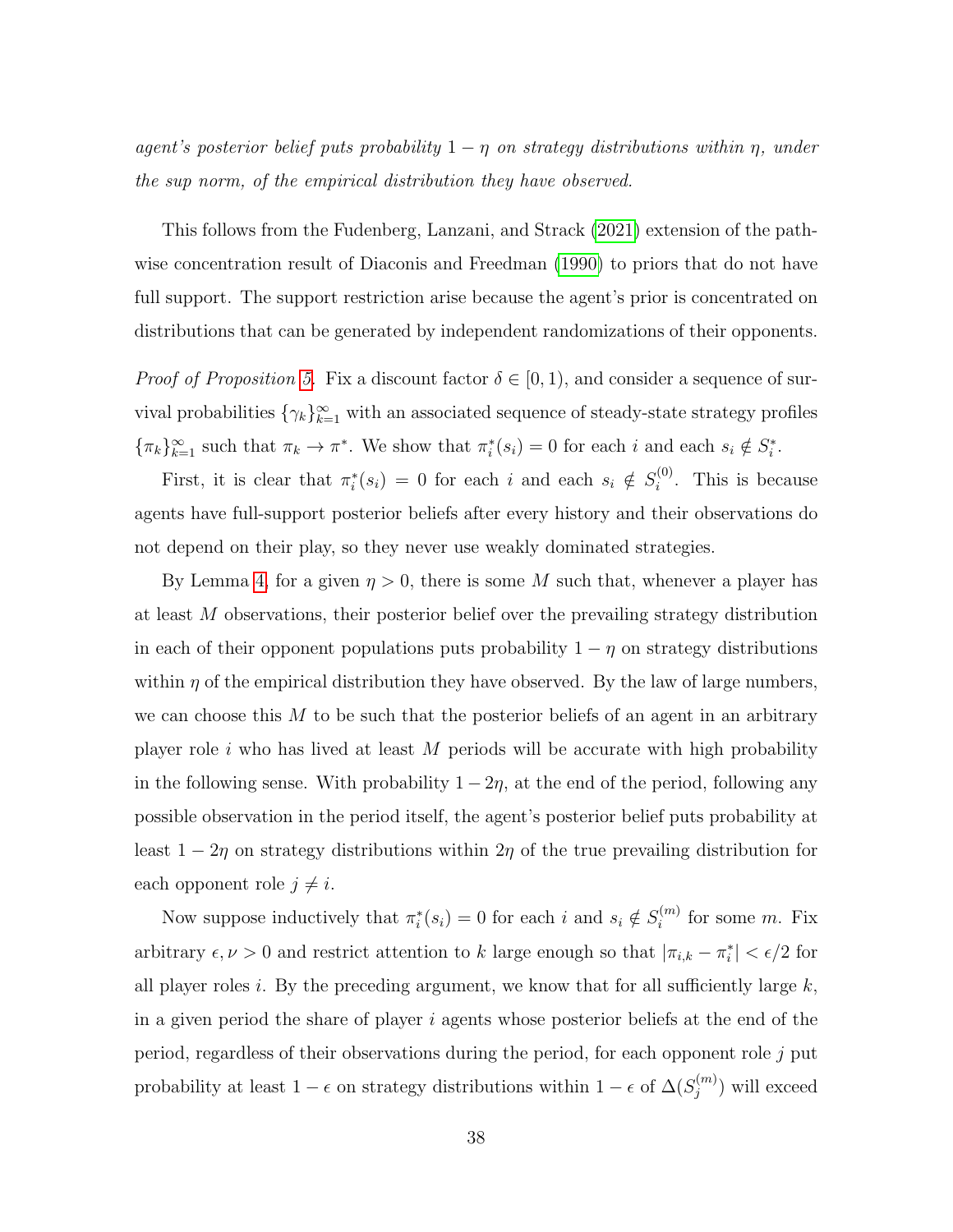$1 - \nu$ . Let  $\sigma \in \Delta(S_{-i})$  be the expectation held by such an agent about the play of their opponents in the current period. The properties of the agent's beliefs imply that  $\sigma$  is full support and that  $\sigma(S_i^{(m)})$  $\sum_{j=0}^{(m)} |s_{-ij}\rangle \ge (1-\epsilon)^2$  for all  $s_{-ij} \in S_{-ij}$ . For all sufficiently small  $\epsilon$ , every  $s_i \notin S_i^{(m)}$  must be suboptimal for such an agent, so  $\pi_i^*(s_i) \leq \nu$  must hold for each *i* and  $s_i \notin S_i^{(m+1)}$  $i^{(m+1)}$ . Since this is true for all  $\nu > 0$ , we conclude that  $\pi_i^*(s_i) = 0$ for each *i* and  $s_i \notin S_i^{(m+1)}$  $i^{(m+1)}$ .

 $\blacksquare$ 

#### <span id="page-39-0"></span>A.7 Proof of Proposition [4](#page-17-0)

*Proof.* Let  $D_i^{(m)}$  be those extensive-form strategies of i that choose an action inconsistent with backward induction at a decision node that is  $m + 1$  steps away from the terminal nodes, but do not do so at any decision nodes closer to the terminal nodes. To see these choices are valid for the iterative procedure, first note  $D_i^{(0)}$  $i^{(0)}$  are weakly dominated for *i*: For any  $s_i \in D_i^{(0)}$  $i^{(0)}$ , consider a different strategy  $s'_i$  that changes one of the non-backward-induction actions at one of i's decision nodes  $h_i$  one step away from terminal nodes to a backward-induction action. Then  $u_i(s'_i, s_{-i}) \ge u_i(s_i, s_{-i})$  for all  $s_{-i}$ . Moreover, there exists at least one  $s_{-i}^*$  such that  $h_i$  is reached (since the game is simple), so  $u_i(s'_i, s^*_{-i}) > u_i(s_i, s^*_{-i}).$ 

By definition,  $S_i^{(m)}$  $i^{(m)}$  are the strategies where i uses the backward-induction action at all decision nodes  $m + 1$  steps or fewer away from terminal nodes. To see that each  $s_i \in D_i^{(m+1)}$  $i^{(m+1)}$  fails to be a best response for i to full-support conjectures of their opponents' play that put high conditional probabilities on  $S_i^{(m)}$  $j^{(m)}$  for each  $j \neq i$ , let  $h_i$ be a decision node  $m + 2$  steps away from terminal nodes where  $s_i$  does not choose the backward-induction action, and let  $s_i'$  be the strategy that only differs from  $s_i$  in that  $s_i'$  by selecting a backward-induction action at  $h_i$ . Let J be the set of players who have decision nodes in the subgame starting at  $h_i$ , not counting  $h_i$  itself. Because the game is simple,  $i \notin J$ . For the same reason, whether play reaches  $h_i$  does not depend on the strategy of i or the strategies of the players in J. Let  $S_{-iJ}^{reach} \subseteq S_{-iJ}$  be the set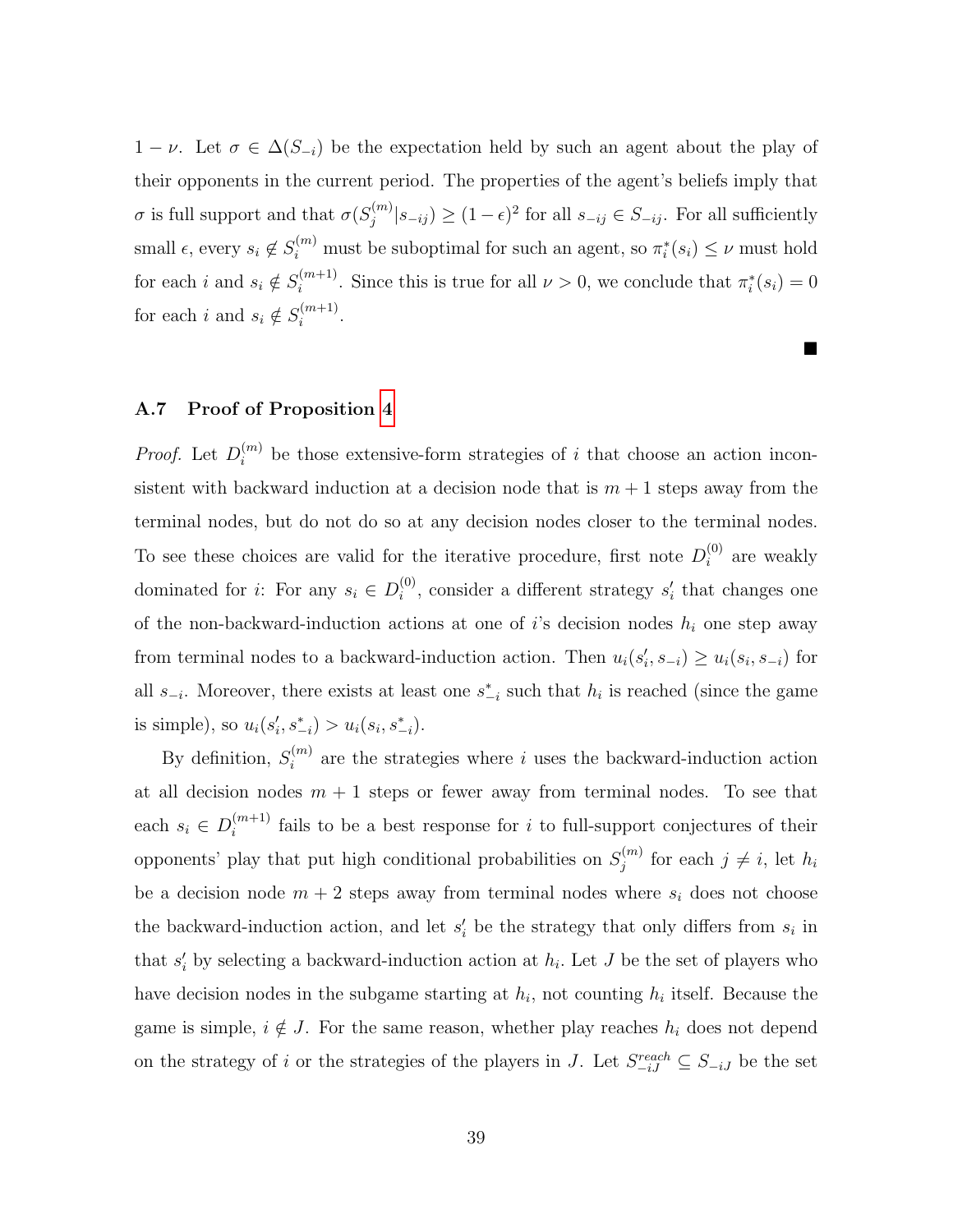of strategies of  $-iJ$  that reach  $h_i$ .

For any  $s_{-i} \in S_{-i}^{(m)}$  $\binom{m}{i}$ , *i*'s payoff in the subgame starting at  $h_i$  is strictly higher with  $s'_i$  than with  $s_i$ , which we write as  $u_i(s_i, s_{-i} \mid h_i) < u_i(s'_i, s_{-i} \mid h_i)$ . This uses the fact that i's payoff in the subgame starting at  $h_i$  only depends on i's action at  $h_i$  and on the strategies of players in J. Consider any strictly mixed profile  $\sigma_{-i}$ where  $\sigma_{-i}(S_j^{(m)})$  $|S_{-iJ}|$  $|S_{-iJ}| \geq 1 - \epsilon$  for each  $s_{-iJ} \in S_{-iJ}$ . When  $-iJ$  choose a strategy profile in  $S_{-iJ}^{reach}$ , i's payoff is equal to i's payoff in the subgame starting at  $h_i$ . When  $-iJ$  choose a strategy outside of  $S_{-iJ}^{reach}$ , i is indifferent between  $s_i$  and  $s'_i$ . Therefore,  $u_i(s_i, \sigma_{-i}) - u_i(s'_i, \sigma_{-i}) = \sigma_{-i}(S_{-iJ}^{reach}) \cdot [\mathbb{E}[u_i(s_i, s_{-i} | h_i) | S_{-iJ}^{reach}] - u_i(s'_i, s_{-i} | h_i) | S_{-iJ}^{reach}].$ We have  $\sigma_{-iJ}(S_{-iJ}^{reach}) > 0$  since each opponent's strategy is strictly mixed, and we have  $u_i(s_i, (\sigma_j)_{j\in J} | h_i) - u_i(s'_i, (\sigma_j)_{j\in J} | h_i) < 0$  for all sufficiently small  $\epsilon > 0$ .

## <span id="page-40-0"></span>A.8 Proof of Proposition [6](#page-20-2)

*Proof.* First note that for every non-doctrinaire prior  $g$  over behavior strategies in  $\mathcal{G}$ , there is a non-doctrinaire prior  $\hat{q}$  over mixed strategies in  $\mathcal{G}$  that generates the same set of steady states for every  $0 \leq \delta, \gamma < 1$ . This is because each  $-i$  behavior strategy  $(\alpha_{h_{-i}})_{h_{-i}\in\mathcal{H}_i}$  is associated with an equivalent mixed strategy  $\sigma_{-i} \in \Delta(\mathbb{S}_{-i}),$  defined by  $\sigma_{-i}(s_{-i}) = \times_{h_{-i} \in \mathcal{H}_{-i}} \alpha_{h_{-i}}(s_{-i}(h_{-i}))$  for each  $s_{-i} \in \mathbb{S}_{-i}$ . This association maps the interior of the set of behavior strategies onto the interior of the set of mixed strategies, so the non-doctrinaire  $g_i$  generates a non-doctrinaire  $\hat{g}_i$  over  $-i$ 's mixed strategies. Conversely, if we start with a non-doctrinaire prior  $\hat{g}$  over mixed strategies in  $\mathcal{G}$ , then by applying Kuhn's theorem in a game with perfect recall, we can identify a non-empty set of equivalent behavior strategies for every mixed strategy. Consider the prior  $g_i$  over  $-i$  behavior strategies where i believes  $-i$  first draw a mixed strategy  $\sigma_{-i}$  according to  $\hat{g}_i$ , and then randomize uniformly over all behavior strategies equivalent to it. Then  $g_i$  is strictly positive on the interior because  $\hat{g}_i$  enjoys the same property.

Learning with a non-doctrinaire prior  $\hat{g}$  over mixed strategies in  $\mathcal{G}$  with terminal node partitions  $\mathcal P$  and learning with the same  $\hat q$  in  $\mathcal N$  with the  $\mathcal P$ -equivalent partitions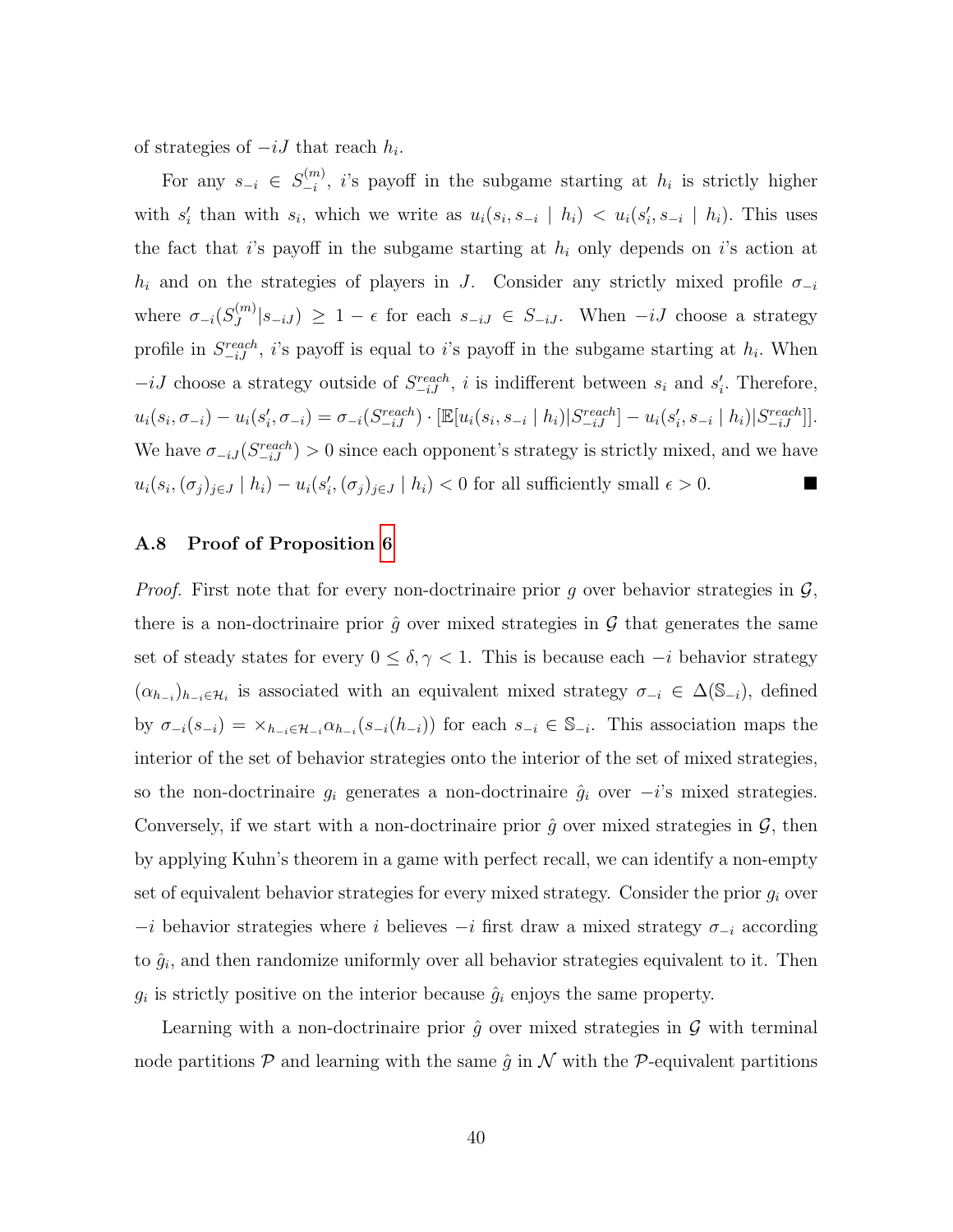generate the same set of steady states for every  $0 \leq \delta, \gamma < 1$ . This is because both environments generate the same dynamic optimization problem for each agent: in both environments, they start with the same prior beliefs, receive the same payoffs for each strategy profile  $(s_i, s_{-i})$  played, and observe the same information (up to identifying elements of the  $\mathcal{P}_i$  partition with those in the equivalent  $\hat{\mathcal{P}}_i$  partition.)

## <span id="page-41-0"></span>A.9 Proof of Claim [5](#page-22-0)

*Proof.* Suppose there is a prior g satisfying the hypotheses of the claim, parameters  $\{\delta_j\}_{j\in\mathbb{N}}, \{\gamma_{j,k}\}_{j,k\in\mathbb{N}},$  and associated steady-state profiles  $\{\pi_{j,k}\in\Pi^*(g,\delta_j,\gamma_{j,k})\}$  such that  $\lim_{j\to\infty} \delta_j = 1$ ,  $\lim_{k\to\infty} \gamma_{j,k} = 1$  for each j, and  $\lim_{j\to\infty} \lim_{k\to\infty} \pi_{j,k} = \pi$ .

For arbitrary  $\epsilon > 0$ , we will show  $\pi(\mathbf{R}) < 2\epsilon$ . The idea is to show that all P2 agents except the very young and those with unusual samples will have seen enough instances of P1 choosing  $In2$  and no instance of P1 choosing **Out** as to play **L** at their information set.

By Proposition 1 from Fudenberg, He, and Imhof [\(2017\)](#page-24-16), there exists some  $x \ge 1$ so that if a P2 agent has n observations of P1's play and in each of their observations P1 never chose In1, then their mean posterior probability of P1 choosing In1 is lower than  $\frac{2x}{n+x}$ . By Theorem 1 from Fudenberg, He, and Imhof [\(2017\)](#page-24-16), there exists  $N \ge 1$ such that in any steady state  $\hat{\pi}$  where  $\hat{\pi}(\textbf{In2}) \geq q$ , with probability at least  $1 - \epsilon$  a P2 agent with age at least  $N/q$  will have a mean posterior belief of P1 playing In2 that is higher than  $(1 - \epsilon)q$ .

Define the constant  $K = \frac{16Nx}{6}$  $\frac{Nx}{\epsilon}$  and find some  $\beta < 1$  so that, whenever  $\delta \ge \beta$  and  $\gamma \geq \beta,$ a P1 agent will always choose **In2** in the first  $K$  periods of life.

Consider any j large enough so that  $\delta_j \geq \beta$ . For large k, using the fact that P1 agents experiment with **In2** for at least K periods,  $\pi_{j,k}(\text{In2}) \geq (1 + \gamma_{j,k} + ... + \gamma_{j,k}^{K-1})$ .  $(1-\gamma_{j,k}) \geq \frac{1}{2}$  $\frac{1}{2}(1-\gamma_{j,k}) \cdot K$ . So, a P2 agent aged at least  $\frac{N}{\frac{1}{2}(1-\gamma_{j,k}) \cdot K} = \left(\frac{\epsilon}{2}\right)$ 1  $\frac{1}{1-\gamma_{j,k}}$ )  $\cdot$   $\frac{1}{4}$  $4·x$ has at least  $1 - \epsilon$  chance of believing that P1 plays In2 with probability at least 1  $\frac{1}{4}(1-\gamma_{j,k}) \cdot K$ . This age is no larger than  $\frac{\epsilon}{2}$  times the expected P2 lifespan, which